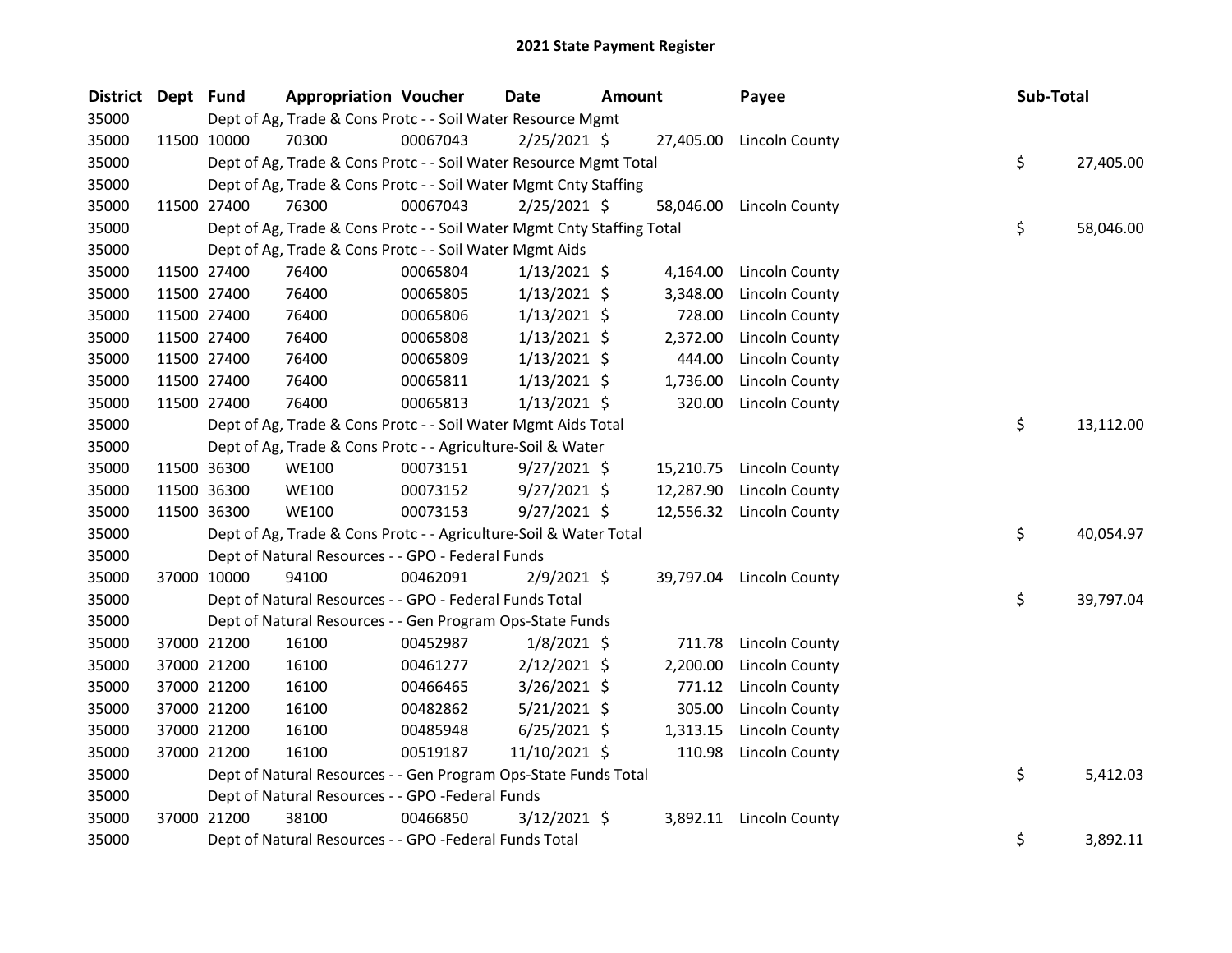| District Dept Fund |             | <b>Appropriation Voucher</b>                                       |          | Date           | <b>Amount</b> |           | Payee                    | Sub-Total |           |
|--------------------|-------------|--------------------------------------------------------------------|----------|----------------|---------------|-----------|--------------------------|-----------|-----------|
| 35000              |             | Dept of Natural Resources - - Ra- Utv Prj Aids, Gas Tax Pymt       |          |                |               |           |                          |           |           |
| 35000              | 37000 21200 | 54800                                                              | 00462095 | $2/10/2021$ \$ |               | 3,909.27  | Lincoln County           |           |           |
| 35000              | 37000 21200 | 54800                                                              | 00466012 | $3/5/2021$ \$  |               | 12,515.25 | Lincoln County           |           |           |
| 35000              | 37000 21200 | 54800                                                              | 00523583 | 12/8/2021 \$   |               | 4,171.75  | <b>Lincoln County</b>    |           |           |
| 35000              |             | Dept of Natural Resources - - Ra- Utv Prj Aids, Gas Tax Pymt Total |          |                |               |           |                          | \$        | 20,596.27 |
| 35000              |             | Dept of Natural Resources - - Venison Processing                   |          |                |               |           |                          |           |           |
| 35000              | 37000 21200 | 54900                                                              | 00496804 | 7/13/2021 \$   |               | 159.00    | Lincoln County           |           |           |
| 35000              |             | Dept of Natural Resources - - Venison Processing Total             |          |                |               |           |                          | \$        | 159.00    |
| 35000              |             | Dept of Natural Resources - - Enf A - Boating Enforcement          |          |                |               |           |                          |           |           |
| 35000              | 37000 21200 | 55000                                                              | 00466850 | $3/12/2021$ \$ |               |           | 8,017.94 Lincoln County  |           |           |
| 35000              |             | Dept of Natural Resources - - Enf A - Boating Enforcement Total    |          |                |               |           |                          | \$        | 8,017.94  |
| 35000              |             | Dept of Natural Resources - - Enf A - Atv & Utv Enforcement        |          |                |               |           |                          |           |           |
| 35000              | 37000 21200 | 55100                                                              | 00509160 | $9/16/2021$ \$ |               |           | 34,621.64 Lincoln County |           |           |
| 35000              |             | Dept of Natural Resources - - Enf A - Atv & Utv Enforcement Total  |          |                |               |           |                          | \$        | 34,621.64 |
| 35000              |             | Dept of Natural Resources - - Enf A - Snow Enforcement             |          |                |               |           |                          |           |           |
| 35000              | 37000 21200 | 55200                                                              | 00509621 | $9/20/2021$ \$ |               |           | 6,431.64 Lincoln County  |           |           |
| 35000              |             | Dept of Natural Resources - - Enf A - Snow Enforcement Total       |          |                |               |           |                          | \$        | 6,431.64  |
| 35000              |             | Dept of Natural Resources - - Wildlife Damage Claims & Abat        |          |                |               |           |                          |           |           |
| 35000              | 37000 21200 | 55300                                                              | 00464602 | $2/22/2021$ \$ |               | 8,535.80  | Lincoln County           |           |           |
| 35000              | 37000 21200 | 55300                                                              | 00496804 | $7/13/2021$ \$ |               | 4,055.47  | Lincoln County           |           |           |
| 35000              | 37000 21200 | 55300                                                              | 00501300 | 8/27/2021 \$   |               | 6,158.52  | Lincoln County           |           |           |
| 35000              | 37000 21200 | 55300                                                              | 00521755 | 12/10/2021 \$  |               | 5,716.24  | <b>Lincoln County</b>    |           |           |
| 35000              |             | Dept of Natural Resources - - Wildlife Damage Claims & Abat Total  |          |                |               |           |                          | \$        | 24,466.03 |
| 35000              |             | Dept of Natural Resources - - Resaids - County Cons Aids           |          |                |               |           |                          |           |           |
| 35000              | 37000 21200 | 56300                                                              | 00501525 | $8/11/2021$ \$ |               | 2,446.00  | Lincoln County           |           |           |
| 35000              |             | Dept of Natural Resources - - Resaids - County Cons Aids Total     |          |                |               |           |                          | \$        | 2,446.00  |
| 35000              |             | Dept of Natural Resources - - Ra- Fish, WI & Forestry              |          |                |               |           |                          |           |           |
| 35000              | 37000 21200 | 56400                                                              | 00469776 | $3/25/2021$ \$ |               |           | 4,710.22 Lincoln County  |           |           |
| 35000              |             | Dept of Natural Resources - - Ra- Fish, WI & Forestry Total        |          |                |               |           |                          | \$        | 4,710.22  |
| 35000              |             | Dept of Natural Resources - - Resaids - Forest CropInd & Mfl       |          |                |               |           |                          |           |           |
| 35000              | 37000 21200 | 56600                                                              | 00509473 | $9/17/2021$ \$ |               |           | 67,133.23 Lincoln County |           |           |
| 35000              |             | Dept of Natural Resources - - Resaids - Forest CropInd & Mfl Total |          |                |               |           |                          | \$        | 67,133.23 |
| 35000              |             | Dept of Natural Resources - - Ra- Suppl Snow Trail Aids            |          |                |               |           |                          |           |           |
| 35000              | 37000 21200 | 56900                                                              | 00461763 | $2/8/2021$ \$  |               |           | 30,904.62 Lincoln County |           |           |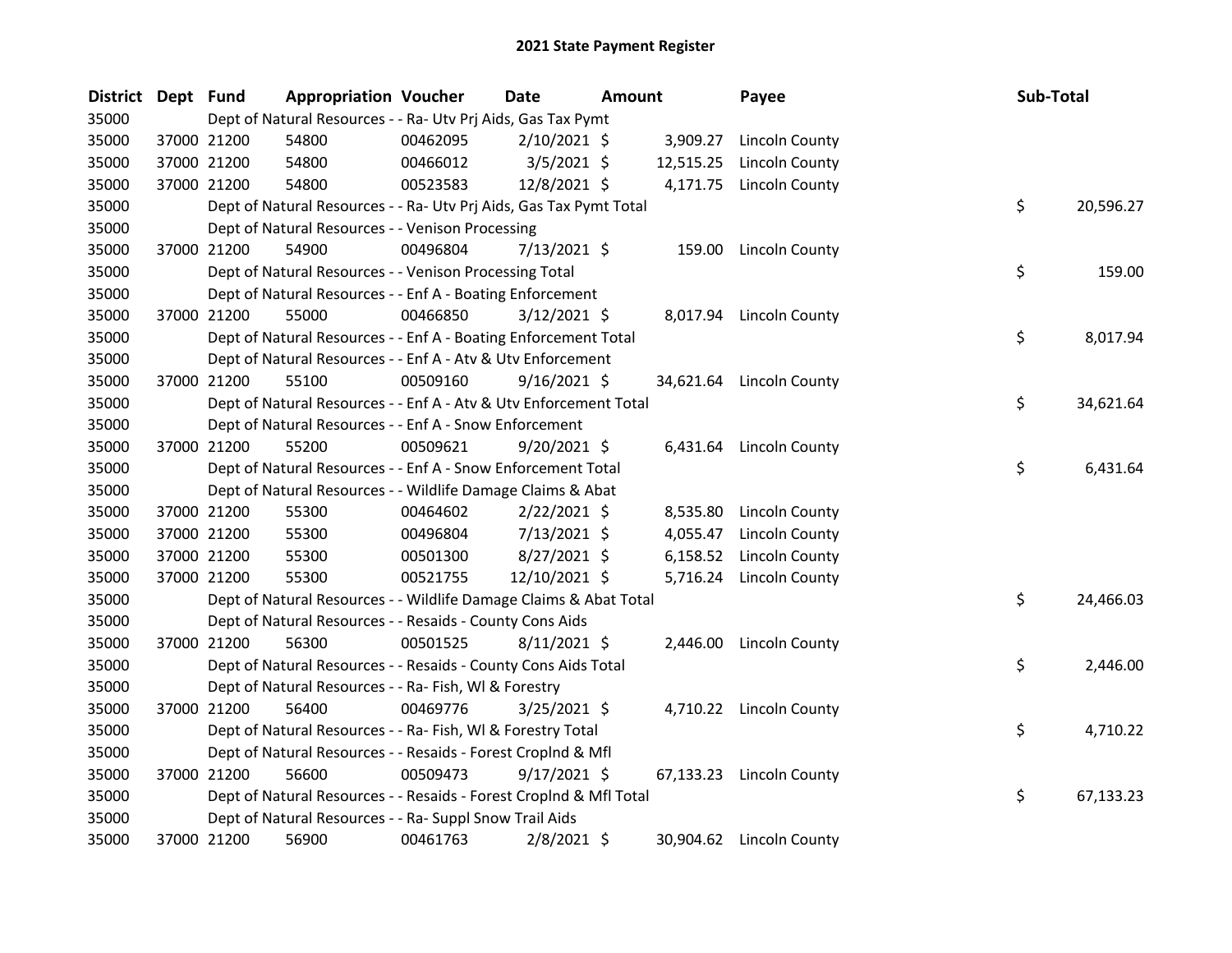| District Dept Fund |             | <b>Appropriation Voucher</b>                                       |          | <b>Date</b><br><b>Amount</b> |  | Payee     | Sub-Total                |    |           |
|--------------------|-------------|--------------------------------------------------------------------|----------|------------------------------|--|-----------|--------------------------|----|-----------|
| 35000              |             | Dept of Natural Resources - - Ra- Suppl Snow Trail Aids Total      |          |                              |  |           |                          | \$ | 30,904.62 |
| 35000              |             | Dept of Natural Resources - - Resaids - Cnty Forst & Admin         |          |                              |  |           |                          |    |           |
| 35000              | 37000 21200 | 57200                                                              | 00462956 | $2/18/2021$ \$               |  |           | 52,090.34 Lincoln County |    |           |
| 35000              |             | Dept of Natural Resources - - Resaids - Cnty Forst & Admin Total   |          |                              |  |           |                          | \$ | 52,090.34 |
| 35000              |             | Dept of Natural Resources - - Ra- Cnty Snow Trail & Area Aid       |          |                              |  |           |                          |    |           |
| 35000              | 37000 21200 | 57400                                                              | 00462093 | $2/10/2021$ \$               |  | 3,909.27  | <b>Lincoln County</b>    |    |           |
| 35000              | 37000 21200 | 57400                                                              | 00466013 | $3/5/2021$ \$                |  | 6,258.00  | <b>Lincoln County</b>    |    |           |
| 35000              | 37000 21200 | 57400                                                              | 00523585 | 12/8/2021 \$                 |  | 2,086.00  | Lincoln County           |    |           |
| 35000              | 37000 21200 | 57400                                                              | 00523590 | 12/8/2021 \$                 |  | 47,550.00 | Lincoln County           |    |           |
| 35000              |             | Dept of Natural Resources - - Ra- Cnty Snow Trail & Area Aid Total |          |                              |  |           |                          | \$ | 59,803.27 |
| 35000              |             | Dept of Natural Resources - - Ra- Snowmobile Trail Areas           |          |                              |  |           |                          |    |           |
| 35000              | 37000 21200 | 57500                                                              | 00505978 | $9/1/2021$ \$                |  | 45,855.00 | <b>Lincoln County</b>    |    |           |
| 35000              |             | Dept of Natural Resources - - Ra- Snowmobile Trail Areas Total     |          |                              |  |           |                          | \$ | 45,855.00 |
| 35000              |             | Dept of Natural Resources - - Ra- Atv Prj Aids, Gas Tax Pymt       |          |                              |  |           |                          |    |           |
| 35000              | 37000 21200 | 57600                                                              | 00506001 | $9/1/2021$ \$                |  | 19,137.50 | Lincoln County           |    |           |
| 35000              | 37000 21200 | 57600                                                              | 00508996 | $9/15/2021$ \$               |  | 124.75    | Lincoln County           |    |           |
| 35000              | 37000 21200 | 57600                                                              | 00510027 | $9/23/2021$ \$               |  | 19,137.50 | Lincoln County           |    |           |
| 35000              | 37000 21200 | 57600                                                              | 00511938 | $10/1/2021$ \$               |  | 11,657.00 | <b>Lincoln County</b>    |    |           |
| 35000              | 37000 21200 | 57600                                                              | 00523588 | 12/8/2021 \$                 |  | 11,294.50 | Lincoln County           |    |           |
| 35000              |             | Dept of Natural Resources - - Ra- Atv Prj Aids, Gas Tax Pymt Total |          |                              |  |           |                          | \$ | 61,351.25 |
| 35000              |             | Dept of Natural Resources - - Ra- Atv Project Aids                 |          |                              |  |           |                          |    |           |
| 35000              | 37000 21200 | 57700                                                              | 00523588 | 12/8/2021 \$                 |  | 710.00    | Lincoln County           |    |           |
| 35000              |             | Dept of Natural Resources - - Ra- Atv Project Aids Total           |          |                              |  |           |                          | \$ | 710.00    |
| 35000              |             | Dept of Natural Resources - - Land Acquisition                     |          |                              |  |           |                          |    |           |
| 35000              | 37000 36300 | TA100                                                              | 00479300 | $5/7/2021$ \$                |  | 3.00      | Lincoln County           |    |           |
| 35000              |             | Dept of Natural Resources - - Land Acquisition Total               |          |                              |  |           |                          | \$ | 3.00      |
| 35000              |             | Dept of Natural Resources - - GPO - Sd Water Loan Prog, Fed        |          |                              |  |           |                          |    |           |
| 35000              | 37000 57300 | 48200                                                              | 00457999 | $1/21/2021$ \$               |  | 6,700.50  | Lincoln County           |    |           |
| 35000              | 37000 57300 | 48200                                                              | 00468707 | $3/31/2021$ \$               |  | 3,687.75  | Lincoln County           |    |           |
| 35000              | 37000 57300 | 48200                                                              | 00491956 | 7/16/2021 \$                 |  | 3,687.75  | Lincoln County           |    |           |
| 35000              | 37000 57300 | 48200                                                              | 00515540 | 11/12/2021 \$                |  | 3,687.75  | <b>Lincoln County</b>    |    |           |
| 35000              |             | Dept of Natural Resources - - GPO - Sd Water Loan Prog, Fed Total  |          |                              |  |           |                          | \$ | 17,763.75 |
| 35000              |             | WI Dept of Transportation - - Eldly&Disa Co/Aid Sf                 |          |                              |  |           |                          |    |           |
| 35000              | 39500 21100 | 16800                                                              | 00650078 | $2/8/2021$ \$                |  | 88,277.00 | Lincoln County           |    |           |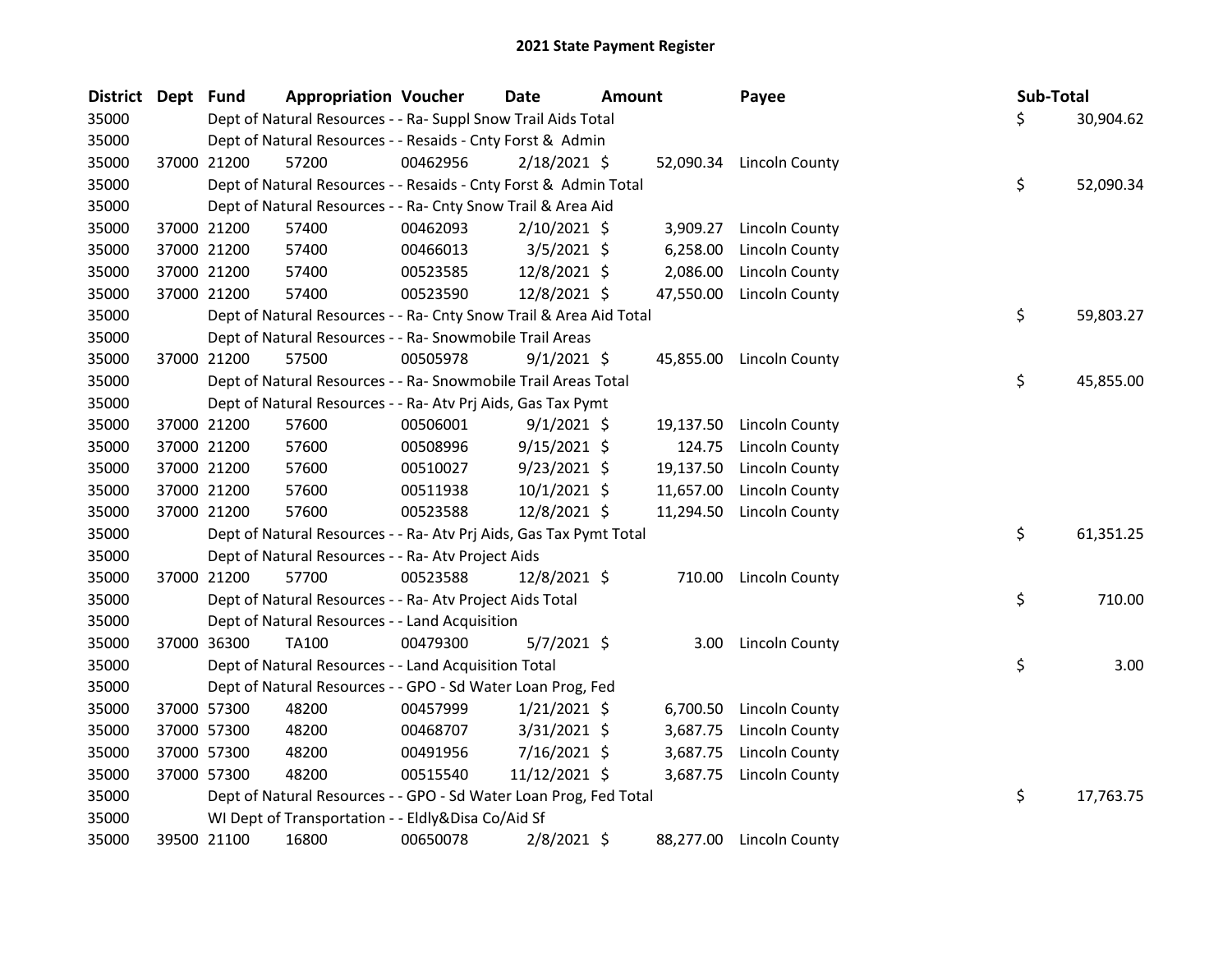| District Dept Fund |             | <b>Appropriation Voucher</b>                             |          | <b>Date</b>    | <b>Amount</b> |            | Payee                 | Sub-Total |              |
|--------------------|-------------|----------------------------------------------------------|----------|----------------|---------------|------------|-----------------------|-----------|--------------|
| 35000              |             | WI Dept of Transportation - - Eldly&Disa Co/Aid Sf Total |          |                |               |            |                       | \$        | 88,277.00    |
| 35000              |             | WI Dept of Transportation - - County Forest Aids         |          |                |               |            |                       |           |              |
| 35000              | 39500 21100 | 17000                                                    | 00658069 | 3/9/2021 \$    |               | 9,551.16   | <b>Lincoln County</b> |           |              |
| 35000              |             | WI Dept of Transportation - - County Forest Aids Total   |          |                |               |            |                       | \$        | 9,551.16     |
| 35000              |             | WI Dept of Transportation - - Hwy Sfty Loc Aid Ffd       |          |                |               |            |                       |           |              |
| 35000              | 39500 21100 | 18500                                                    | 00642817 | $1/20/2021$ \$ |               | 6,685.40   | Lincoln County        |           |              |
| 35000              | 39500 21100 | 18500                                                    | 00654782 | $2/17/2021$ \$ |               | 4,317.90   | Lincoln County        |           |              |
| 35000              | 39500 21100 | 18500                                                    | 00666239 | 3/18/2021 \$   |               | 3,754.43   | Lincoln County        |           |              |
| 35000              | 39500 21100 | 18500                                                    | 00677558 | $4/12/2021$ \$ |               | 2,815.20   | <b>Lincoln County</b> |           |              |
| 35000              | 39500 21100 | 18500                                                    | 00695533 | $5/19/2021$ \$ |               | 3,034.44   | Lincoln County        |           |              |
| 35000              | 39500 21100 | 18500                                                    | 00709623 | $6/22/2021$ \$ |               | 2,653.56   | Lincoln County        |           |              |
| 35000              | 39500 21100 | 18500                                                    | 00721868 | 7/16/2021 \$   |               | 4,163.94   | Lincoln County        |           |              |
| 35000              | 39500 21100 | 18500                                                    | 00739413 | 8/26/2021 \$   |               | 7,323.67   | Lincoln County        |           |              |
| 35000              | 39500 21100 | 18500                                                    | 00748770 | $9/21/2021$ \$ |               | 6,574.23   | Lincoln County        |           |              |
| 35000              | 39500 21100 | 18500                                                    | 00763430 | 10/19/2021 \$  |               | 6,235.26   | Lincoln County        |           |              |
| 35000              | 39500 21100 | 18500                                                    | 00769321 | 11/3/2021 \$   |               | 1,607.16   | Lincoln County        |           |              |
| 35000              | 39500 21100 | 18500                                                    | 00777829 | 11/26/2021 \$  |               | 3,812.24   | Lincoln County        |           |              |
| 35000              | 39500 21100 | 18500                                                    | 00784660 | 12/17/2021 \$  |               | 3,935.40   | Lincoln County        |           |              |
| 35000              |             | WI Dept of Transportation - - Hwy Sfty Loc Aid Ffd Total |          |                |               |            |                       | \$        | 56,912.83    |
| 35000              |             | WI Dept of Transportation - - Trans Aids To Co.-Sf       |          |                |               |            |                       |           |              |
| 35000              | 39500 21100 | 19000                                                    | 00631634 | $1/4/2021$ \$  |               | 304,695.49 | Lincoln County        |           |              |
| 35000              | 39500 21100 | 19000                                                    | 00710729 | 7/6/2021 \$    |               | 609,390.98 | Lincoln County        |           |              |
| 35000              | 39500 21100 | 19000                                                    | 00751288 | 10/4/2021 \$   |               | 304,695.51 | Lincoln County        |           |              |
| 35000              |             | WI Dept of Transportation - - Trans Aids To Co.-Sf Total |          |                |               |            |                       | \$        | 1,218,781.98 |
| 35000              |             | WI Dept of Transportation - - Loc Rd Imp Prg St Fd       |          |                |               |            |                       |           |              |
| 35000              | 39500 21100 | 27800                                                    | 00777338 | $12/1/2021$ \$ |               | 4,104.96   | <b>Lincoln County</b> |           |              |
| 35000              |             | WI Dept of Transportation - - Loc Rd Imp Prg St Fd Total |          |                |               |            |                       | \$        | 4,104.96     |
| 35000              |             | WI Dept of Transportation - - St Hwy Rehab, Sf           |          |                |               |            |                       |           |              |
| 35000              | 39500 21100 | 36300                                                    | 00664636 | 3/12/2021 \$   |               | 75.00      | Lincoln County        |           |              |
| 35000              | 39500 21100 | 36300                                                    | 00747021 | 9/15/2021 \$   |               | 25.00      | <b>Lincoln County</b> |           |              |
| 35000              | 39500 21100 | 36300                                                    | 00783667 | 12/14/2021 \$  |               | 75.00      | Lincoln County        |           |              |
| 35000              |             | WI Dept of Transportation - - St Hwy Rehab, Sf Total     |          |                |               |            |                       | \$        | 175.00       |
| 35000              |             | WI Dept of Transportation - - Hwy Mgmt & Opers Sf        |          |                |               |            |                       |           |              |
| 35000              | 39500 21100 | 36500                                                    | 00647490 | $2/1/2021$ \$  |               | 1,701.00   | Lincoln County        |           |              |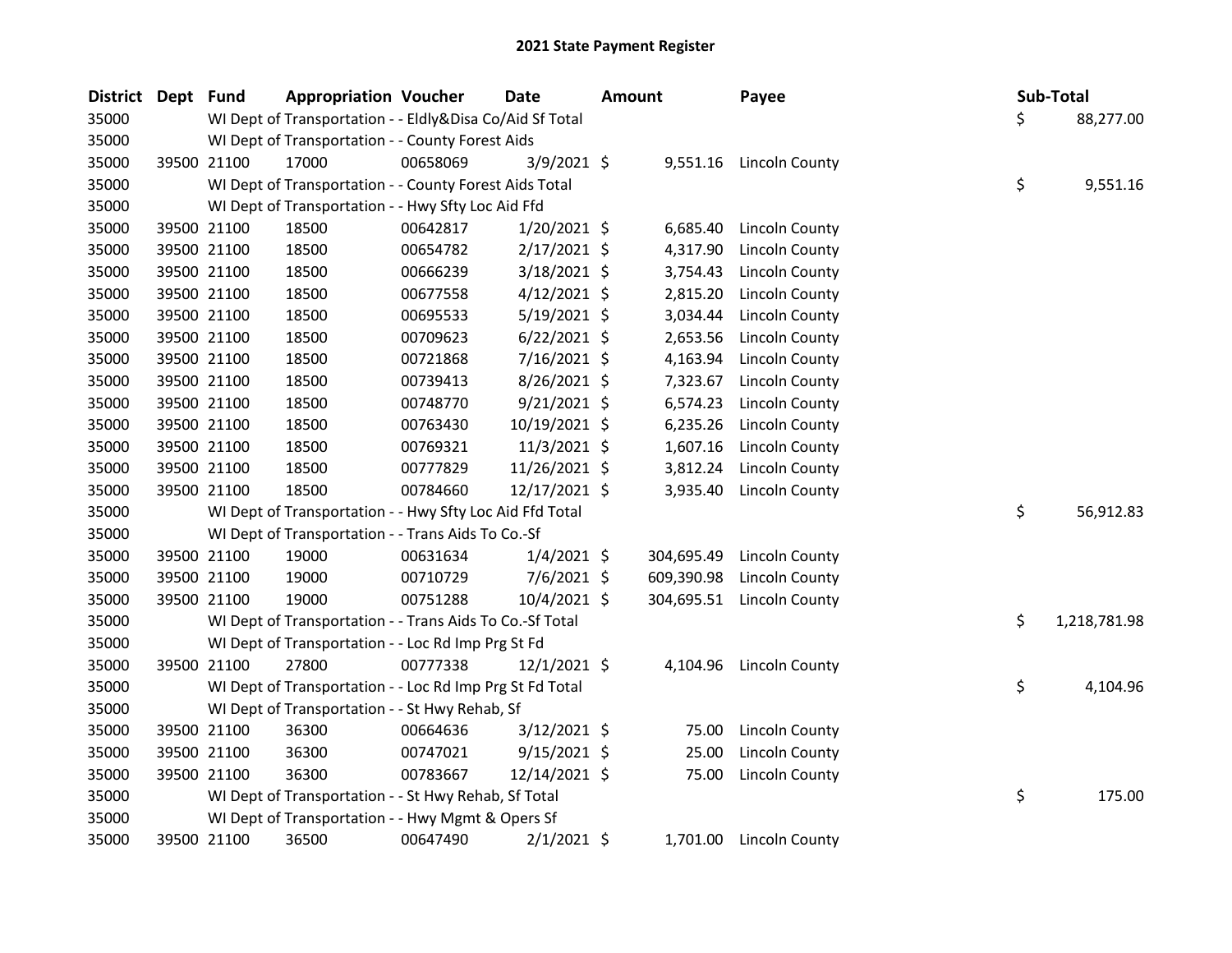| <b>District</b> | Dept Fund |             | <b>Appropriation Voucher</b>                            |          | Date           | <b>Amount</b> |            | Payee                 | Sub-Total |          |
|-----------------|-----------|-------------|---------------------------------------------------------|----------|----------------|---------------|------------|-----------------------|-----------|----------|
| 35000           |           | 39500 21100 | 36500                                                   | 00673543 | $4/2/2021$ \$  |               | 567.00     | Lincoln County        |           |          |
| 35000           |           | 39500 21100 | 36500                                                   | 00680346 | $4/15/2021$ \$ |               | 567.00     | <b>Lincoln County</b> |           |          |
| 35000           |           | 39500 21100 | 36500                                                   | 00691016 | $5/7/2021$ \$  |               | 567.00     | Lincoln County        |           |          |
| 35000           |           | 39500 21100 | 36500                                                   | 00701742 | $6/3/2021$ \$  |               | 567.00     | Lincoln County        |           |          |
| 35000           |           | 39500 21100 | 36500                                                   | 00732191 | $8/10/2021$ \$ |               | 567.00     | Lincoln County        |           |          |
| 35000           |           | 39500 21100 | 36500                                                   | 00737526 | $8/24/2021$ \$ |               | 567.00     | Lincoln County        |           |          |
| 35000           |           | 39500 21100 | 36500                                                   | 00749233 | $9/21/2021$ \$ |               | 567.00     | <b>Lincoln County</b> |           |          |
| 35000           |           | 39500 21100 | 36500                                                   | 00764469 | 10/22/2021 \$  |               | 567.00     | Lincoln County        |           |          |
| 35000           |           | 39500 21100 | 36500                                                   | 00774067 | 11/15/2021 \$  |               | 594.00     | <b>Lincoln County</b> |           |          |
| 35000           |           |             | WI Dept of Transportation - - Hwy Mgmt & Opers Sf Total |          |                |               |            |                       | \$        | 6,831.00 |
| 35000           |           |             | WI Dept of Transportation - - Routine Maint Sf          |          |                |               |            |                       |           |          |
| 35000           |           | 39500 21100 | 36800                                                   | 00641502 | $1/20/2021$ \$ |               | 43,034.89  | <b>Lincoln County</b> |           |          |
| 35000           |           | 39500 21100 | 36800                                                   | 00641503 | $1/20/2021$ \$ |               | 13,542.28  | Lincoln County        |           |          |
| 35000           |           | 39500 21100 | 36800                                                   | 00641504 | $1/20/2021$ \$ |               | 4,027.81   | Lincoln County        |           |          |
| 35000           |           | 39500 21100 | 36800                                                   | 00641505 | 1/20/2021 \$   |               | 29,374.06  | Lincoln County        |           |          |
| 35000           |           | 39500 21100 | 36800                                                   | 00647490 | $2/1/2021$ \$  |               | 657.39     | Lincoln County        |           |          |
| 35000           |           | 39500 21100 | 36800                                                   | 00647567 | $2/2/2021$ \$  |               | 21,361.50  | Lincoln County        |           |          |
| 35000           |           | 39500 21100 | 36800                                                   | 00647848 | $2/2/2021$ \$  |               | 1,046.07   | Lincoln County        |           |          |
| 35000           |           | 39500 21100 | 36800                                                   | 00649597 | $2/4/2021$ \$  |               | 768.37     | Lincoln County        |           |          |
| 35000           |           | 39500 21100 | 36800                                                   | 00654905 | 2/17/2021 \$   |               | 212,499.33 | Lincoln County        |           |          |
| 35000           |           | 39500 21100 | 36800                                                   | 00660222 | $3/26/2021$ \$ |               | 1,817.38   | Lincoln County        |           |          |
| 35000           |           | 39500 21100 | 36800                                                   | 00666214 | $3/17/2021$ \$ |               | 161,413.48 | Lincoln County        |           |          |
| 35000           |           | 39500 21100 | 36800                                                   | 00673039 | 3/31/2021 \$   |               | 183,569.37 | <b>Lincoln County</b> |           |          |
| 35000           |           | 39500 21100 | 36800                                                   | 00683079 | $4/23/2021$ \$ |               | 786.27     | Lincoln County        |           |          |
| 35000           |           | 39500 21100 | 36800                                                   | 00688606 | 5/5/2021 \$    |               | 326.20     | Lincoln County        |           |          |
| 35000           |           | 39500 21100 | 36800                                                   | 00688607 | $5/5/2021$ \$  |               | 152,825.06 | Lincoln County        |           |          |
| 35000           |           | 39500 21100 | 36800                                                   | 00691016 | $5/7/2021$ \$  |               | 9,421.25   | Lincoln County        |           |          |
| 35000           |           | 39500 21100 | 36800                                                   | 00701221 | $6/2/2021$ \$  |               | 81,718.54  | <b>Lincoln County</b> |           |          |
| 35000           |           | 39500 21100 | 36800                                                   | 00705013 | $6/10/2021$ \$ |               | 9,388.54   | <b>Lincoln County</b> |           |          |
| 35000           |           | 39500 21100 | 36800                                                   | 00705274 | $6/10/2021$ \$ |               | 114,130.18 | <b>Lincoln County</b> |           |          |
| 35000           |           | 39500 21100 | 36800                                                   | 00732191 | $8/10/2021$ \$ |               | 704.36     | Lincoln County        |           |          |
| 35000           |           | 39500 21100 | 36800                                                   | 00732297 | 8/10/2021 \$   |               | 10,686.67  | Lincoln County        |           |          |
| 35000           |           | 39500 21100 | 36800                                                   | 00735301 | 8/18/2021 \$   |               | 84,261.40  | Lincoln County        |           |          |
| 35000           |           | 39500 21100 | 36800                                                   | 00736469 | 8/19/2021 \$   |               | 46,052.08  | Lincoln County        |           |          |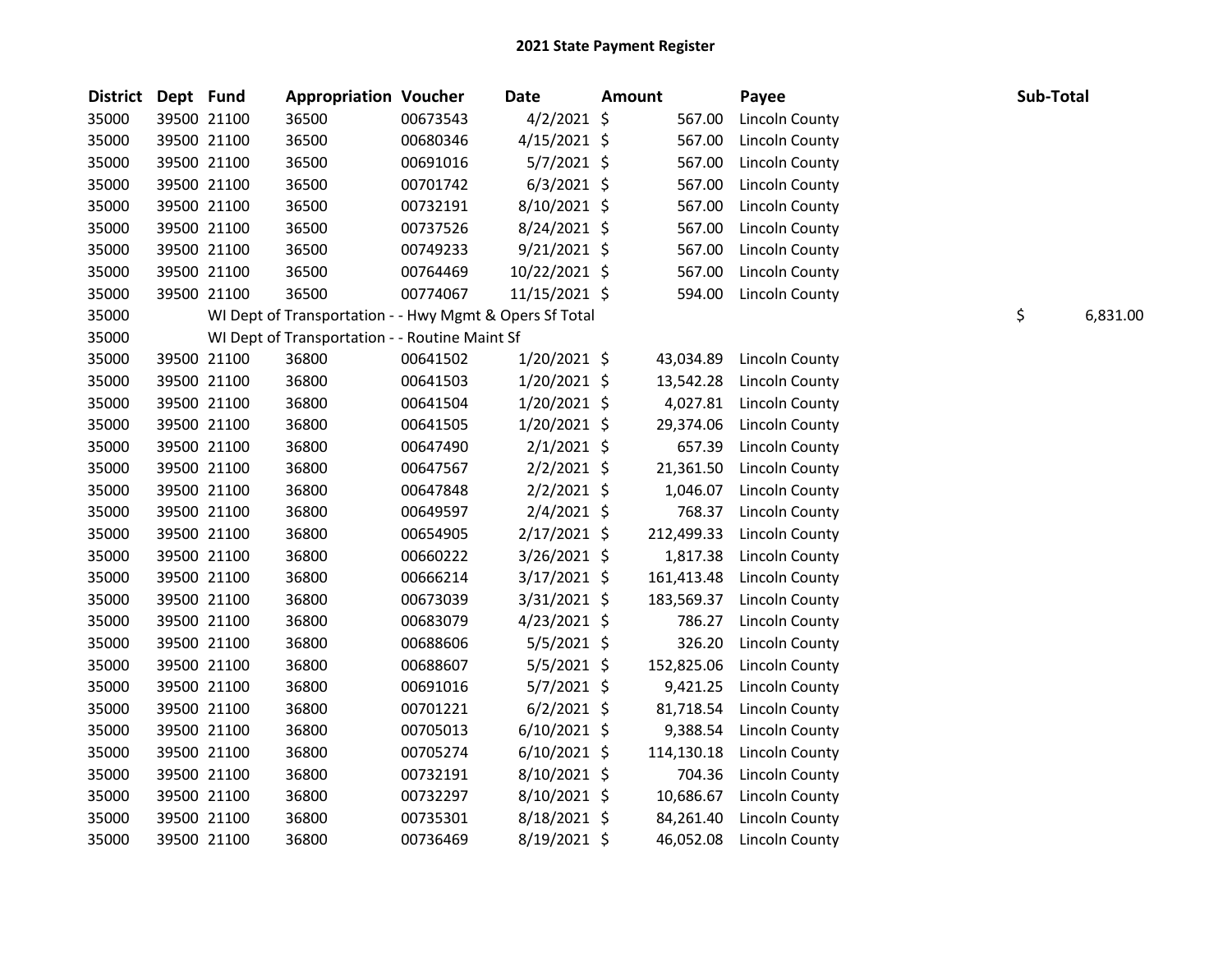| District Dept Fund |             | <b>Appropriation Voucher</b>                                 |          | <b>Date</b>     | <b>Amount</b> | Payee                 |    | Sub-Total    |
|--------------------|-------------|--------------------------------------------------------------|----------|-----------------|---------------|-----------------------|----|--------------|
| 35000              | 39500 21100 | 36800                                                        | 00737526 | 8/24/2021 \$    | 84.15         | Lincoln County        |    |              |
| 35000              | 39500 21100 | 36800                                                        | 00742420 | $9/7/2021$ \$   | 40,783.03     | <b>Lincoln County</b> |    |              |
| 35000              | 39500 21100 | 36800                                                        | 00742427 | $9/7/2021$ \$   | 63,263.12     | <b>Lincoln County</b> |    |              |
| 35000              | 39500 21100 | 36800                                                        | 00749233 | $9/21/2021$ \$  | 951.87        | <b>Lincoln County</b> |    |              |
| 35000              | 39500 21100 | 36800                                                        | 00754696 | $9/29/2021$ \$  | 118,232.15    | Lincoln County        |    |              |
| 35000              | 39500 21100 | 36800                                                        | 00755383 | $9/29/2021$ \$  | 5,373.78      | Lincoln County        |    |              |
| 35000              | 39500 21100 | 36800                                                        | 00756671 | $10/1/2021$ \$  | 161.92        | Lincoln County        |    |              |
| 35000              | 39500 21100 | 36800                                                        | 00756672 | $10/1/2021$ \$  | 279.86        | <b>Lincoln County</b> |    |              |
| 35000              | 39500 21100 | 36800                                                        | 00761510 | 10/13/2021 \$   | 72,872.67     | <b>Lincoln County</b> |    |              |
| 35000              | 39500 21100 | 36800                                                        | 00763978 | 10/20/2021 \$   | 414.55        | <b>Lincoln County</b> |    |              |
| 35000              | 39500 21100 | 36800                                                        | 00764469 | 10/22/2021 \$   | 688.36        | <b>Lincoln County</b> |    |              |
| 35000              | 39500 21100 | 36800                                                        | 00769464 | 11/3/2021 \$    | 86,523.88     | Lincoln County        |    |              |
| 35000              | 39500 21100 | 36800                                                        | 00774778 | $11/17/2021$ \$ | 20,000.01     | Lincoln County        |    |              |
| 35000              | 39500 21100 | 36800                                                        | 00775030 | $11/17/2021$ \$ | 118,516.04    | Lincoln County        |    |              |
| 35000              | 39500 21100 | 36800                                                        | 00775208 | 11/19/2021 \$   | 165.67        | <b>Lincoln County</b> |    |              |
| 35000              | 39500 21100 | 36800                                                        | 00783611 | 12/14/2021 \$   | 2,266.96      | <b>Lincoln County</b> |    |              |
| 35000              | 39500 21100 | 36800                                                        | 00784176 | 12/15/2021 \$   | 1,628.98      | <b>Lincoln County</b> |    |              |
| 35000              |             | WI Dept of Transportation - - Routine Maint Sf Total         |          |                 |               |                       | \$ | 1,715,619.48 |
| 35000              |             | Department of Corrections - - Corrections Contracts And Agre |          |                 |               |                       |    |              |
| 35000              | 41000 10000 | 11400                                                        | 00402947 | $1/7/2021$ \$   | 1,646.72      | <b>Lincoln County</b> |    |              |
| 35000              | 41000 10000 | 11400                                                        | 00406132 | $1/27/2021$ \$  | 1,801.10      | Lincoln County        |    |              |
| 35000              | 41000 10000 | 11400                                                        | 00411329 | $2/23/2021$ \$  | 13,122.30     | Lincoln County        |    |              |
| 35000              | 41000 10000 | 11400                                                        | 00411333 | $2/23/2021$ \$  | 6,020.82      | Lincoln County        |    |              |
| 35000              | 41000 10000 | 11400                                                        | 00412157 | 2/26/2021 \$    | 3,602.20      | <b>Lincoln County</b> |    |              |
| 35000              | 41000 10000 | 11400                                                        | 00416156 | $3/16/2021$ \$  | 4,940.16      | <b>Lincoln County</b> |    |              |
| 35000              | 41000 10000 | 11400                                                        | 00416160 | $3/16/2021$ \$  | 8,542.36      | <b>Lincoln County</b> |    |              |
| 35000              | 41000 10000 | 11400                                                        | 00419046 | 4/8/2021 \$     | 4,116.80      | <b>Lincoln County</b> |    |              |
| 35000              | 41000 10000 | 11400                                                        | 00420735 | $4/15/2021$ \$  | 7,513.16      | Lincoln County        |    |              |
| 35000              | 41000 10000 | 11400                                                        | 00421034 | $4/14/2021$ \$  | 7,101.48      | <b>Lincoln County</b> |    |              |
| 35000              | 41000 10000 | 11400                                                        | 00424776 | $5/6/2021$ \$   | 9,314.26      | <b>Lincoln County</b> |    |              |
| 35000              | 41000 10000 | 11400                                                        | 00428650 | $5/26/2021$ \$  | 5,094.54      | Lincoln County        |    |              |
| 35000              | 41000 10000 | 11400                                                        | 00431367 | $6/9/2021$ \$   | 8,954.04      | Lincoln County        |    |              |
| 35000              | 41000 10000 | 11400                                                        | 00432877 | $6/17/2021$ \$  | 4,682.86      | Lincoln County        |    |              |
| 35000              | 41000 10000 | 11400                                                        | 00435260 | $6/28/2021$ \$  | 12,813.54     | Lincoln County        |    |              |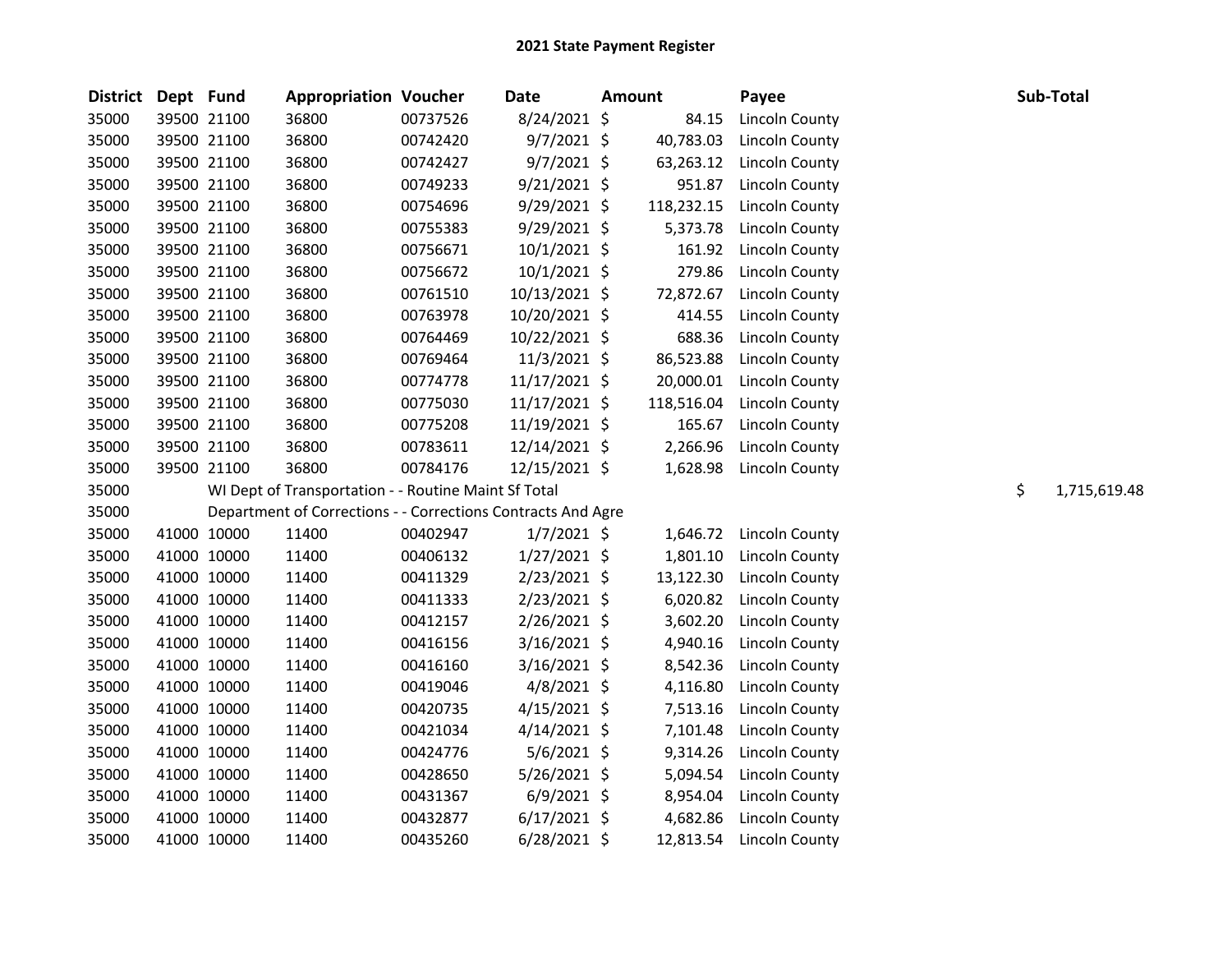| <b>District</b> | Dept Fund |             | <b>Appropriation Voucher</b>                                       |          | <b>Date</b>    | <b>Amount</b> |           | Payee                                                                                                         | Sub-Total        |
|-----------------|-----------|-------------|--------------------------------------------------------------------|----------|----------------|---------------|-----------|---------------------------------------------------------------------------------------------------------------|------------------|
| 35000           |           | 41000 10000 | 11400                                                              | 00437521 | 7/12/2021 \$   |               | 4,477.02  | Lincoln County                                                                                                |                  |
| 35000           |           | 41000 10000 | 11400                                                              | 00437549 | 7/9/2021 \$    |               | 11,218.28 | Lincoln County                                                                                                |                  |
| 35000           |           | 41000 10000 | 11400                                                              | 00444263 | 8/16/2021 \$   |               | 10,446.38 | <b>Lincoln County</b>                                                                                         |                  |
| 35000           |           | 41000 10000 | 11400                                                              | 00450343 | 9/14/2021 \$   |               | 8,285.06  | Lincoln County                                                                                                |                  |
| 35000           |           | 41000 10000 | 11400                                                              | 00453367 | $9/29/2021$ \$ |               | 5,300.38  | <b>Lincoln County</b>                                                                                         |                  |
| 35000           |           | 41000 10000 | 11400                                                              | 00454532 | 10/7/2021 \$   |               | 3,910.96  | Lincoln County                                                                                                |                  |
| 35000           |           | 41000 10000 | 11400                                                              | 00461848 | 12/8/2021 \$   |               | 5,969.36  | Lincoln County                                                                                                |                  |
| 35000           |           | 41000 10000 | 11400                                                              | 00467124 | 12/10/2021 \$  |               | 5,866.44  | Lincoln County                                                                                                |                  |
| 35000           |           |             | Department of Corrections - - Corrections Contracts And Agre Total |          |                |               |           |                                                                                                               | \$<br>154,740.22 |
| 35000           |           |             |                                                                    |          |                |               |           | Department of Corrections - - Reimbursing Counties For Probation, Extended Supervision And Parole Holds       |                  |
| 35000           |           | 41000 10000 | 11600                                                              | 00459644 | 10/29/2021 \$  |               |           | 12,840.00 Lincoln County                                                                                      |                  |
| 35000           |           |             |                                                                    |          |                |               |           | Department of Corrections - - Reimbursing Counties For Probation, Extended Supervision And Parole Holds Total | \$<br>12,840.00  |
| 35000           |           |             | Department of Corrections - - General Program Operations           |          |                |               |           |                                                                                                               |                  |
| 35000           |           | 41000 10000 | 30100                                                              | 00410441 | $2/16/2021$ \$ |               | 112.08    | <b>Lincoln County</b>                                                                                         |                  |
| 35000           |           |             | Department of Corrections - - General Program Operations Total     |          |                |               |           |                                                                                                               | \$<br>112.08     |
| 35000           |           |             | Department of Corrections - - Reimbursement Claims Of Counti       |          |                |               |           |                                                                                                               |                  |
| 35000           |           | 41000 10000 | 30800                                                              | 00410441 | $2/16/2021$ \$ |               | 26,165.47 | Lincoln County                                                                                                |                  |
| 35000           |           | 41000 10000 | 30800                                                              | 00445991 | 8/24/2021 \$   |               | 34,632.66 | Lincoln County                                                                                                |                  |
| 35000           |           |             | Department of Corrections - - Reimbursement Claims Of Counti Total |          |                |               |           |                                                                                                               | \$<br>60,798.13  |
| 35000           |           |             | Department of Corrections - - Juvenile Operations                  |          |                |               |           |                                                                                                               |                  |
| 35000           |           | 41000 10000 | 32300                                                              | 00428710 | $6/1/2021$ \$  |               | 2,240.00  | Lincoln County                                                                                                |                  |
| 35000           |           | 41000 10000 | 32300                                                              | 00437216 | 7/9/2021 \$    |               | 218.00    | <b>Lincoln County</b>                                                                                         |                  |
| 35000           |           | 41000 10000 | 32300                                                              | 00468093 | 12/30/2021 \$  |               | 516.00    | <b>Lincoln County</b>                                                                                         |                  |
| 35000           |           |             | Department of Corrections - - Juvenile Operations Total            |          |                |               |           |                                                                                                               | \$<br>2,974.00   |
| 35000           |           |             | Department of Corrections - - Juvenile Institutional Repair        |          |                |               |           |                                                                                                               |                  |
| 35000           |           | 41000 10000 | 32700                                                              | 00401823 | $1/8/2021$ \$  |               | 561.81    | Lincoln County                                                                                                |                  |
| 35000           |           | 41000 10000 | 32700                                                              | 00412045 | 2/26/2021 \$   |               | 734.53    | <b>Lincoln County</b>                                                                                         |                  |
| 35000           |           | 41000 10000 | 32700                                                              | 00421701 | 4/19/2021 \$   |               | 65.93     | <b>Lincoln County</b>                                                                                         |                  |
| 35000           |           | 41000 10000 | 32700                                                              | 00423758 | 4/28/2021 \$   |               | 1,099.79  | Lincoln County                                                                                                |                  |
| 35000           |           | 41000 10000 | 32700                                                              | 00425055 | 5/7/2021 \$    |               | 1,118.03  | <b>Lincoln County</b>                                                                                         |                  |
| 35000           |           | 41000 10000 | 32700                                                              | 00426340 | $6/3/2021$ \$  |               | 284.91    | <b>Lincoln County</b>                                                                                         |                  |
| 35000           |           | 41000 10000 | 32700                                                              | 00464886 | 12/3/2021 \$   |               | 278.81    | <b>Lincoln County</b>                                                                                         |                  |
| 35000           |           |             | Department of Corrections - - Juvenile Institutional Repair Total  |          |                |               |           |                                                                                                               | \$<br>4,143.81   |
| 35000           |           |             | Department of Health Services - - State/Federal Aids               |          |                |               |           |                                                                                                               |                  |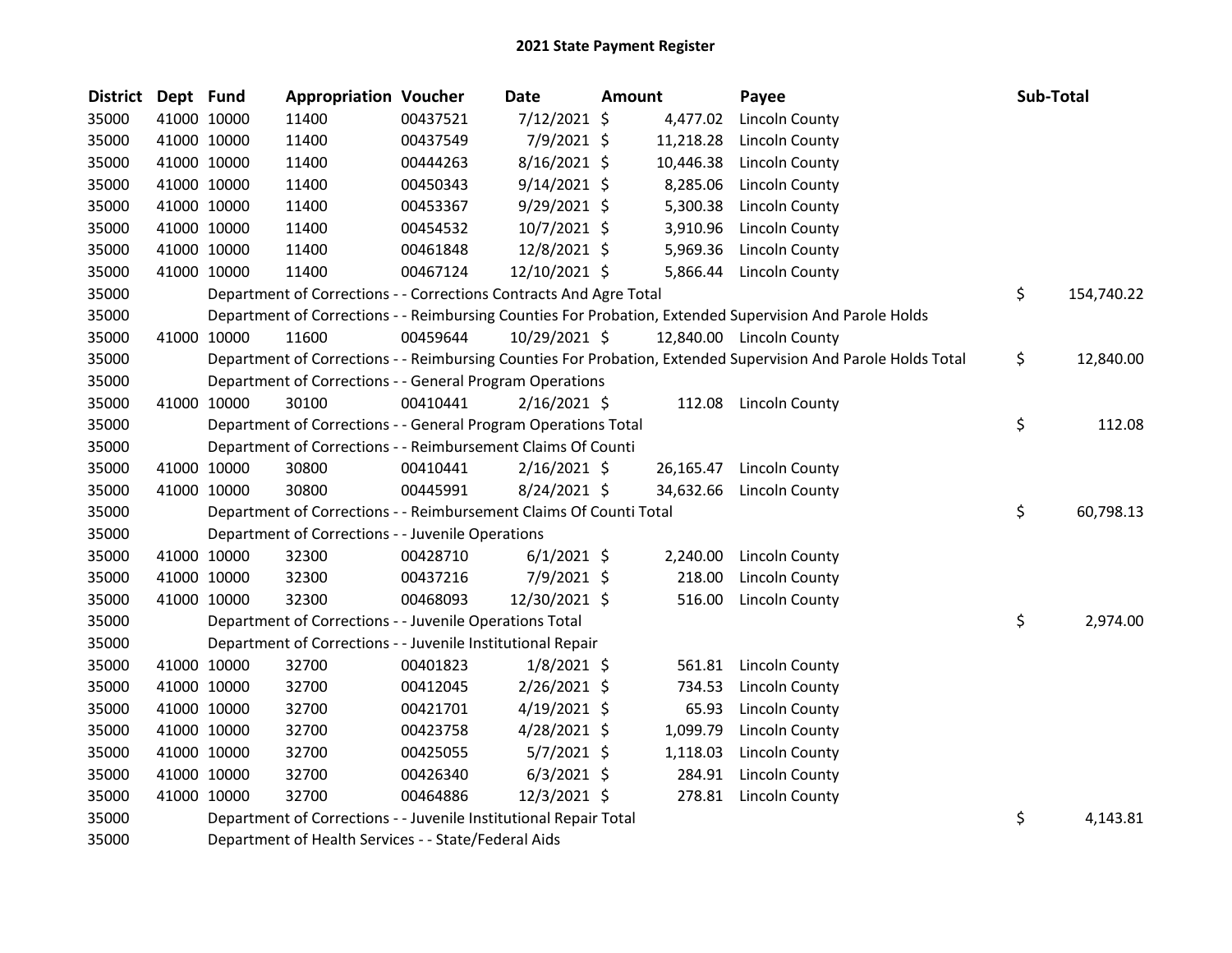| <b>District</b> | Dept Fund |             | <b>Appropriation Voucher</b>                                           |          | <b>Date</b>    | <b>Amount</b> | Payee                 | Sub-Total        |
|-----------------|-----------|-------------|------------------------------------------------------------------------|----------|----------------|---------------|-----------------------|------------------|
| 35000           |           | 43500 10000 | 00000                                                                  | 92106    | $1/4/2021$ \$  | 68,076.00     | Lincoln County        |                  |
| 35000           |           | 43500 10000 | 00000                                                                  | 92107    | $2/1/2021$ \$  | 59,059.00     | Lincoln County        |                  |
| 35000           |           | 43500 10000 | 00000                                                                  | 92108    | $3/1/2021$ \$  | 30,998.00     | Lincoln County        |                  |
| 35000           |           | 43500 10000 | 00000                                                                  | 92109    | $4/1/2021$ \$  | 19,444.00     | <b>Lincoln County</b> |                  |
| 35000           |           | 43500 10000 | 00000                                                                  | 92110    | 5/3/2021 \$    | 20,622.00     | <b>Lincoln County</b> |                  |
| 35000           |           | 43500 10000 | 00000                                                                  | 92111    | $6/1/2021$ \$  | 18,111.00     | Lincoln County        |                  |
| 35000           |           | 43500 10000 | 00000                                                                  | 92200    | $7/1/2021$ \$  | 39,841.00     | Lincoln County        |                  |
| 35000           |           | 43500 10000 | 00000                                                                  | 92202    | 9/1/2021 \$    | 114,261.00    | Lincoln County        |                  |
| 35000           |           | 43500 10000 | 00000                                                                  | 92204    | $10/1/2021$ \$ | 15,764.00     | Lincoln County        |                  |
| 35000           |           | 43500 10000 | 00000                                                                  | 92206    | $11/1/2021$ \$ | 32,994.00     | <b>Lincoln County</b> |                  |
| 35000           |           | 43500 10000 | 00000                                                                  | 92207    | $12/1/2021$ \$ | 18,352.00     | Lincoln County        |                  |
| 35000           |           |             | Department of Health Services - - State/Federal Aids Total             |          |                |               |                       | \$<br>437,522.00 |
| 35000           |           |             | Department of Health Services - - Public Health Dispensaries And       |          |                |               |                       |                  |
| 35000           |           | 43500 10000 | 10700                                                                  | 00455131 | 10/28/2021 \$  | 208.22        | Lincoln County        |                  |
| 35000           |           | 43500 10000 | 10700                                                                  | 00461592 | 11/26/2021 \$  | 243.17        | Lincoln County        |                  |
| 35000           |           | 43500 10000 | 10700                                                                  | 00465505 | $12/1/2021$ \$ | 269.78        | <b>Lincoln County</b> |                  |
| 35000           |           |             | Department of Health Services - - Public Health Dispensaries And Total |          |                |               |                       | \$<br>721.17     |
| 35000           |           |             | Department of Health Services - - Emergency Medical Services, Ai       |          |                |               |                       |                  |
| 35000           |           | 43500 10000 | 11900                                                                  | 00418002 | $3/26/2021$ \$ | 5,638.44      | Lincoln County        |                  |
| 35000           |           |             | Department of Health Services - - Emergency Medical Services, Ai Total |          |                |               |                       | \$<br>5,638.44   |
| 35000           |           |             | Department of Health Services - - General Program Operations           |          |                |               |                       |                  |
| 35000           |           | 43500 10000 | 40100                                                                  | 00406006 | $1/26/2021$ \$ | 1.50          | Lincoln County        |                  |
| 35000           |           | 43500 10000 | 40100                                                                  | 00415853 | $3/16/2021$ \$ | 1.50          | <b>Lincoln County</b> |                  |
| 35000           |           | 43500 10000 | 40100                                                                  | 00422426 | $4/20/2021$ \$ | 1.00          | Lincoln County        |                  |
| 35000           |           | 43500 10000 | 40100                                                                  | 00422427 | 4/20/2021 \$   | 15.00         | <b>Lincoln County</b> |                  |
| 35000           |           | 43500 10000 | 40100                                                                  | 00427589 | $5/18/2021$ \$ | 1.50          | <b>Lincoln County</b> |                  |
| 35000           |           | 43500 10000 | 40100                                                                  | 00428911 | 5/25/2021 \$   | 1.50          | <b>Lincoln County</b> |                  |
| 35000           |           | 43500 10000 | 40100                                                                  | 00434661 | $6/23/2021$ \$ | 1.50          | <b>Lincoln County</b> |                  |
| 35000           |           | 43500 10000 | 40100                                                                  | 00434662 | $6/23/2021$ \$ | 1.50          | Lincoln County        |                  |
| 35000           |           | 43500 10000 | 40100                                                                  | 00439493 | 7/20/2021 \$   | 15.00         | Lincoln County        |                  |
| 35000           |           | 43500 10000 | 40100                                                                  | 00441673 | $8/2/2021$ \$  | 15.00         | Lincoln County        |                  |
| 35000           |           | 43500 10000 | 40100                                                                  | 00447306 | 8/31/2021 \$   | 1.50          | <b>Lincoln County</b> |                  |
| 35000           |           | 43500 10000 | 40100                                                                  | 00457160 | 10/19/2021 \$  | 1.50          | <b>Lincoln County</b> |                  |
| 35000           |           |             | Department of Health Services - - General Program Operations Total     |          |                |               |                       | \$<br>58.00      |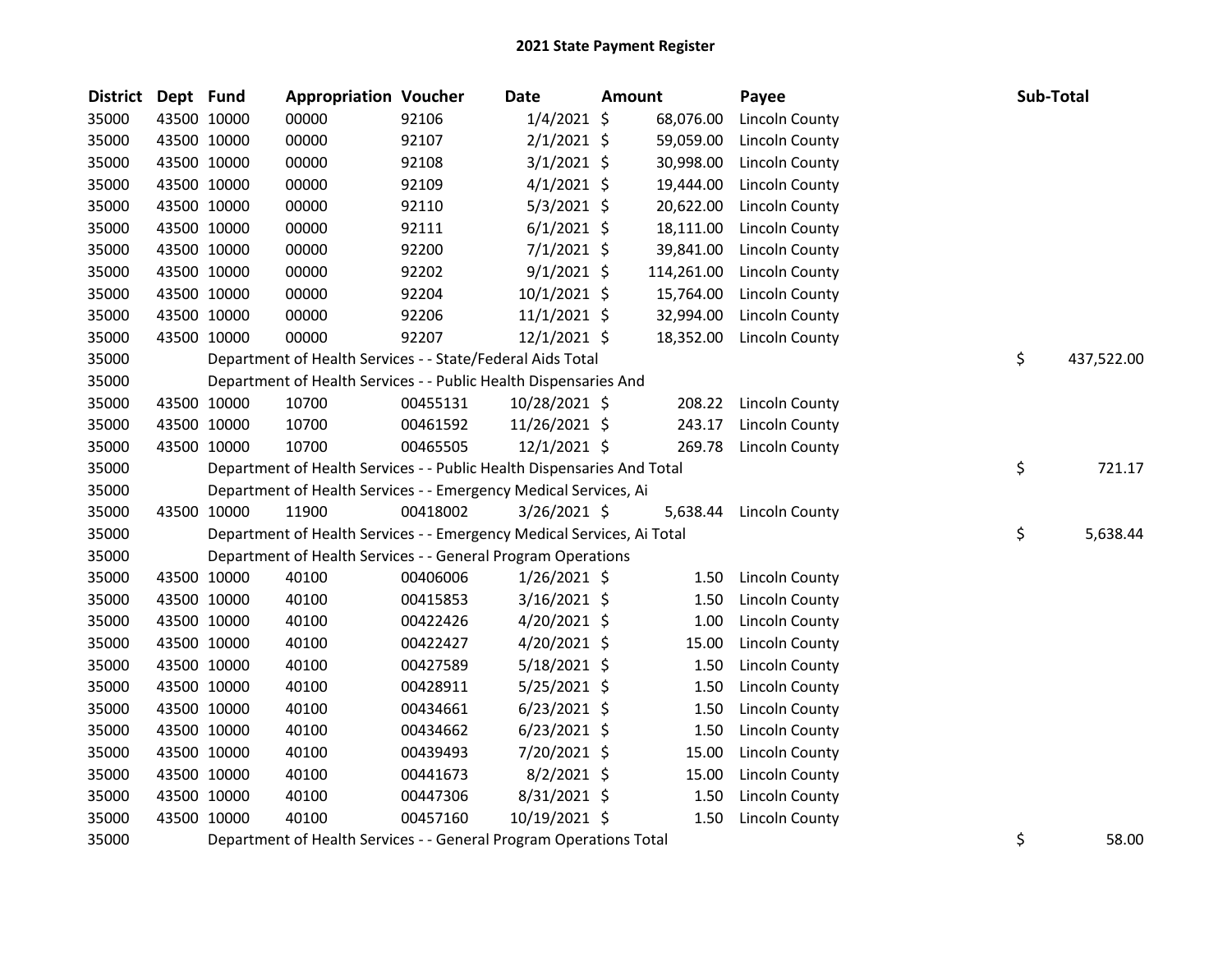| District Dept Fund |             | <b>Appropriation Voucher</b>                                           |          | Date           | <b>Amount</b> |            | Payee                 | Sub-Total |        |
|--------------------|-------------|------------------------------------------------------------------------|----------|----------------|---------------|------------|-----------------------|-----------|--------|
| 35000              |             | Department of Health Services - - Medical Assistance State Admin       |          |                |               |            |                       |           |        |
| 35000              | 43500 10000 | 44000                                                                  | 00406006 | $1/26/2021$ \$ |               | 1.50       | Lincoln County        |           |        |
| 35000              | 43500 10000 | 44000                                                                  | 00415853 | $3/16/2021$ \$ |               | 1.50       | <b>Lincoln County</b> |           |        |
| 35000              | 43500 10000 | 44000                                                                  | 00422426 | $4/20/2021$ \$ |               | 1.00       | <b>Lincoln County</b> |           |        |
| 35000              | 43500 10000 | 44000                                                                  | 00422427 | $4/20/2021$ \$ |               | 15.00      | Lincoln County        |           |        |
| 35000              | 43500 10000 | 44000                                                                  | 00427589 | $5/18/2021$ \$ |               | 1.50       | <b>Lincoln County</b> |           |        |
| 35000              | 43500 10000 | 44000                                                                  | 00428911 | $5/25/2021$ \$ |               | 1.50       | Lincoln County        |           |        |
| 35000              | 43500 10000 | 44000                                                                  | 00434661 | $6/23/2021$ \$ |               | 1.50       | Lincoln County        |           |        |
| 35000              | 43500 10000 | 44000                                                                  | 00434662 | $6/23/2021$ \$ |               | 1.50       | Lincoln County        |           |        |
| 35000              | 43500 10000 | 44000                                                                  | 00439493 | 7/20/2021 \$   |               | 15.00      | <b>Lincoln County</b> |           |        |
| 35000              | 43500 10000 | 44000                                                                  | 00441673 | $8/2/2021$ \$  |               | 15.00      | Lincoln County        |           |        |
| 35000              | 43500 10000 | 44000                                                                  | 00447306 | 8/31/2021 \$   |               | 1.50       | Lincoln County        |           |        |
| 35000              | 43500 10000 | 44000                                                                  | 00457160 | 10/19/2021 \$  |               | 1.50       | Lincoln County        |           |        |
| 35000              |             | Department of Health Services - - Medical Assistance State Admin Total |          |                |               |            |                       | \$        | 58.00  |
| 35000              |             | Dept of Children and Families - - Fees For Administrative Servic       |          |                |               |            |                       |           |        |
| 35000              | 43700 10000 | 23100                                                                  | 00080574 | 2/16/2021 \$   |               | 35.00      | Lincoln County        |           |        |
| 35000              | 43700 10000 | 23100                                                                  | 00083429 | $4/20/2021$ \$ |               | 50.00      | <b>Lincoln County</b> |           |        |
| 35000              | 43700 10000 | 23100                                                                  | 00087312 | 7/23/2021 \$   |               | 35.00      | <b>Lincoln County</b> |           |        |
| 35000              | 43700 10000 | 23100                                                                  | 00090929 | $11/2/2021$ \$ |               | 35.00      | Lincoln County        |           |        |
| 35000              |             | Dept of Children and Families - - Fees For Administrative Servic Total |          |                |               |            |                       | \$        | 155.00 |
| 35000              |             | Dept of Children and Families - - General Aids                         |          |                |               |            |                       |           |        |
| 35000              | 43700 10000 | 99000                                                                  | 00079008 | $1/5/2021$ \$  |               | 47,738.07  | <b>Lincoln County</b> |           |        |
| 35000              | 43700 10000 | 99000                                                                  | 00079755 | $1/29/2021$ \$ |               | 55,122.51  | Lincoln County        |           |        |
| 35000              | 43700 10000 | 99000                                                                  | 00079756 | $1/29/2021$ \$ |               | 13,814.60  | Lincoln County        |           |        |
| 35000              | 43700 10000 | 99000                                                                  | 00079946 | $2/1/2021$ \$  |               | 113.70     | Lincoln County        |           |        |
| 35000              | 43700 10000 | 99000                                                                  | 00080164 | $2/5/2021$ \$  |               | 38,562.25  | Lincoln County        |           |        |
| 35000              | 43700 10000 | 99000                                                                  | 00080272 | $2/5/2021$ \$  |               | 171.33     | Lincoln County        |           |        |
| 35000              | 43700 10000 | 99000                                                                  | 00080273 | 2/5/2021 \$    |               | 10,305.85  | Lincoln County        |           |        |
| 35000              | 43700 10000 | 99000                                                                  | 00080681 | 2/18/2021 \$   |               | 1,883.52   | Lincoln County        |           |        |
| 35000              | 43700 10000 | 99000                                                                  | 00081240 | $3/5/2021$ \$  |               | 145,557.84 | Lincoln County        |           |        |
| 35000              | 43700 10000 | 99000                                                                  | 00081319 | $3/5/2021$ \$  |               | 687.13     | <b>Lincoln County</b> |           |        |
| 35000              | 43700 10000 | 99000                                                                  | 00081402 | 3/8/2021 \$    |               | 4,030.00   | Lincoln County        |           |        |
| 35000              | 43700 10000 | 99000                                                                  | 00081858 | 3/17/2021 \$   |               | 4,694.76   | <b>Lincoln County</b> |           |        |
| 35000              | 43700 10000 | 99000                                                                  | 00081970 | 3/19/2021 \$   |               | 152.06     | Lincoln County        |           |        |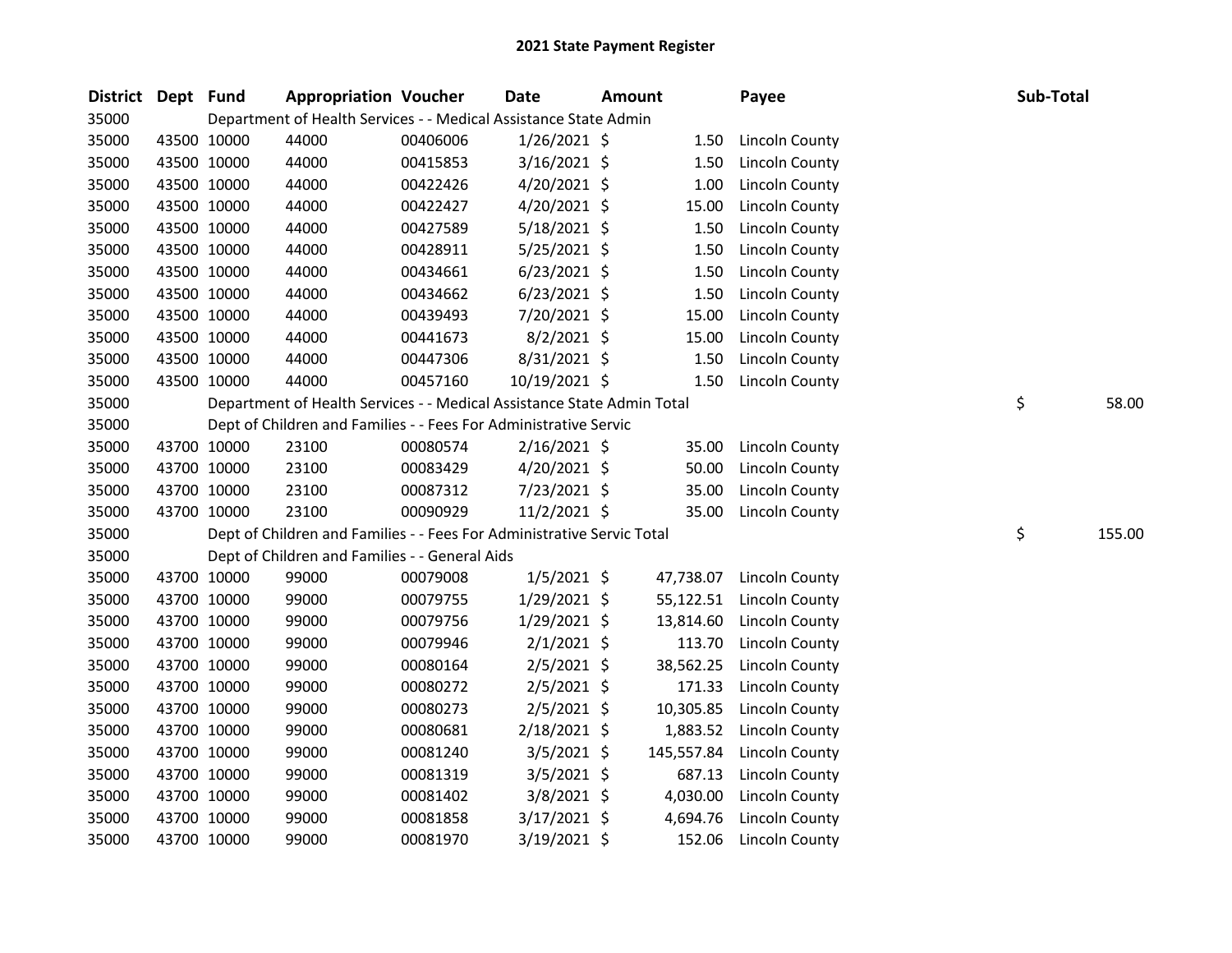| District Dept Fund |             |             | <b>Appropriation Voucher</b>                         |          | <b>Date</b>    | <b>Amount</b> |            | Payee                 |    | Sub-Total    |
|--------------------|-------------|-------------|------------------------------------------------------|----------|----------------|---------------|------------|-----------------------|----|--------------|
| 35000              |             | 43700 10000 | 99000                                                | 00081990 | 3/22/2021 \$   |               | 13,071.83  | Lincoln County        |    |              |
| 35000              |             | 43700 10000 | 99000                                                | 00082021 | 3/23/2021 \$   |               | 4,031.66   | <b>Lincoln County</b> |    |              |
| 35000              | 43700 10000 |             | 99000                                                | 00082645 | $4/5/2021$ \$  |               | 117,555.08 | Lincoln County        |    |              |
| 35000              |             | 43700 10000 | 99000                                                | 00083895 | 4/30/2021 \$   |               | 69,473.59  | Lincoln County        |    |              |
| 35000              |             | 43700 10000 | 99000                                                | 00084052 | $5/3/2021$ \$  |               | 25,426.82  | <b>Lincoln County</b> |    |              |
| 35000              |             | 43700 10000 | 99000                                                | 00084109 | $5/5/2021$ \$  |               | 55,004.16  | Lincoln County        |    |              |
| 35000              | 43700 10000 |             | 99000                                                | 00084927 | 5/18/2021 \$   |               | 2,235.23   | <b>Lincoln County</b> |    |              |
| 35000              | 43700 10000 |             | 99000                                                | 00085624 | $6/7/2021$ \$  |               | 51,928.70  | Lincoln County        |    |              |
| 35000              | 43700 10000 |             | 99000                                                | 00086556 | $7/1/2021$ \$  |               | 2,236.00   | Lincoln County        |    |              |
| 35000              | 43700 10000 |             | 99000                                                | 00086684 | 7/8/2021 \$    |               | 46,419.43  | <b>Lincoln County</b> |    |              |
| 35000              | 43700 10000 |             | 99000                                                | 00087066 | 7/16/2021 \$   |               | 1,149.19   | Lincoln County        |    |              |
| 35000              |             | 43700 10000 | 99000                                                | 00087559 | 7/30/2021 \$   |               | 51,593.11  | Lincoln County        |    |              |
| 35000              |             | 43700 10000 | 99000                                                | 00087694 | 7/30/2021 \$   |               | 20,982.00  | Lincoln County        |    |              |
| 35000              |             | 43700 10000 | 99000                                                | 00087929 | 8/5/2021 \$    |               | 19,154.69  | Lincoln County        |    |              |
| 35000              |             | 43700 10000 | 99000                                                | 00087979 | 8/6/2021 \$    |               | 25,807.17  | Lincoln County        |    |              |
| 35000              |             | 43700 10000 | 99000                                                | 00088173 | 8/13/2021 \$   |               | 785.89     | Lincoln County        |    |              |
| 35000              |             | 43700 10000 | 99000                                                | 00088814 | $9/1/2021$ \$  |               | 4,834.56   | <b>Lincoln County</b> |    |              |
| 35000              | 43700 10000 |             | 99000                                                | 00088872 | $9/2/2021$ \$  |               | 31,823.84  | Lincoln County        |    |              |
| 35000              |             | 43700 10000 | 99000                                                | 00088933 | $9/7/2021$ \$  |               | 525,154.93 | <b>Lincoln County</b> |    |              |
| 35000              |             | 43700 10000 | 99000                                                | 00089111 | $9/10/2021$ \$ |               | 22,108.32  | Lincoln County        |    |              |
| 35000              |             | 43700 10000 | 99000                                                | 00089905 | 10/5/2021 \$   |               | 47,345.04  | Lincoln County        |    |              |
| 35000              | 43700 10000 |             | 99000                                                | 00090753 | 10/29/2021 \$  |               | 51,754.16  | Lincoln County        |    |              |
| 35000              |             | 43700 10000 | 99000                                                | 00091021 | 11/5/2021 \$   |               | 45,165.71  | Lincoln County        |    |              |
| 35000              | 43700 10000 |             | 99000                                                | 00091980 | 12/2/2021 \$   |               | 26,626.60  | Lincoln County        |    |              |
| 35000              | 43700 10000 |             | 99000                                                | 00092115 | 12/3/2021 \$   |               | 681.15     | <b>Lincoln County</b> |    |              |
| 35000              | 43700 10000 |             | 99000                                                | 00092215 | 12/6/2021 \$   |               | 57,131.09  | Lincoln County        |    |              |
| 35000              |             |             | Dept of Children and Families - - General Aids Total |          |                |               |            |                       | \$ | 1,642,313.57 |
| 35000              |             |             | Dept of Workforce Development - - Auxiliary Services |          |                |               |            |                       |    |              |
| 35000              |             | 44500 10000 | 13000                                                | 00310347 | $1/4/2021$ \$  |               | 75.00      | <b>Lincoln County</b> |    |              |
| 35000              |             | 44500 10000 | 13000                                                | 00313436 | $2/2/2021$ \$  |               | 30.00      | <b>Lincoln County</b> |    |              |
| 35000              |             | 44500 10000 | 13000                                                | 00317066 | $3/2/2021$ \$  |               | 30.00      | <b>Lincoln County</b> |    |              |
| 35000              |             | 44500 10000 | 13000                                                | 00320874 | $4/2/2021$ \$  |               | 65.00      | <b>Lincoln County</b> |    |              |
| 35000              |             | 44500 10000 | 13000                                                | 00324419 | 5/4/2021 \$    |               | 30.00      | Lincoln County        |    |              |
| 35000              | 44500 10000 |             | 13000                                                | 00327611 | $6/2/2021$ \$  |               | 45.00      | Lincoln County        |    |              |
|                    |             |             |                                                      |          |                |               |            |                       |    |              |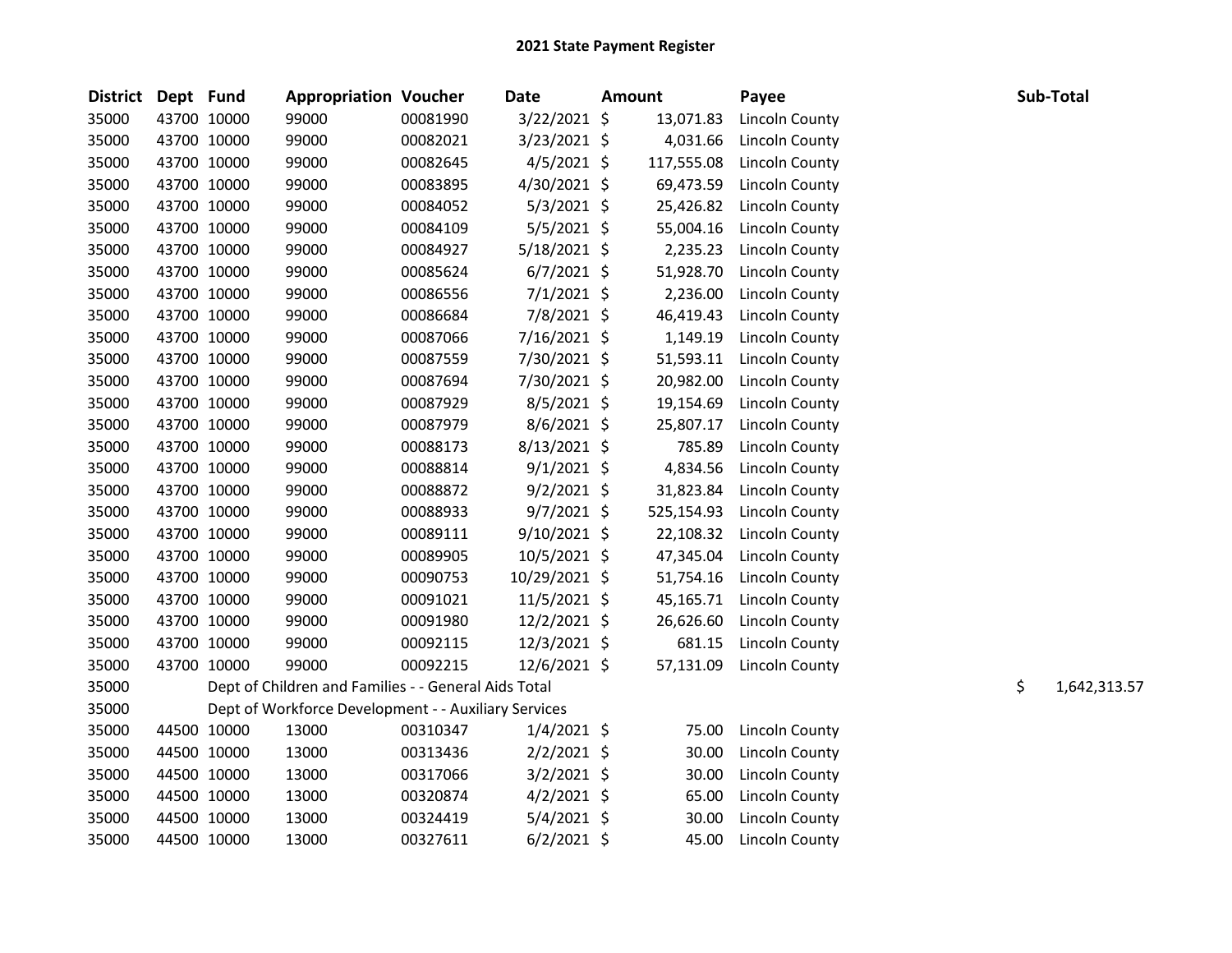| <b>District</b> | Dept Fund |             | <b>Appropriation Voucher</b>                                           |          | Date           | Amount |           | Payee                    | Sub-Total |           |
|-----------------|-----------|-------------|------------------------------------------------------------------------|----------|----------------|--------|-----------|--------------------------|-----------|-----------|
| 35000           |           | 44500 10000 | 13000                                                                  | 00331396 | $7/2/2021$ \$  |        | 15.00     | Lincoln County           |           |           |
| 35000           |           | 44500 10000 | 13000                                                                  | 00335295 | $8/3/2021$ \$  |        | 20.00     | Lincoln County           |           |           |
| 35000           |           | 44500 10000 | 13000                                                                  | 00339088 | $9/2/2021$ \$  |        | 25.00     | Lincoln County           |           |           |
| 35000           |           | 44500 10000 | 13000                                                                  | 00343076 | 10/4/2021 \$   |        | 20.00     | Lincoln County           |           |           |
| 35000           |           | 44500 10000 | 13000                                                                  | 00347115 | $11/2/2021$ \$ |        | 30.00     | Lincoln County           |           |           |
| 35000           |           | 44500 10000 | 13000                                                                  | 00350762 | 12/2/2021 \$   |        | 55.00     | Lincoln County           |           |           |
| 35000           |           |             | Dept of Workforce Development - - Auxiliary Services Total             |          |                |        |           |                          | \$        | 440.00    |
| 35000           |           |             | Dept of Workforce Development - - Wc Ops Uninsured Emplyr Admin        |          |                |        |           |                          |           |           |
| 35000           |           | 44500 22700 | 17700                                                                  | 00315952 | 2/23/2021 \$   |        | 40.00     | Lincoln County           |           |           |
| 35000           |           | 44500 22700 | 17700                                                                  | 00336286 | $8/11/2021$ \$ |        | 25.00     | Lincoln County           |           |           |
| 35000           |           | 44500 22700 | 17700                                                                  | 00336287 | $8/13/2021$ \$ |        | 15.00     | Lincoln County           |           |           |
| 35000           |           |             | Dept of Workforce Development - - Wc Ops Uninsured Emplyr Admin Total  |          |                |        |           |                          | \$        | 80.00     |
| 35000           |           |             | Department of Justice - - Officer training reimbursement               |          |                |        |           |                          |           |           |
| 35000           |           | 45500 10000 | 21400                                                                  | 00105497 | 11/18/2021 \$  |        | 7,040.00  | Lincoln County           |           |           |
| 35000           |           |             | Department of Justice - - Officer training reimbursement Total         |          |                |        |           |                          | \$        | 7,040.00  |
| 35000           |           |             | Department of Justice - - Crime Laboratories, Dna                      |          |                |        |           |                          |           |           |
| 35000           |           | 45500 10000 | 22100                                                                  | 00100346 | 7/14/2021 \$   |        |           | 400.00 Lincoln County    |           |           |
| 35000           |           |             | Department of Justice - - Crime Laboratories, Dna Total                |          |                |        |           |                          | \$        | 400.00    |
| 35000           |           |             | Department of Justice - - Crime Victim Witness Assist                  |          |                |        |           |                          |           |           |
| 35000           |           | 45500 10000 | 53200                                                                  | 00095449 | $3/5/2021$ \$  |        |           | 13,540.78 Lincoln County |           |           |
| 35000           |           | 45500 10000 | 53200                                                                  | 00100543 | 7/15/2021 \$   |        | 16,793.16 | Lincoln County           |           |           |
| 35000           |           |             | Department of Justice - - Crime Victim Witness Assist Total            |          |                |        |           |                          | \$        | 30,333.94 |
| 35000           |           |             | Department of Justice - - Federal Aid, Victim Assistance               |          |                |        |           |                          |           |           |
| 35000           |           | 45500 10000 | 54200                                                                  | 00098537 | $6/4/2021$ \$  |        |           | 15,000.00 Lincoln County |           |           |
| 35000           |           |             | Department of Justice - - Federal Aid, Victim Assistance Total         |          |                |        |           |                          | \$        | 15,000.00 |
| 35000           |           |             | Department of Military Affairs - - Disaster Recovery Aid               |          |                |        |           |                          |           |           |
| 35000           |           | 46500 10000 | 30500                                                                  | 00091445 | 3/17/2021 \$   |        |           | 765.75 Lincoln County    |           |           |
| 35000           |           |             | Department of Military Affairs - - Disaster Recovery Aid Total         |          |                |        |           |                          | \$        | 765.75    |
| 35000           |           |             | Department of Military Affairs - - Federal Aid, Local Assistance       |          |                |        |           |                          |           |           |
| 35000           |           | 46500 10000 | 34200                                                                  | 00089178 | $2/4/2021$ \$  |        | 17,867.69 | Lincoln County           |           |           |
| 35000           |           | 46500 10000 | 34200                                                                  | 00091445 | 3/17/2021 \$   |        | 4,874.50  | Lincoln County           |           |           |
| 35000           |           | 46500 10000 | 34200                                                                  | 00094696 | $5/28/2021$ \$ |        | 8,400.00  | <b>Lincoln County</b>    |           |           |
| 35000           |           |             | Department of Military Affairs - - Federal Aid, Local Assistance Total |          |                |        |           |                          | \$        | 31,142.19 |
| 35000           |           |             | Department of Veterans Affairs - - County Grants                       |          |                |        |           |                          |           |           |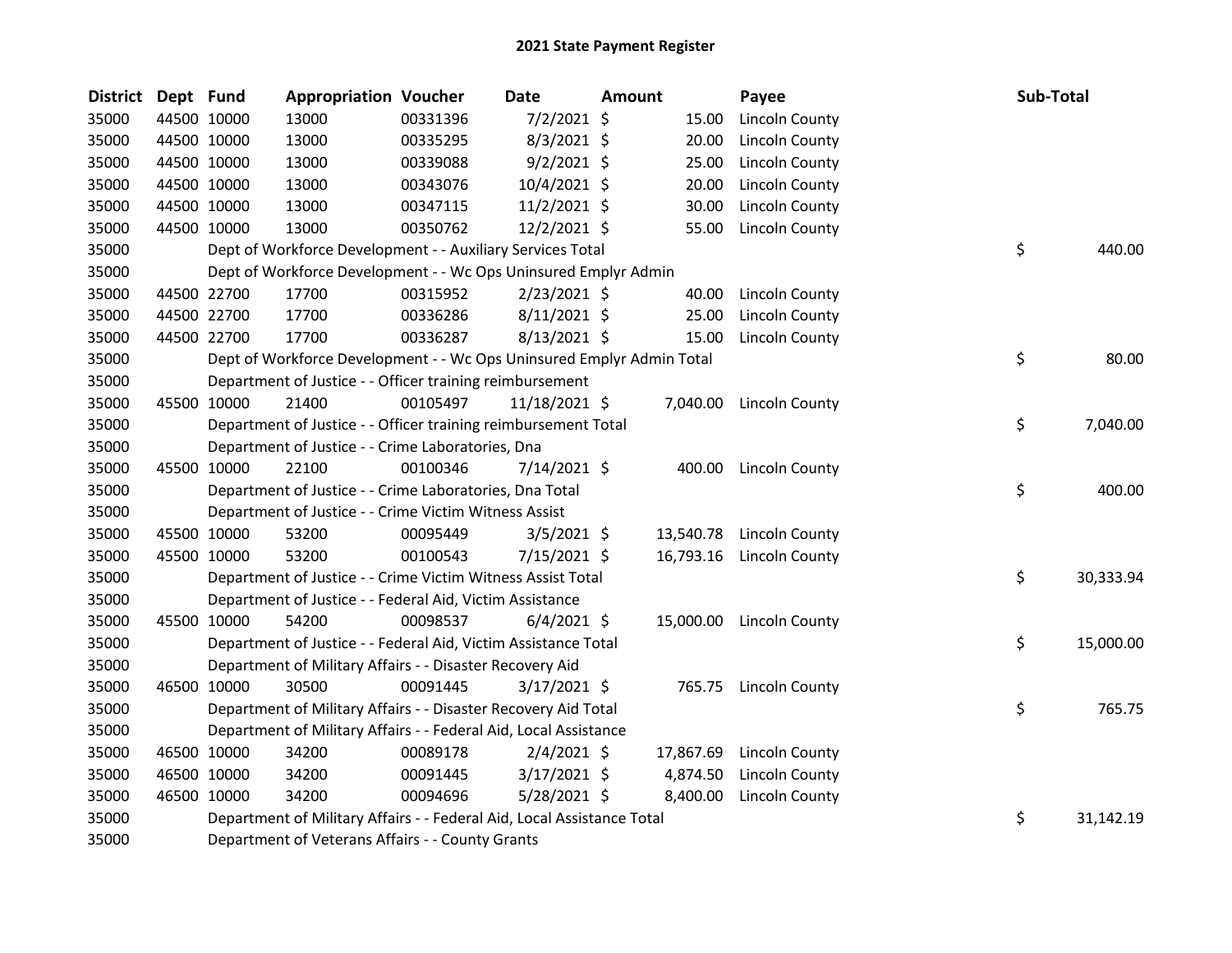| District | Dept Fund |             | <b>Appropriation Voucher</b>                                          |          | Date           | <b>Amount</b> |           | Payee                                                                                             | Sub-Total |           |
|----------|-----------|-------------|-----------------------------------------------------------------------|----------|----------------|---------------|-----------|---------------------------------------------------------------------------------------------------|-----------|-----------|
| 35000    |           | 48500 58200 | 26700                                                                 | 00091439 | $3/12/2021$ \$ |               | 10,000.00 | Lincoln County                                                                                    |           |           |
| 35000    |           |             | Department of Veterans Affairs - - County Grants Total                |          |                |               |           |                                                                                                   | \$        | 10,000.00 |
| 35000    |           |             | Department of Administration - - Low-Income Assistance Grants         |          |                |               |           |                                                                                                   |           |           |
| 35000    |           | 50500 23500 | 37100                                                                 | 00138405 | $1/15/2021$ \$ |               | 10,338.87 | Lincoln County                                                                                    |           |           |
| 35000    |           | 50500 23500 | 37100                                                                 | 00140933 | $2/17/2021$ \$ |               | 10,548.80 | <b>Lincoln County</b>                                                                             |           |           |
| 35000    |           | 50500 23500 | 37100                                                                 | 00141633 | $3/2/2021$ \$  |               | 5,024.68  | <b>Lincoln County</b>                                                                             |           |           |
| 35000    |           | 50500 23500 | 37100                                                                 | 00143187 | 3/30/2021 \$   |               | 9,193.55  | <b>Lincoln County</b>                                                                             |           |           |
| 35000    |           | 50500 23500 | 37100                                                                 | 00145236 | $5/7/2021$ \$  |               | 5,242.61  | Lincoln County                                                                                    |           |           |
| 35000    |           | 50500 23500 | 37100                                                                 | 00146472 | $6/1/2021$ \$  |               | 4,887.23  | <b>Lincoln County</b>                                                                             |           |           |
| 35000    |           | 50500 23500 | 37100                                                                 | 00147835 | $6/29/2021$ \$ |               | 5,173.30  | Lincoln County                                                                                    |           |           |
| 35000    |           | 50500 23500 | 37100                                                                 | 00149873 | $8/5/2021$ \$  |               | 3,860.45  | <b>Lincoln County</b>                                                                             |           |           |
| 35000    |           | 50500 23500 | 37100                                                                 | 00151209 | 8/31/2021 \$   |               | 6,505.89  | <b>Lincoln County</b>                                                                             |           |           |
| 35000    |           | 50500 23500 | 37100                                                                 | 00152534 | $9/29/2021$ \$ |               | 5,157.07  | <b>Lincoln County</b>                                                                             |           |           |
| 35000    |           | 50500 23500 | 37100                                                                 | 00153952 | 10/29/2021 \$  |               | 8,287.96  | <b>Lincoln County</b>                                                                             |           |           |
| 35000    |           | 50500 23500 | 37100                                                                 | 00155353 | 11/30/2021 \$  |               | 10,398.59 | <b>Lincoln County</b>                                                                             |           |           |
| 35000    |           | 50500 23500 | 37100                                                                 | 00157295 | 12/29/2021 \$  |               |           | 8,172.24 Lincoln County                                                                           |           |           |
| 35000    |           |             | Department of Administration - - Low-Income Assistance Grants Total   |          |                |               |           |                                                                                                   | \$        | 92,791.24 |
| 35000    |           |             | Department of Administration - - Land Information Program; Loca       |          |                |               |           |                                                                                                   |           |           |
| 35000    |           | 50500 26900 | 17300                                                                 | 00138474 | $1/29/2021$ \$ |               | 1,000.00  | Lincoln County                                                                                    |           |           |
| 35000    |           | 50500 26900 | 17300                                                                 | 00139574 | $4/6/2021$ \$  |               | 47,384.00 | Lincoln County                                                                                    |           |           |
| 35000    |           | 50500 26900 | 17300                                                                 | 00141313 | $3/15/2021$ \$ |               | 20,000.00 | <b>Lincoln County</b>                                                                             |           |           |
| 35000    |           | 50500 26900 | 17300                                                                 | 00146503 | $6/15/2021$ \$ |               | 25,000.00 | <b>Lincoln County</b>                                                                             |           |           |
| 35000    |           |             | Department of Administration - - Land Information Program; Loca Total |          |                |               |           |                                                                                                   | \$        | 93,384.00 |
| 35000    |           |             | Commissioners of Public Lands - - General Program Operations          |          |                |               |           |                                                                                                   |           |           |
| 35000    |           | 50700 10000 | 10100                                                                 | 00003969 | 12/22/2021 \$  |               |           | 30.00 Lincoln County                                                                              |           |           |
| 35000    |           |             | Commissioners of Public Lands - - General Program Operations Total    |          |                |               |           |                                                                                                   | \$        | 30.00     |
| 35000    |           |             | Public Defender Board - - Trial Representation                        |          |                |               |           |                                                                                                   |           |           |
| 35000    |           | 55000 10000 | 10300                                                                 | 00307052 | $9/17/2021$ \$ |               |           | 5.00 Lincoln County                                                                               |           |           |
| 35000    |           |             | Public Defender Board - - Trial Representation Total                  |          |                |               |           |                                                                                                   | \$        | 5.00      |
| 35000    |           |             |                                                                       |          |                |               |           | Public Defender Board - - Transcript, Discovery and Records Provided to the Public Defender Board |           |           |
| 35000    |           | 55000 10000 | 10600                                                                 | 00299528 | $7/1/2021$ \$  |               |           | 0.60 Lincoln County                                                                               |           |           |
| 35000    |           | 55000 10000 | 10600                                                                 | 00302411 | 7/27/2021 \$   |               | 34.60     | <b>Lincoln County</b>                                                                             |           |           |
| 35000    |           | 55000 10000 | 10600                                                                 | 00303560 | $8/4/2021$ \$  |               | 9.00      | <b>Lincoln County</b>                                                                             |           |           |
| 35000    |           | 55000 10000 | 10600                                                                 | 00310645 | 11/12/2021 \$  |               | 7.60      | <b>Lincoln County</b>                                                                             |           |           |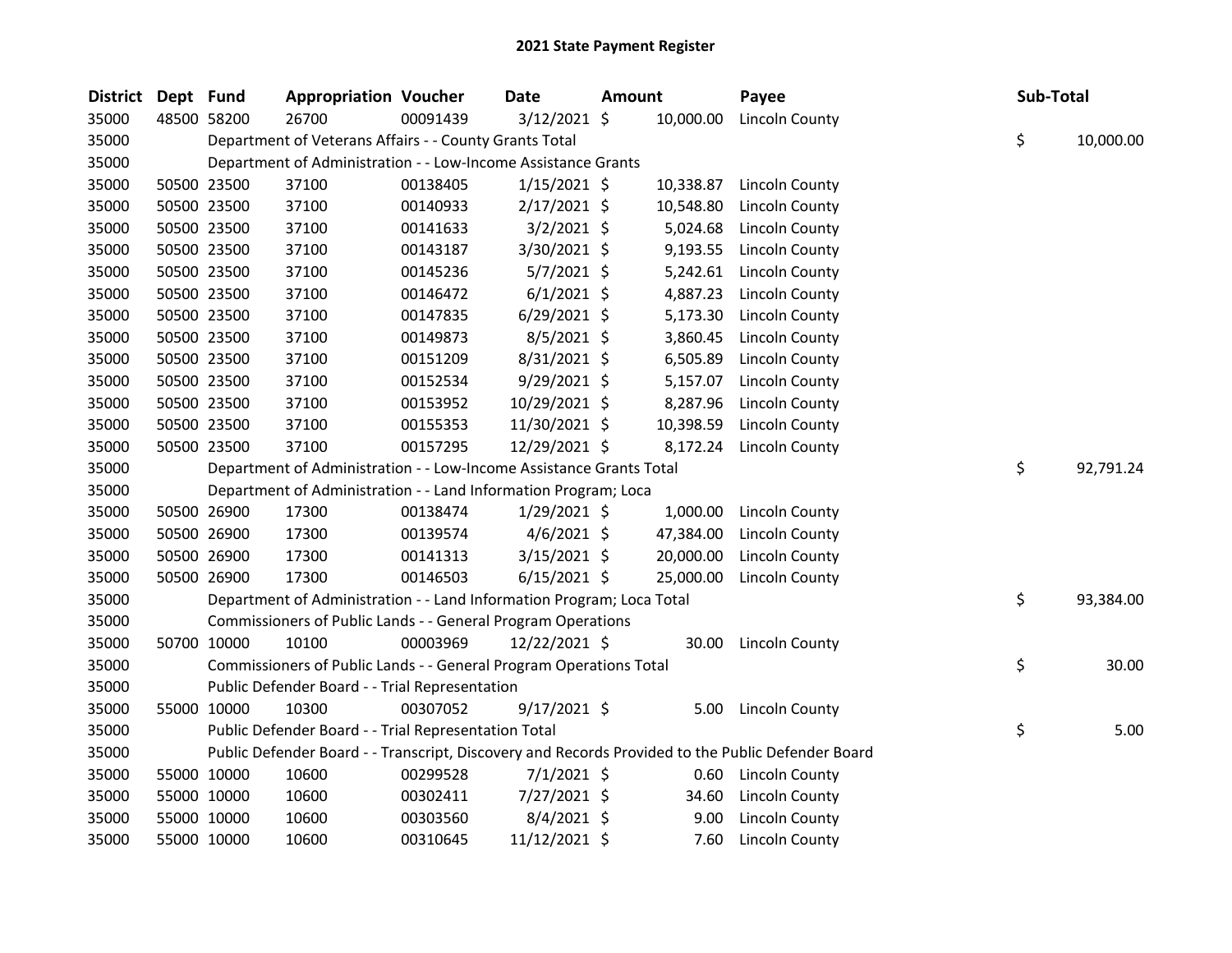| <b>District</b> | Dept Fund |             | <b>Appropriation Voucher</b>                               |          | <b>Date</b>    | Amount |           | Payee                                                                                                   | Sub-Total |        |
|-----------------|-----------|-------------|------------------------------------------------------------|----------|----------------|--------|-----------|---------------------------------------------------------------------------------------------------------|-----------|--------|
| 35000           |           | 55000 10000 | 10600                                                      | 00310940 | 11/5/2021 \$   |        |           | 1.40 Lincoln County                                                                                     |           |        |
| 35000           |           |             |                                                            |          |                |        |           | Public Defender Board - - Transcript, Discovery and Records Provided to the Public Defender Board Total | \$        | 53.20  |
| 35000           |           |             | Department of Revenue - - GPR Earned                       |          |                |        |           |                                                                                                         |           |        |
| 35000           |           | 56600 10000 | 100GE                                                      | 00208251 | $6/25/2021$ \$ |        | 3.00      | Lincoln County                                                                                          |           |        |
| 35000           |           | 56600 10000 | 100GE                                                      | 00217982 | 10/21/2021 \$  |        | 3.00      | Lincoln County                                                                                          |           |        |
| 35000           |           |             | Department of Revenue - - GPR Earned Total                 |          |                |        |           |                                                                                                         | \$        | 6.00   |
| 35000           |           |             | Department of Revenue - - Warrants and Satisfactions       |          |                |        |           |                                                                                                         |           |        |
| 35000           |           | 56600 10000 | 10100                                                      | 00189901 | $2/4/2021$ \$  |        | 655.00    | Lincoln County                                                                                          |           |        |
| 35000           |           |             | Department of Revenue - - Warrants and Satisfactions Total |          |                |        |           |                                                                                                         | \$        | 655.00 |
| 35000           |           |             | Department of Revenue - - Misc Revenue Holding Clearing    |          |                |        |           |                                                                                                         |           |        |
| 35000           |           | 56600 10000 | 99500                                                      | 00188862 | $1/8/2021$ \$  |        | 327.77    | <b>Lincoln County</b>                                                                                   |           |        |
| 35000           |           | 56600 10000 | 99500                                                      | 00188863 | $1/8/2021$ \$  |        | 6,431.33  | Lincoln County                                                                                          |           |        |
| 35000           |           | 56600 10000 | 99500                                                      | 00190929 | $2/5/2021$ \$  |        | 577.89    | Lincoln County                                                                                          |           |        |
| 35000           |           | 56600 10000 | 99500                                                      | 00190930 | $2/5/2021$ \$  |        | 8,812.01  | <b>Lincoln County</b>                                                                                   |           |        |
| 35000           |           | 56600 10000 | 99500                                                      | 00191234 | 2/8/2021 \$    |        | 1,666.32  | Lincoln County                                                                                          |           |        |
| 35000           |           | 56600 10000 | 99500                                                      | 00191626 | $2/16/2021$ \$ |        | 407.00    | Lincoln County                                                                                          |           |        |
| 35000           |           | 56600 10000 | 99500                                                      | 00192671 | $3/1/2021$ \$  |        | 53.50     | <b>Lincoln County</b>                                                                                   |           |        |
| 35000           |           | 56600 10000 | 99500                                                      | 00192672 | $3/1/2021$ \$  |        | 185.68    | <b>Lincoln County</b>                                                                                   |           |        |
| 35000           |           | 56600 10000 | 99500                                                      | 00192673 | $3/1/2021$ \$  |        | 15,328.09 | Lincoln County                                                                                          |           |        |
| 35000           |           | 56600 10000 | 99500                                                      | 00192674 | $3/1/2021$ \$  |        | 7,776.76  | Lincoln County                                                                                          |           |        |
| 35000           |           | 56600 10000 | 99500                                                      | 00193531 | 3/5/2021 \$    |        | 1,674.48  | Lincoln County                                                                                          |           |        |
| 35000           |           | 56600 10000 | 99500                                                      | 00193532 | $3/5/2021$ \$  |        | 14.27     | Lincoln County                                                                                          |           |        |
| 35000           |           | 56600 10000 | 99500                                                      | 00193533 | $3/5/2021$ \$  |        | 24,451.02 | Lincoln County                                                                                          |           |        |
| 35000           |           | 56600 10000 | 99500                                                      | 00194122 | $3/8/2021$ \$  |        | 29.50     | Lincoln County                                                                                          |           |        |
| 35000           |           | 56600 10000 | 99500                                                      | 00194123 | $3/8/2021$ \$  |        | 3,675.07  | Lincoln County                                                                                          |           |        |
| 35000           |           | 56600 10000 | 99500                                                      | 00194124 | 3/8/2021 \$    |        | 4,437.42  | Lincoln County                                                                                          |           |        |
| 35000           |           | 56600 10000 | 99500                                                      | 00194972 | $3/15/2021$ \$ |        | 3,420.79  | Lincoln County                                                                                          |           |        |
| 35000           |           | 56600 10000 | 99500                                                      | 00194973 | 3/15/2021 \$   |        | 2,464.02  | Lincoln County                                                                                          |           |        |
| 35000           |           | 56600 10000 | 99500                                                      | 00195809 | $3/22/2021$ \$ |        | 285.80    | <b>Lincoln County</b>                                                                                   |           |        |
| 35000           |           | 56600 10000 | 99500                                                      | 00195810 | $3/22/2021$ \$ |        | 25.00     | Lincoln County                                                                                          |           |        |
| 35000           |           | 56600 10000 | 99500                                                      | 00195811 | 3/22/2021 \$   |        | 1,987.81  | Lincoln County                                                                                          |           |        |
| 35000           |           | 56600 10000 | 99500                                                      | 00195812 | 3/22/2021 \$   |        | 2,608.16  | Lincoln County                                                                                          |           |        |
| 35000           |           | 56600 10000 | 99500                                                      | 00196492 | 3/29/2021 \$   |        | 31.76     | <b>Lincoln County</b>                                                                                   |           |        |
| 35000           |           | 56600 10000 | 99500                                                      | 00196493 | 3/29/2021 \$   |        | 1,164.46  | <b>Lincoln County</b>                                                                                   |           |        |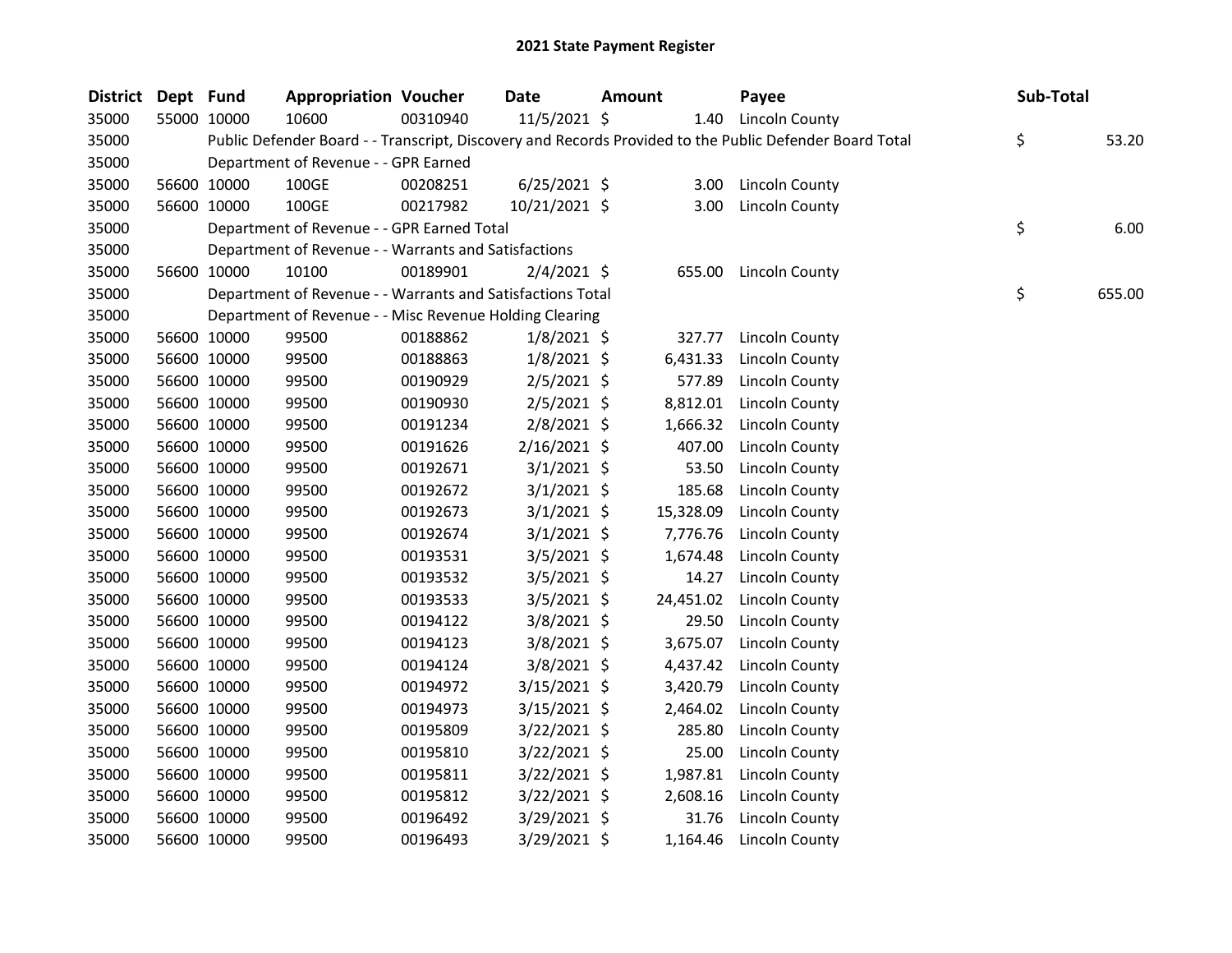| District Dept Fund |             | <b>Appropriation Voucher</b> |          | <b>Date</b>    | <b>Amount</b> | Payee                 | Sub-Total |
|--------------------|-------------|------------------------------|----------|----------------|---------------|-----------------------|-----------|
| 35000              | 56600 10000 | 99500                        | 00197225 | $4/5/2021$ \$  | 12.00         | Lincoln County        |           |
| 35000              | 56600 10000 | 99500                        | 00197226 | $4/5/2021$ \$  | 2,049.50      | <b>Lincoln County</b> |           |
| 35000              | 56600 10000 | 99500                        | 00197227 | $4/5/2021$ \$  | 1,226.66      | Lincoln County        |           |
| 35000              | 56600 10000 | 99500                        | 00197808 | $4/7/2021$ \$  | 856.92        | Lincoln County        |           |
| 35000              | 56600 10000 | 99500                        | 00197811 | $4/7/2021$ \$  | 20,773.43     | Lincoln County        |           |
| 35000              | 56600 10000 | 99500                        | 00198440 | $4/12/2021$ \$ | 1,096.10      | Lincoln County        |           |
| 35000              | 56600 10000 | 99500                        | 00198441 | $4/12/2021$ \$ | 1,978.51      | Lincoln County        |           |
| 35000              | 56600 10000 | 99500                        | 00199176 | $4/20/2021$ \$ | 1,319.17      | Lincoln County        |           |
| 35000              | 56600 10000 | 99500                        | 00199812 | $4/26/2021$ \$ | 2,776.88      | <b>Lincoln County</b> |           |
| 35000              | 56600 10000 | 99500                        | 00199813 | 4/26/2021 \$   | 1,202.46      | <b>Lincoln County</b> |           |
| 35000              | 56600 10000 | 99500                        | 00200425 | $5/3/2021$ \$  | 1,281.00      | <b>Lincoln County</b> |           |
| 35000              | 56600 10000 | 99500                        | 00200426 | $5/3/2021$ \$  | 314.73        | Lincoln County        |           |
| 35000              | 56600 10000 | 99500                        | 00201176 | $5/7/2021$ \$  | 2,252.11      | Lincoln County        |           |
| 35000              | 56600 10000 | 99500                        | 00201177 | 5/7/2021 \$    | 15,285.96     | Lincoln County        |           |
| 35000              | 56600 10000 | 99500                        | 00201616 | 5/10/2021 \$   | 2,256.55      | Lincoln County        |           |
| 35000              | 56600 10000 | 99500                        | 00202252 | $5/17/2021$ \$ | 2,157.80      | Lincoln County        |           |
| 35000              | 56600 10000 | 99500                        | 00202963 | 5/24/2021 \$   | 2,877.79      | Lincoln County        |           |
| 35000              | 56600 10000 | 99500                        | 00202964 | 5/24/2021 \$   | 868.25        | <b>Lincoln County</b> |           |
| 35000              | 56600 10000 | 99500                        | 00203678 | $6/1/2021$ \$  | 910.99        | Lincoln County        |           |
| 35000              | 56600 10000 | 99500                        | 00203679 | $6/1/2021$ \$  | 1,447.74      | Lincoln County        |           |
| 35000              | 56600 10000 | 99500                        | 00204401 | $6/7/2021$ \$  | 1,313.26      | Lincoln County        |           |
| 35000              | 56600 10000 | 99500                        | 00204402 | $6/7/2021$ \$  | 13,446.33     | Lincoln County        |           |
| 35000              | 56600 10000 | 99500                        | 00205360 | $6/14/2021$ \$ | 511.70        | Lincoln County        |           |
| 35000              | 56600 10000 | 99500                        | 00208080 | $6/28/2021$ \$ | 299.88        | Lincoln County        |           |
| 35000              | 56600 10000 | 99500                        | 00208523 | 7/6/2021 \$    | 346.36        | <b>Lincoln County</b> |           |
| 35000              | 56600 10000 | 99500                        | 00208978 | 7/8/2021 \$    | 511.12        | Lincoln County        |           |
| 35000              | 56600 10000 | 99500                        | 00208979 | 7/8/2021 \$    | 17,182.32     | Lincoln County        |           |
| 35000              | 56600 10000 | 99500                        | 00209396 | 7/12/2021 \$   | 92.00         | Lincoln County        |           |
| 35000              | 56600 10000 | 99500                        | 00210801 | 7/26/2021 \$   | 276.10        | <b>Lincoln County</b> |           |
| 35000              | 56600 10000 | 99500                        | 00211728 | $8/6/2021$ \$  | 175.40        | Lincoln County        |           |
| 35000              | 56600 10000 | 99500                        | 00211729 | 8/6/2021 \$    | 12,126.54     | Lincoln County        |           |
| 35000              | 56600 10000 | 99500                        | 00213129 | 8/23/2021 \$   | 110.88        | <b>Lincoln County</b> |           |
| 35000              | 56600 10000 | 99500                        | 00214002 | $9/7/2021$ \$  | 232.00        | <b>Lincoln County</b> |           |
| 35000              | 56600 10000 | 99500                        | 00214339 | $9/8/2021$ \$  | 277.07        | Lincoln County        |           |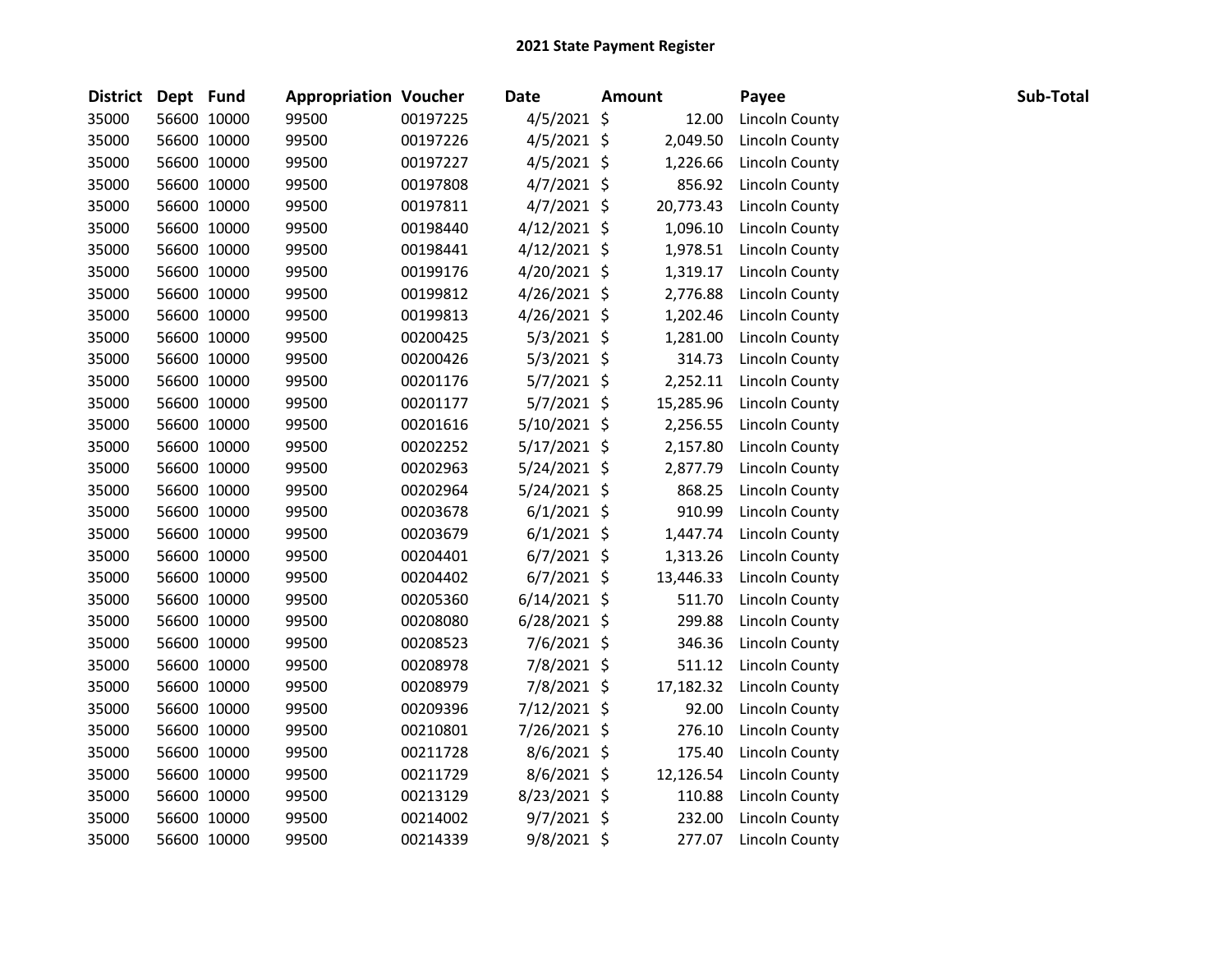| <b>District</b> | Dept Fund |             | <b>Appropriation Voucher</b>                                     |          | Date           | <b>Amount</b> | Payee                 | Sub-Total |            |
|-----------------|-----------|-------------|------------------------------------------------------------------|----------|----------------|---------------|-----------------------|-----------|------------|
| 35000           |           | 56600 10000 | 99500                                                            | 00214340 | $9/8/2021$ \$  | 12,602.86     | Lincoln County        |           |            |
| 35000           |           | 56600 10000 | 99500                                                            | 00215323 | 9/20/2021 \$   | 315.00        | <b>Lincoln County</b> |           |            |
| 35000           |           | 56600 10000 | 99500                                                            | 00215682 | $9/27/2021$ \$ | 110.10        | <b>Lincoln County</b> |           |            |
| 35000           |           | 56600 10000 | 99500                                                            | 00215683 | $9/27/2021$ \$ | 83.39         | <b>Lincoln County</b> |           |            |
| 35000           |           | 56600 10000 | 99500                                                            | 00216593 | $10/7/2021$ \$ | 538.24        | Lincoln County        |           |            |
| 35000           |           | 56600 10000 | 99500                                                            | 00216594 | 10/7/2021 \$   | 9,434.75      | Lincoln County        |           |            |
| 35000           |           | 56600 10000 | 99500                                                            | 00218108 | 10/25/2021 \$  | 410.00        | <b>Lincoln County</b> |           |            |
| 35000           |           | 56600 10000 | 99500                                                            | 00218109 | 10/25/2021 \$  | 370.72        | Lincoln County        |           |            |
| 35000           |           | 56600 10000 | 99500                                                            | 00219185 | 11/5/2021 \$   | 663.23        | <b>Lincoln County</b> |           |            |
| 35000           |           | 56600 10000 | 99500                                                            | 00219186 | 11/5/2021 \$   | 33.02         | Lincoln County        |           |            |
| 35000           |           | 56600 10000 | 99500                                                            | 00219187 | 11/5/2021 \$   | 5,782.78      | <b>Lincoln County</b> |           |            |
| 35000           |           | 56600 10000 | 99500                                                            | 00221333 | $12/7/2021$ \$ | 1,966.82      | Lincoln County        |           |            |
| 35000           |           | 56600 10000 | 99500                                                            | 00221334 | 12/7/2021 \$   | 12,075.25     | <b>Lincoln County</b> |           |            |
| 35000           |           |             | Department of Revenue - - Misc Revenue Holding Clearing Total    |          |                |               |                       | \$        | 242,067.58 |
| 35000           |           |             | Circuit Courts - - Circuit Court Costs                           |          |                |               |                       |           |            |
| 35000           |           | 62500 10000 | 10500                                                            | 00002111 | $2/1/2021$ \$  | 67,348.00     | Lincoln County        |           |            |
| 35000           |           | 62500 10000 | 10500                                                            | 00002244 | 7/26/2021 \$   | 107,963.00    | Lincoln County        |           |            |
| 35000           |           |             | Circuit Courts - - Circuit Court Costs Total                     |          |                |               |                       | \$        | 175,311.00 |
| 35000           |           |             | Shared Revenue and Tax Relief - - County And Municipal Aid       |          |                |               |                       |           |            |
| 35000           |           | 83500 10000 | 10500                                                            | 00081615 | 7/26/2021 \$   | 143,882.66    | Lincoln County        |           |            |
| 35000           |           | 83500 10000 | 10500                                                            | 00088716 | 11/15/2021 \$  | 752,279.67    | <b>Lincoln County</b> |           |            |
| 35000           |           |             | Shared Revenue and Tax Relief - - County And Municipal Aid Total |          |                |               |                       | \$        | 896,162.33 |
| 35000           |           |             | Shared Revenue and Tax Relief - - Exempt Computer Aid            |          |                |               |                       |           |            |
| 35000           |           | 83500 10000 | 10900                                                            | 00083349 | 7/26/2021 \$   | 26,216.26     | Lincoln County        |           |            |
| 35000           |           |             | Shared Revenue and Tax Relief - - Exempt Computer Aid Total      |          |                |               |                       | \$        | 26,216.26  |
| 35000           |           |             | Shared Revenue and Tax Relief - - Utility Aid                    |          |                |               |                       |           |            |
| 35000           |           | 83500 10000 | 11000                                                            | 00081615 | 7/26/2021 \$   | 22,615.25     | <b>Lincoln County</b> |           |            |
| 35000           |           | 83500 10000 | 11000                                                            | 00088716 | 11/15/2021 \$  | 134,961.29    | Lincoln County        |           |            |
| 35000           |           |             | Shared Revenue and Tax Relief - - Utility Aid Total              |          |                |               |                       | \$        | 157,576.54 |
| 35000           |           |             | Shared Revenue and Tax Relief - - Personal Property Aid          |          |                |               |                       |           |            |
| 35000           |           | 83500 10000 | 11100                                                            | 00076535 | $5/3/2021$ \$  | 28,473.89     | <b>Lincoln County</b> |           |            |
| 35000           |           |             | Shared Revenue and Tax Relief - - Personal Property Aid Total    |          |                |               |                       | \$        | 28,473.89  |
| 35000           |           |             | Shared Revenue and Tax Relief - - School Lvy Tx/First Dollar Cr  |          |                |               |                       |           |            |
| 35000           |           | 83500 10000 | 30200                                                            | 00082679 | 7/26/2021 \$   | 3,450,848.87  | Lincoln County        |           |            |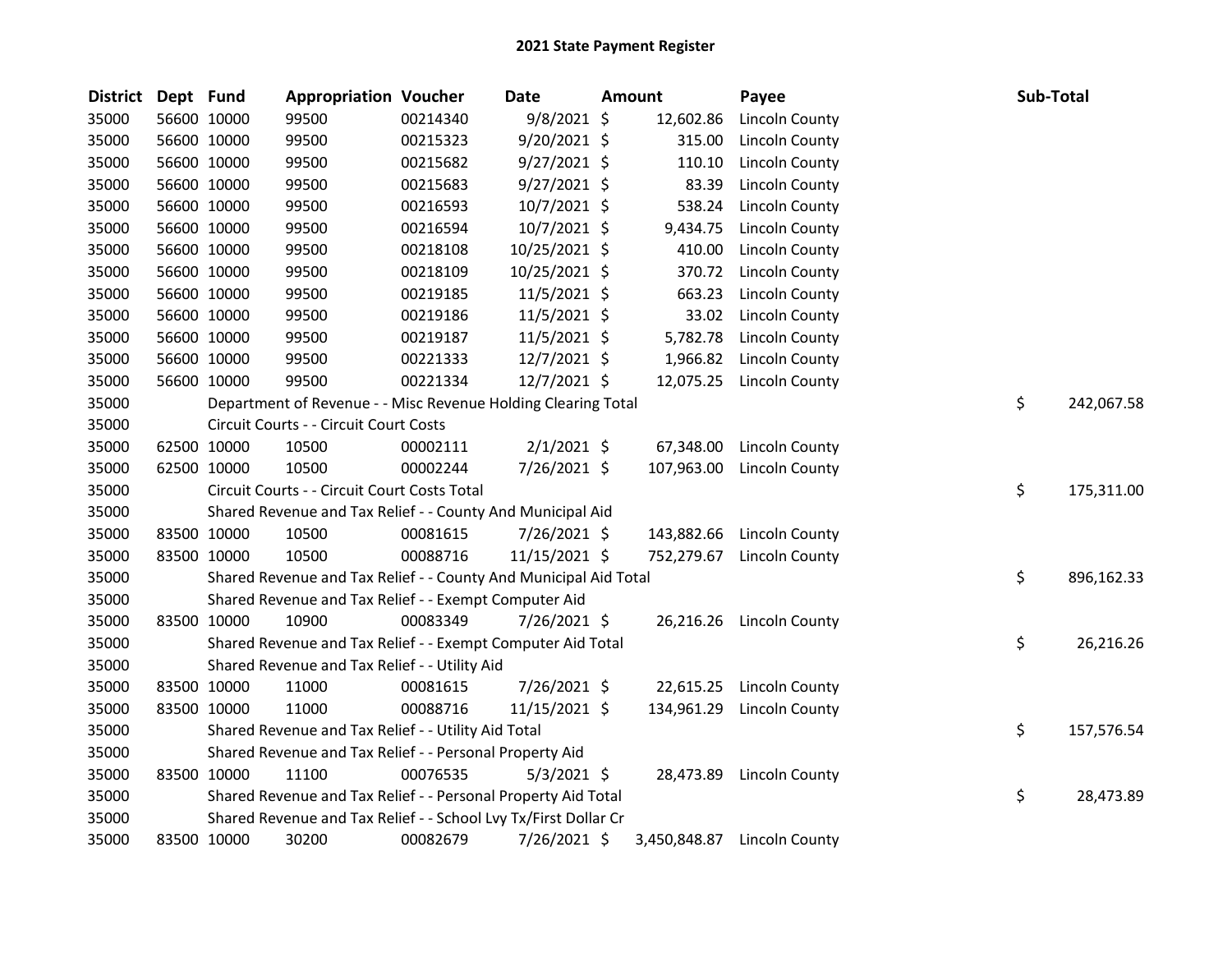| District    | Dept Fund |             | <b>Appropriation Voucher</b>                                          |          | Date           | <b>Amount</b> |            | Payee                 |    | Sub-Total     |
|-------------|-----------|-------------|-----------------------------------------------------------------------|----------|----------------|---------------|------------|-----------------------|----|---------------|
| 35000       |           | 83500 10000 | 30200                                                                 | 00086075 | 7/26/2021 \$   |               | 787,467.73 | Lincoln County        |    |               |
| 35000       |           |             | Shared Revenue and Tax Relief - - School Lvy Tx/First Dollar Cr Total |          |                |               |            |                       | \$ | 4,238,316.60  |
| 35000       |           |             | Shared Revenue and Tax Relief - - County Sales Tax Reptd/Distd        |          |                |               |            |                       |    |               |
| 35000       |           | 83500 10000 | 43100                                                                 | 00073893 | $1/29/2021$ \$ |               | 192,627.36 | Lincoln County        |    |               |
| 35000       |           | 83500 10000 | 43100                                                                 | 00073981 | $2/26/2021$ \$ |               | 209,034.01 | Lincoln County        |    |               |
| 35000       |           | 83500 10000 | 43100                                                                 | 00074694 | $3/31/2021$ \$ |               | 144,876.01 | Lincoln County        |    |               |
| 35000       |           | 83500 10000 | 43100                                                                 | 00079137 | $4/30/2021$ \$ |               | 206,192.15 | Lincoln County        |    |               |
| 35000       |           | 83500 10000 | 43100                                                                 | 00079941 | $5/28/2021$ \$ |               | 213,023.74 | Lincoln County        |    |               |
| 35000       |           | 83500 10000 | 43100                                                                 | 00080672 | $6/30/2021$ \$ |               | 229,598.71 | Lincoln County        |    |               |
| 35000       |           | 83500 10000 | 43100                                                                 | 00086214 | 7/30/2021 \$   |               | 239,852.89 | Lincoln County        |    |               |
| 35000       |           | 83500 10000 | 43100                                                                 | 00086777 | $8/31/2021$ \$ |               | 236,952.48 | <b>Lincoln County</b> |    |               |
| 35000       |           | 83500 10000 | 43100                                                                 | 00087079 | $9/30/2021$ \$ |               | 268,395.06 | Lincoln County        |    |               |
| 35000       |           | 83500 10000 | 43100                                                                 | 00087768 | 10/29/2021 \$  |               | 216,828.90 | Lincoln County        |    |               |
| 35000       |           | 83500 10000 | 43100                                                                 | 00089778 | 11/30/2021 \$  |               | 232,994.18 | Lincoln County        |    |               |
| 35000       |           | 83500 10000 | 43100                                                                 | 00089862 | 12/30/2021 \$  |               | 255,367.12 | Lincoln County        |    |               |
| 35000       |           |             | Shared Revenue and Tax Relief - - County Sales Tax Reptd/Distd Total  |          |                |               |            |                       | \$ | 2,645,742.61  |
| 35000       |           |             | Shared Revenue and Tax Relief - - Lottery & Gaming Credit             |          |                |               |            |                       |    |               |
| 35000       | 83500     | 52100       | 36300                                                                 | 00074558 | $3/22/2021$ \$ |               | 970,803.77 | Lincoln County        |    |               |
| 35000       |           |             | Shared Revenue and Tax Relief - - Lottery & Gaming Credit Total       |          |                |               |            |                       | \$ | 970,803.77    |
| 35000 Total |           |             |                                                                       |          |                |               |            |                       | Ś  | 15,709,907.08 |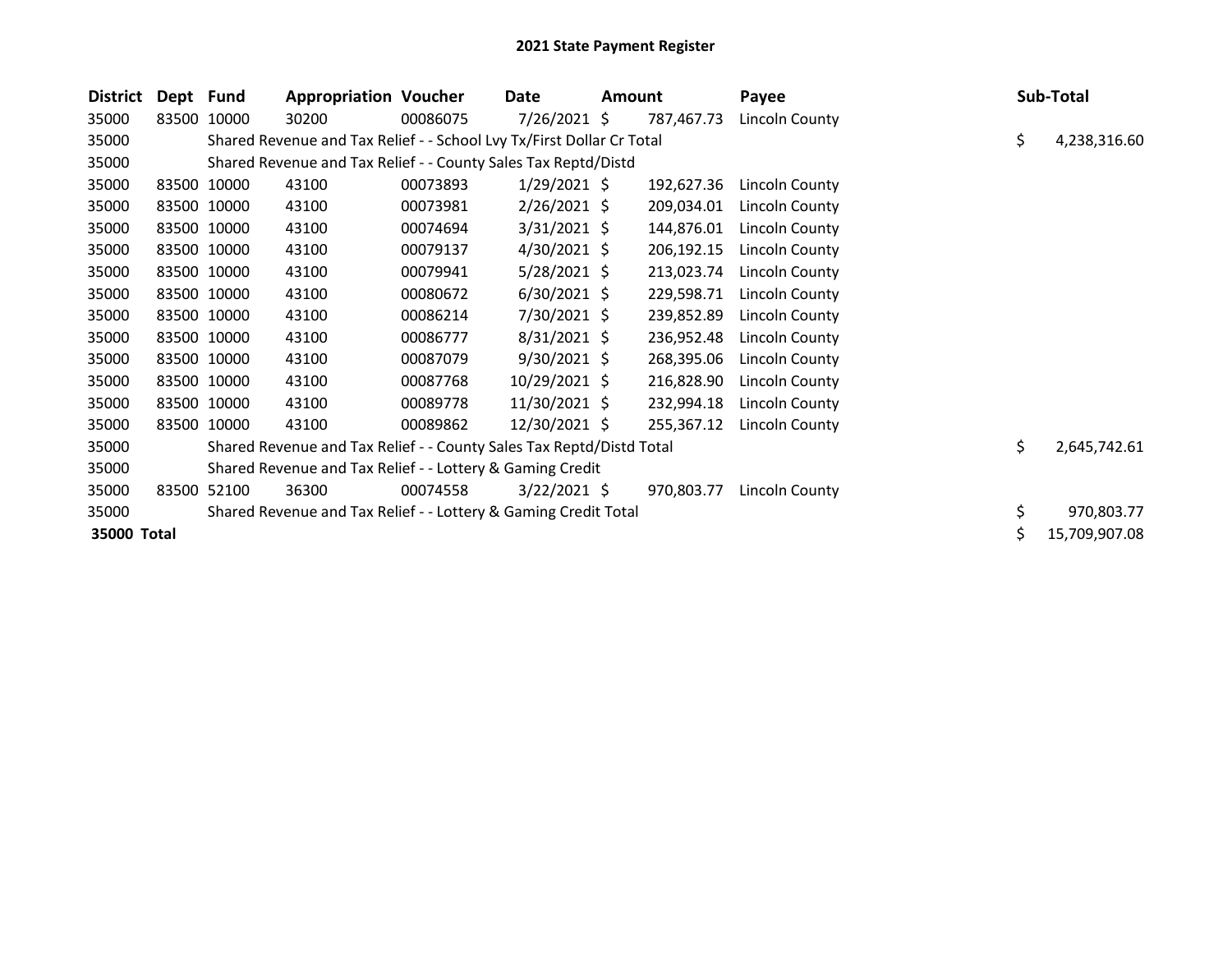| District Dept Fund |             | <b>Appropriation Voucher</b>                                         |          | <b>Date</b>    | <b>Amount</b> |           | Payee                   | Sub-Total |           |
|--------------------|-------------|----------------------------------------------------------------------|----------|----------------|---------------|-----------|-------------------------|-----------|-----------|
| 35002              |             | Dept of Safety & Prof Services - - Fire Dues Distribution            |          |                |               |           |                         |           |           |
| 35002              | 16500 10000 | 22500                                                                | 00041079 | $7/16/2021$ \$ |               |           | 1,292.75 Town Of Birch  |           |           |
| 35002              |             | Dept of Safety & Prof Services - - Fire Dues Distribution Total      |          |                |               |           |                         | \$        | 1,292.75  |
| 35002              |             | Dept of Natural Resources - - Aids In Lieu Of Taxes - Gener          |          |                |               |           |                         |           |           |
| 35002              | 37000 10000 | 50300                                                                | 00458143 | $1/21/2021$ \$ |               |           | 3,970.71 Town Of Birch  |           |           |
| 35002              | 37000 10000 | 50300                                                                | 00458144 | $1/21/2021$ \$ |               | 805.61    | Town Of Birch           |           |           |
| 35002              | 37000 10000 | 50300                                                                | 00476124 | $4/21/2021$ \$ |               |           | 100.00 Town Of Birch    |           |           |
| 35002              |             | Dept of Natural Resources - - Aids In Lieu Of Taxes - Gener Total    |          |                |               |           |                         | \$        | 4,876.32  |
| 35002              |             | Dept of Natural Resources - - Seg Earned                             |          |                |               |           |                         |           |           |
| 35002              | 37000 21200 | 100SE                                                                | 00456019 | $1/12/2021$ \$ |               | 4,208.84  | Town Of Birch           |           |           |
| 35002              | 37000 21200 | 100SE                                                                | 00473993 | $4/15/2021$ \$ |               |           | 1,105.85 Town Of Birch  |           |           |
| 35002              |             | Dept of Natural Resources - - Seg Earned Total                       |          |                |               |           |                         | \$        | 5,314.69  |
| 35002              |             | Dept of Natural Resources - - Resaids - Cnty Forst, Cl & Mfl         |          |                |               |           |                         |           |           |
| 35002              | 37000 21200 | 57100                                                                | 00487944 | $6/14/2021$ \$ |               |           | 3,026.15 Town Of Birch  |           |           |
| 35002              |             | Dept of Natural Resources - - Resaids - Cnty Forst, Cl & Mfl Total   |          |                |               |           |                         | \$        | 3,026.15  |
| 35002              |             | Dept of Natural Resources - - Aids In Lieu Of Taxes - Sum S          |          |                |               |           |                         |           |           |
| 35002              | 37000 21200 | 57900                                                                | 00476125 | $4/21/2021$ \$ |               |           | 188.70 Town Of Birch    |           |           |
| 35002              |             | Dept of Natural Resources - - Aids In Lieu Of Taxes - Sum S Total    |          |                |               |           |                         | \$        | 188.70    |
| 35002              |             | Dept of Natural Resources - - Fin Asst For Responsible Units         |          |                |               |           |                         |           |           |
| 35002              | 37000 27400 | 67000                                                                | 00483799 | $5/21/2021$ \$ |               |           | 963.69 Town Of Birch    |           |           |
| 35002              |             | Dept of Natural Resources - - Fin Asst For Responsible Units Total   |          |                |               |           |                         | \$        | 963.69    |
| 35002              |             | Dept of Natural Resources - - Recycling Consolidation Grants         |          |                |               |           |                         |           |           |
| 35002              | 37000 27400 | 67300                                                                | 00483799 | $5/21/2021$ \$ |               |           | 138.60 Town Of Birch    |           |           |
| 35002              |             | Dept of Natural Resources - - Recycling Consolidation Grants Total   |          |                |               |           |                         | \$        | 138.60    |
| 35002              |             | WI Dept of Transportation - - Trns Aids To Mnc.-Sf                   |          |                |               |           |                         |           |           |
| 35002              | 39500 21100 | 19100                                                                | 00632525 | $1/4/2021$ \$  |               |           | 14,878.75 Town Of Birch |           |           |
| 35002              | 39500 21100 | 19100                                                                | 00668132 | $4/5/2021$ \$  |               | 14,878.75 | Town Of Birch           |           |           |
| 35002              | 39500 21100 | 19100                                                                | 00711620 | $7/6/2021$ \$  |               | 14,878.75 | Town Of Birch           |           |           |
| 35002              | 39500 21100 | 19100                                                                | 00752179 | 10/4/2021 \$   |               |           | 14,878.77 Town Of Birch |           |           |
| 35002              |             | WI Dept of Transportation - - Trns Aids To Mnc.-Sf Total             |          |                |               |           |                         | \$        | 59,515.02 |
| 35002              |             | WI Dept of Transportation - - Supplemental Transportation Aids       |          |                |               |           |                         |           |           |
| 35002              | 39500 21100 | 19600                                                                | 00633682 | $1/4/2021$ \$  |               |           | 10,502.65 Town Of Birch |           |           |
| 35002              |             | WI Dept of Transportation - - Supplemental Transportation Aids Total |          |                |               |           |                         | \$        | 10,502.65 |
| 35002              |             | Department of Military Affairs - - Major Disaster Assist; Pif        |          |                |               |           |                         |           |           |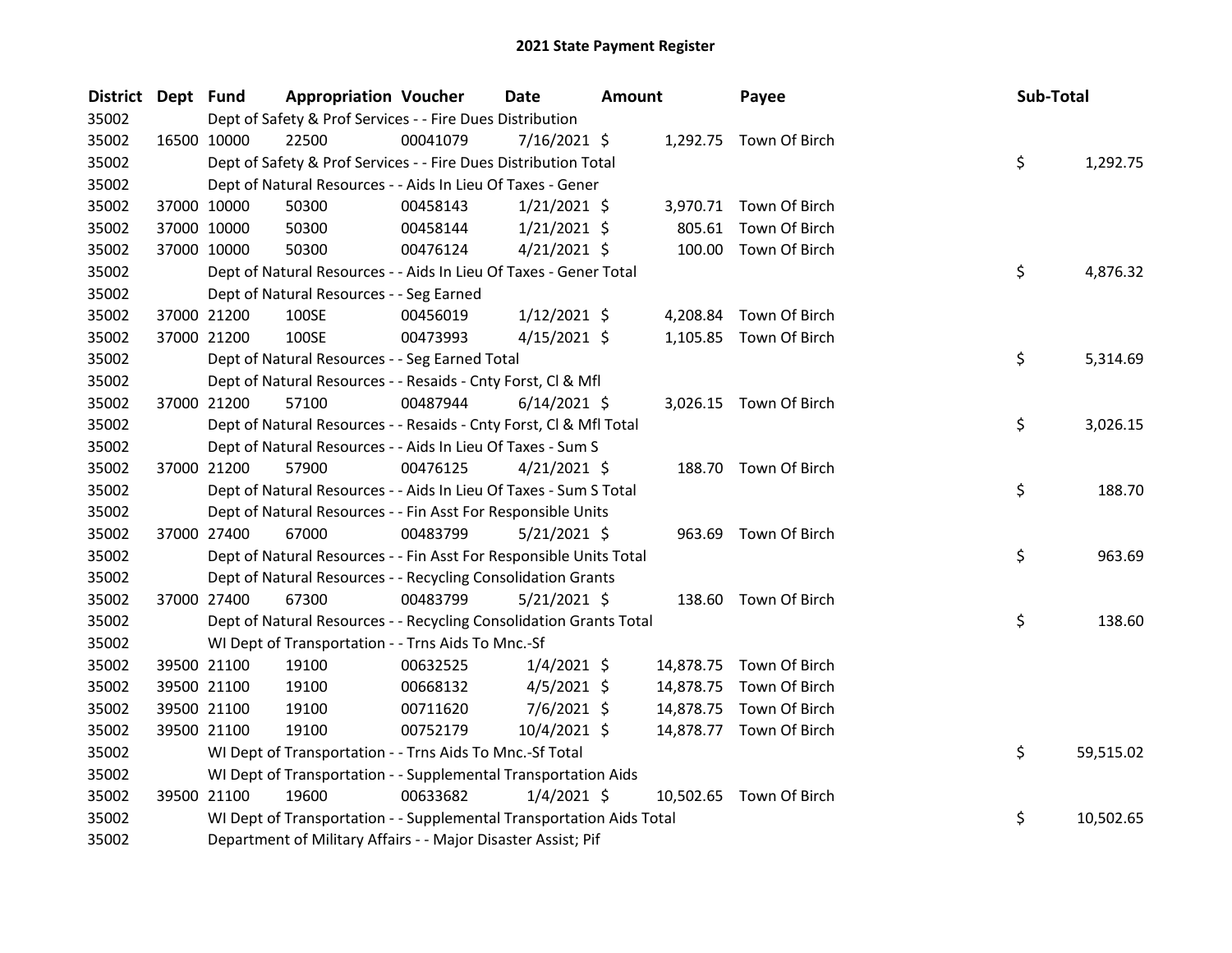| <b>District</b> | Dept Fund |             | <b>Appropriation Voucher</b>                                        |          | Date           | <b>Amount</b> |           | Payee               | Sub-Total |            |
|-----------------|-----------|-------------|---------------------------------------------------------------------|----------|----------------|---------------|-----------|---------------------|-----------|------------|
| 35002           | 46500     | 27200       | 36500                                                               | 00101575 | 10/20/2021 \$  |               | 8,410.03  | Town Of Birch       |           |            |
| 35002           |           |             | Department of Military Affairs - - Major Disaster Assist; Pif Total |          |                |               |           |                     | \$        | 8,410.03   |
| 35002           |           |             | Commissioners of Public Lands - - General Program Operations        |          |                |               |           |                     |           |            |
| 35002           |           | 50700 10000 | 10100                                                               | 00003509 | $1/29/2021$ \$ |               | 181.89    | Town Of Birch       |           |            |
| 35002           |           |             | Commissioners of Public Lands - - General Program Operations Total  |          |                |               |           |                     | \$        | 181.89     |
| 35002           |           |             | Department of Revenue - - Gifts And Grants                          |          |                |               |           |                     |           |            |
| 35002           | 56600     | 10000       | 12100                                                               | 00215916 | $9/29/2021$ \$ |               | 30,981.89 | Town Of Birch       |           |            |
| 35002           |           |             | Department of Revenue - - Gifts And Grants Total                    |          |                |               |           |                     | \$        | 30,981.89  |
| 35002           |           |             | Shared Revenue and Tax Relief - - County And Municipal Aid          |          |                |               |           |                     |           |            |
| 35002           | 83500     | 10000       | 10500                                                               | 00081597 | $7/26/2021$ \$ |               | 4,880.13  | Town Of Birch       |           |            |
| 35002           | 83500     | 10000       | 10500                                                               | 00088698 | 11/15/2021 \$  |               | 27,654.07 | Town Of Birch       |           |            |
| 35002           |           |             | Shared Revenue and Tax Relief - - County And Municipal Aid Total    |          |                |               |           |                     | \$        | 32,534.20  |
| 35002           |           |             | Shared Revenue and Tax Relief - - Exempt Computer Aid               |          |                |               |           |                     |           |            |
| 35002           | 83500     | 10000       | 10900                                                               | 00084193 | $7/26/2021$ \$ |               | 1.03      | Town Of Birch       |           |            |
| 35002           |           |             | Shared Revenue and Tax Relief - - Exempt Computer Aid Total         |          |                |               |           |                     | \$        | 1.03       |
| 35002           |           |             | Shared Revenue and Tax Relief - - Utility Aid                       |          |                |               |           |                     |           |            |
| 35002           | 83500     | 10000       | 11000                                                               | 00081597 | 7/26/2021 \$   |               | 24.79     | Town Of Birch       |           |            |
| 35002           | 83500     | 10000       | 11000                                                               | 00088698 | 11/15/2021 \$  |               | 141.74    | Town Of Birch       |           |            |
| 35002           |           |             | Shared Revenue and Tax Relief - - Utility Aid Total                 |          |                |               |           |                     | \$        | 166.53     |
| 35002           |           |             | Shared Revenue and Tax Relief - - Personal Property Aid             |          |                |               |           |                     |           |            |
| 35002           | 83500     | 10000       | 11100                                                               | 00077374 | $5/3/2021$ \$  |               |           | 23.84 Town Of Birch |           |            |
| 35002           |           |             | Shared Revenue and Tax Relief - - Personal Property Aid Total       |          |                |               |           |                     | \$        | 23.84      |
| 35002 Total     |           |             |                                                                     |          |                |               |           |                     | \$        | 158,117.98 |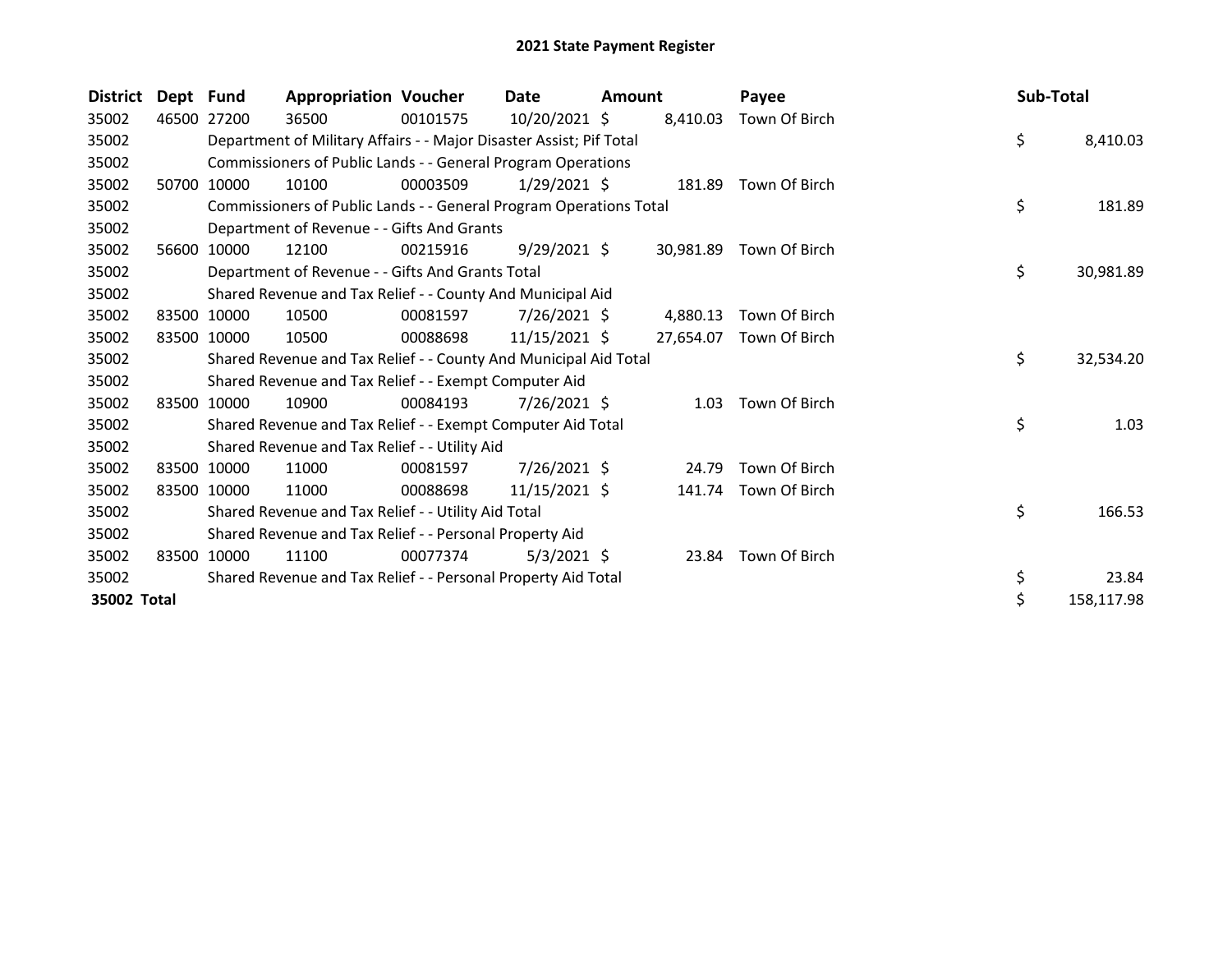| District Dept Fund |             |                                                                     | <b>Appropriation Voucher</b> | Date           | <b>Amount</b> | Payee                      | Sub-Total        |
|--------------------|-------------|---------------------------------------------------------------------|------------------------------|----------------|---------------|----------------------------|------------------|
| 35004              |             | Dept of Safety & Prof Services - - Fire Dues Distribution           |                              |                |               |                            |                  |
| 35004              |             | 22500<br>16500 10000                                                | 00041080                     | $7/16/2021$ \$ |               | 16,060.08 Town Of Bradley  |                  |
| 35004              |             | Dept of Safety & Prof Services - - Fire Dues Distribution Total     |                              |                |               |                            | \$<br>16,060.08  |
| 35004              |             | Dept of Natural Resources - - Aids In Lieu Of Taxes - Gener         |                              |                |               |                            |                  |
| 35004              |             | 37000 10000<br>50300                                                | 00458084                     | $1/21/2021$ \$ |               | 8,366.45 Town Of Bradley   |                  |
| 35004              |             | Dept of Natural Resources - - Aids In Lieu Of Taxes - Gener Total   |                              |                |               |                            | \$<br>8,366.45   |
| 35004              |             | Dept of Natural Resources - - Seg Earned                            |                              |                |               |                            |                  |
| 35004              |             | 37000 21200<br>100SE                                                | 00456020                     | $1/12/2021$ \$ |               | 3,961.15 Town Of Bradley   |                  |
| 35004              |             | Dept of Natural Resources - - Seg Earned Total                      |                              |                |               |                            | \$<br>3,961.15   |
| 35004              |             | Dept of Natural Resources - - Resaids - Cnty Forst, Cl & Mfl        |                              |                |               |                            |                  |
| 35004              |             | 37000 21200<br>57100                                                | 00487945                     | $6/14/2021$ \$ |               | 1,801.45 Town Of Bradley   |                  |
| 35004              |             | Dept of Natural Resources - - Resaids - Cnty Forst, Cl & Mfl Total  |                              |                |               |                            | \$<br>1,801.45   |
| 35004              |             | Dept of Natural Resources - - Fin Asst For Responsible Units        |                              |                |               |                            |                  |
| 35004              | 37000 27400 | 67000                                                               | 00483481                     | $5/21/2021$ \$ |               | 6,311.52 Town Of Bradley   |                  |
| 35004              |             | Dept of Natural Resources - - Fin Asst For Responsible Units Total  |                              |                |               |                            | \$<br>6,311.52   |
| 35004              |             | WI Dept of Transportation - - Trns Aids To Mnc.-Sf                  |                              |                |               |                            |                  |
| 35004              |             | 19100<br>39500 21100                                                | 00632526                     | $1/4/2021$ \$  |               | 51,804.45 Town Of Bradley  |                  |
| 35004              |             | 39500 21100<br>19100                                                | 00668133                     | $4/5/2021$ \$  | 51,804.45     | Town Of Bradley            |                  |
| 35004              |             | 39500 21100<br>19100                                                | 00711621                     | $7/6/2021$ \$  | 51,804.45     | Town Of Bradley            |                  |
| 35004              |             | 19100<br>39500 21100                                                | 00752180                     | 10/4/2021 \$   |               | 51,804.45 Town Of Bradley  |                  |
| 35004              |             | WI Dept of Transportation - - Trns Aids To Mnc.-Sf Total            |                              |                |               |                            | \$<br>207,217.80 |
| 35004              |             | Department of Military Affairs - - Major Disaster Assist; Pif       |                              |                |               |                            |                  |
| 35004              |             | 46500 27200<br>36500                                                | 00101576                     | 10/21/2021 \$  |               | 19,561.41 Town Of Bradley  |                  |
| 35004              |             | Department of Military Affairs - - Major Disaster Assist; Pif Total |                              |                |               |                            | \$<br>19,561.41  |
| 35004              |             | Department of Revenue - - Gifts And Grants                          |                              |                |               |                            |                  |
| 35004              |             | 56600 10000<br>12100                                                | 00206955                     | $6/25/2021$ \$ |               | 123,822.90 Town Of Bradley |                  |
| 35004              |             | Department of Revenue - - Gifts And Grants Total                    |                              |                |               |                            | \$<br>123,822.90 |
| 35004              |             | Shared Revenue and Tax Relief - - County And Municipal Aid          |                              |                |               |                            |                  |
| 35004              |             | 83500 10000<br>10500                                                | 00081598                     | 7/26/2021 \$   | 5,967.02      | Town Of Bradley            |                  |
| 35004              |             | 83500 10000<br>10500                                                | 00088699                     | 11/15/2021 \$  |               | 33,813.13 Town Of Bradley  |                  |
| 35004              |             | Shared Revenue and Tax Relief - - County And Municipal Aid Total    |                              |                |               |                            | \$<br>39,780.15  |
| 35004              |             | Shared Revenue and Tax Relief - - Exempt Computer Aid               |                              |                |               |                            |                  |
| 35004              |             | 83500 10000<br>10900                                                | 00084194                     | 7/26/2021 \$   | 165.24        | Town Of Bradley            |                  |
| 35004              |             | Shared Revenue and Tax Relief - - Exempt Computer Aid Total         |                              |                |               |                            | \$<br>165.24     |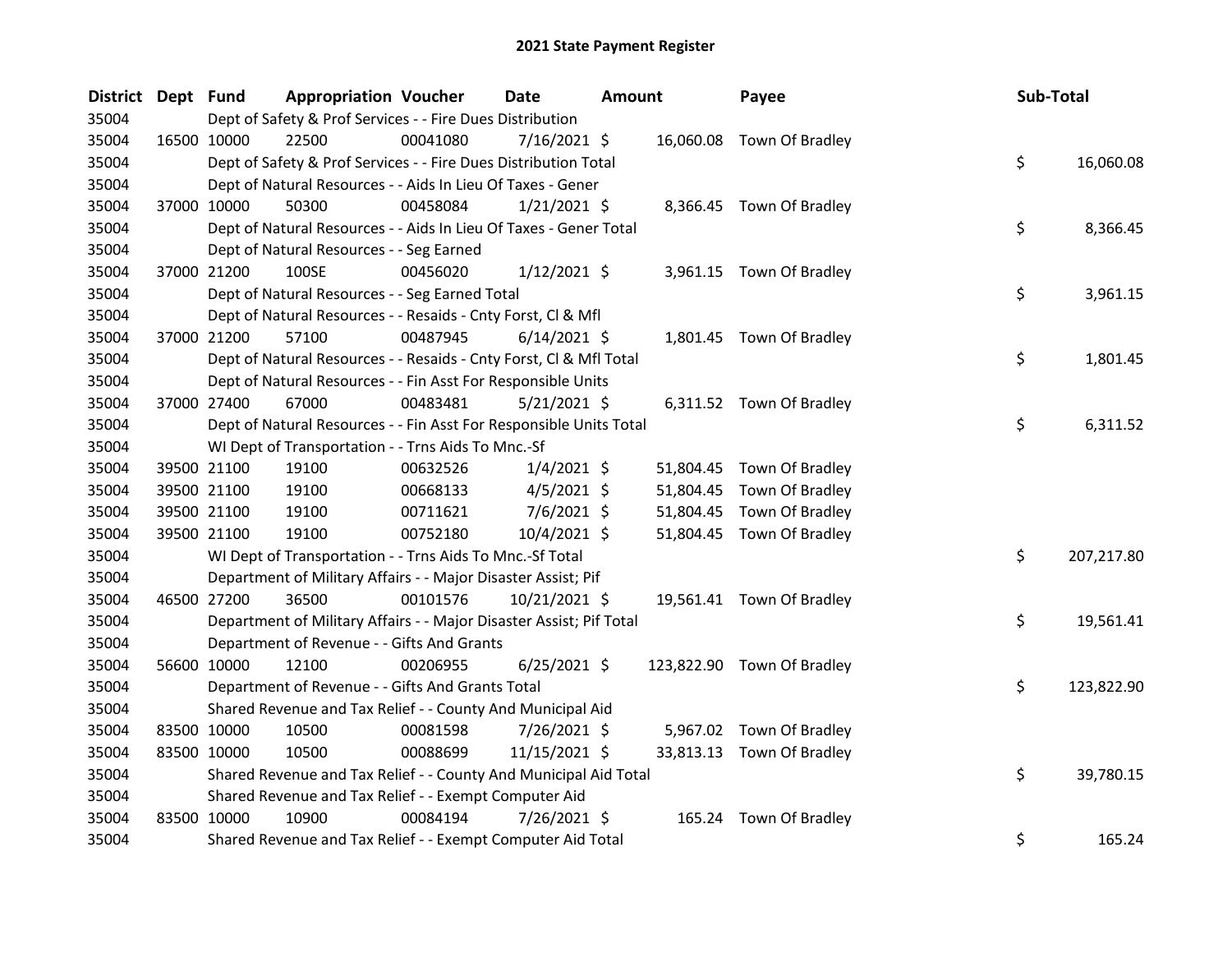| <b>District</b> | Dept        | Fund                                                    | <b>Appropriation Voucher</b>                                    |          | Date           | <b>Amount</b> |           | Payee           |  | Sub-Total  |
|-----------------|-------------|---------------------------------------------------------|-----------------------------------------------------------------|----------|----------------|---------------|-----------|-----------------|--|------------|
| 35004           |             |                                                         | Shared Revenue and Tax Relief - - Utility Aid                   |          |                |               |           |                 |  |            |
| 35004           |             | 83500 10000                                             | 11000                                                           | 00081598 | $7/26/2021$ \$ |               | 2.132.09  | Town Of Bradley |  |            |
| 35004           |             | 83500 10000                                             | 11000                                                           | 00088699 | 11/15/2021 \$  |               | 12,183.44 | Town Of Bradley |  |            |
| 35004           |             |                                                         | Shared Revenue and Tax Relief - - Utility Aid Total             |          |                |               |           |                 |  | 14,315.53  |
| 35004           |             | Shared Revenue and Tax Relief - - Personal Property Aid |                                                                 |          |                |               |           |                 |  |            |
| 35004           | 83500       | 10000                                                   | 11100                                                           | 00077375 | 5/3/2021 \$    |               | 671.96    | Town Of Bradley |  |            |
| 35004           |             |                                                         | Shared Revenue and Tax Relief - - Personal Property Aid Total   |          |                |               |           |                 |  | 671.96     |
| 35004           |             |                                                         | Shared Revenue and Tax Relief - - Lottery & Gaming Credit       |          |                |               |           |                 |  |            |
| 35004           | 83500 52100 |                                                         | 36300                                                           | 00074266 | $3/22/2021$ \$ |               | 2.190.25  | Town Of Bradley |  |            |
| 35004           |             |                                                         | Shared Revenue and Tax Relief - - Lottery & Gaming Credit Total |          |                |               |           |                 |  | 2.190.25   |
| 35004 Total     |             |                                                         |                                                                 |          |                |               |           |                 |  | 444,225.89 |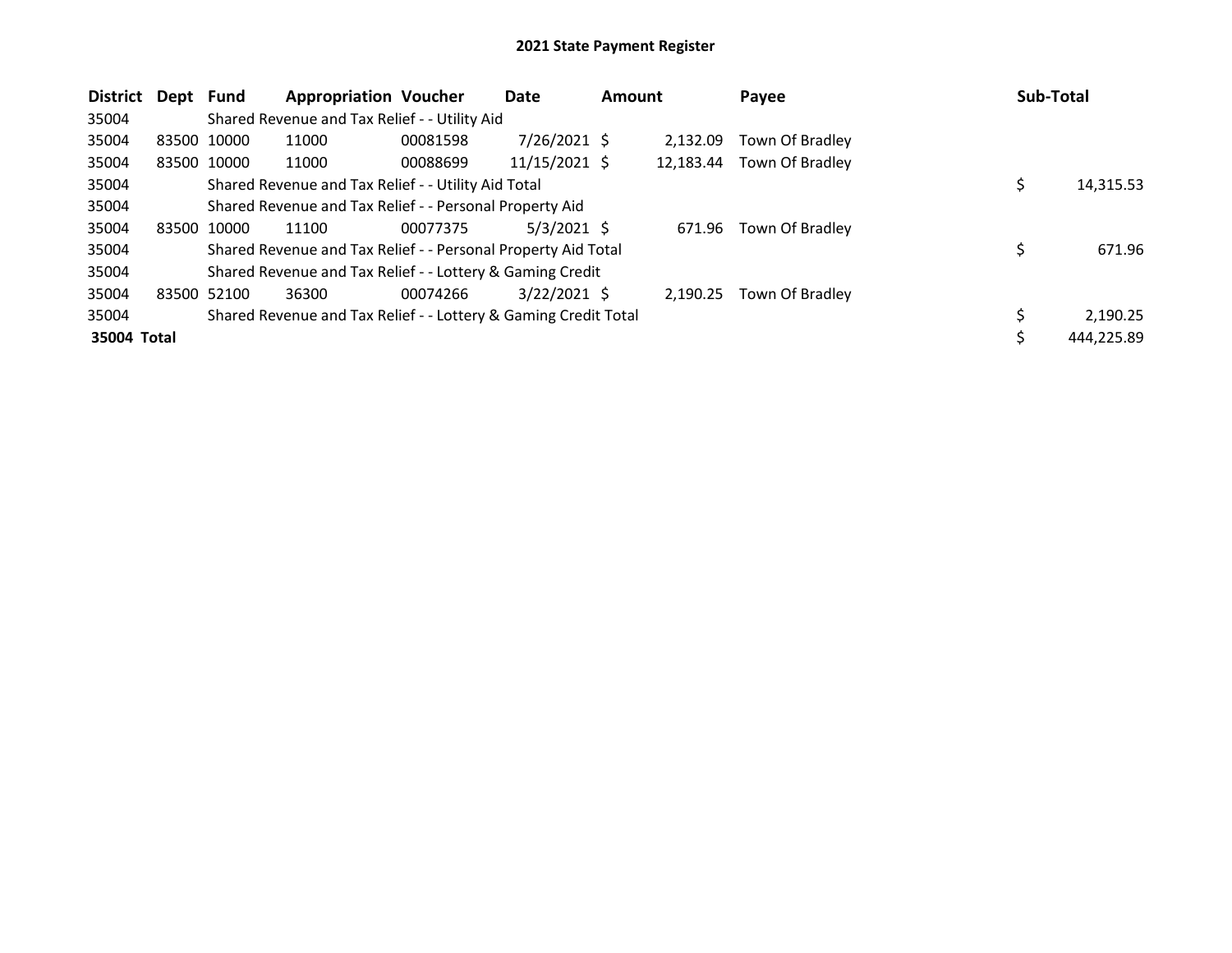| <b>District</b> | Dept Fund |             | <b>Appropriation Voucher</b>                                       |          | <b>Date</b>    | <b>Amount</b> |           | Payee                     | Sub-Total |            |
|-----------------|-----------|-------------|--------------------------------------------------------------------|----------|----------------|---------------|-----------|---------------------------|-----------|------------|
| 35006           |           |             | Dept of Safety & Prof Services - - Fire Dues Distribution          |          |                |               |           |                           |           |            |
| 35006           |           | 16500 10000 | 22500                                                              | 00041081 | $7/16/2021$ \$ |               |           | 2,463.04 Town Of Corning  |           |            |
| 35006           |           |             | Dept of Safety & Prof Services - - Fire Dues Distribution Total    |          |                |               |           |                           | \$        | 2,463.04   |
| 35006           |           |             | Dept of Natural Resources - - Aids In Lieu Of Taxes - Gener        |          |                |               |           |                           |           |            |
| 35006           |           | 37000 10000 | 50300                                                              | 00458093 | $1/21/2021$ \$ |               | 11,645.44 | Town Of Corning           |           |            |
| 35006           |           | 37000 10000 | 50300                                                              | 00458094 | $1/21/2021$ \$ |               | 30,486.50 | Town Of Corning           |           |            |
| 35006           |           | 37000 10000 | 50300                                                              | 00458095 | $1/21/2021$ \$ |               | 4,660.53  | Town Of Corning           |           |            |
| 35006           |           | 37000 10000 | 50300                                                              | 00475380 | $4/21/2021$ \$ |               |           | 153.91 Town Of Corning    |           |            |
| 35006           |           |             | Dept of Natural Resources - - Aids In Lieu Of Taxes - Gener Total  |          |                |               |           |                           | \$        | 46,946.38  |
| 35006           |           |             | Dept of Natural Resources - - Seg Earned                           |          |                |               |           |                           |           |            |
| 35006           |           | 37000 21200 | 100SE                                                              | 00497489 | 7/15/2021 \$   |               |           | 1,054.21 Town Of Corning  |           |            |
| 35006           |           |             | Dept of Natural Resources - - Seg Earned Total                     |          |                |               |           |                           | \$        | 1,054.21   |
| 35006           |           |             | Dept of Natural Resources - - General Program Operations --        |          |                |               |           |                           |           |            |
| 35006           |           | 37000 21200 | 25400                                                              | 00484996 | $6/1/2021$ \$  |               | 446.00    | Town Of Corning           |           |            |
| 35006           |           | 37000 21200 | 25400                                                              | 00492517 | $7/2/2021$ \$  |               | 298.00    | Town Of Corning           |           |            |
| 35006           |           | 37000 21200 | 25400                                                              | 00492534 | $7/2/2021$ \$  |               | 249.00    | Town Of Corning           |           |            |
| 35006           |           |             | Dept of Natural Resources - - General Program Operations -- Total  |          |                |               |           |                           | \$        | 993.00     |
| 35006           |           |             | Dept of Natural Resources - - Resaids - Cnty Forst, Cl & Mfl       |          |                |               |           |                           |           |            |
| 35006           |           | 37000 21200 | 57100                                                              | 00487946 | $6/14/2021$ \$ |               |           | 11,342.15 Town Of Corning |           |            |
| 35006           |           |             | Dept of Natural Resources - - Resaids - Cnty Forst, CI & Mfl Total |          |                |               |           |                           | \$        | 11,342.15  |
| 35006           |           |             | Dept of Natural Resources - - Aids In Lieu Of Taxes - Sum S        |          |                |               |           |                           |           |            |
| 35006           |           | 37000 21200 | 57900                                                              | 00475379 | $4/21/2021$ \$ |               |           | 1,408.00 Town Of Corning  |           |            |
| 35006           |           |             | Dept of Natural Resources - - Aids In Lieu Of Taxes - Sum S Total  |          |                |               |           |                           | \$        | 1,408.00   |
| 35006           |           |             | Dept of Natural Resources - - Fin Asst For Responsible Units       |          |                |               |           |                           |           |            |
| 35006           |           | 37000 27400 | 67000                                                              | 00483726 | $5/21/2021$ \$ |               |           | 1,739.55 Town Of Corning  |           |            |
| 35006           |           |             | Dept of Natural Resources - - Fin Asst For Responsible Units Total |          |                |               |           |                           | \$        | 1,739.55   |
| 35006           |           |             | WI Dept of Transportation - - Trns Aids To Mnc.-Sf                 |          |                |               |           |                           |           |            |
| 35006           |           | 39500 21100 | 19100                                                              | 00632527 | $1/4/2021$ \$  |               |           | 63,748.71 Town Of Corning |           |            |
| 35006           |           | 39500 21100 | 19100                                                              | 00668134 | $4/5/2021$ \$  |               |           | 63,748.71 Town Of Corning |           |            |
| 35006           |           | 39500 21100 | 19100                                                              | 00711622 | $7/6/2021$ \$  |               |           | 63,748.71 Town Of Corning |           |            |
| 35006           |           | 39500 21100 | 19100                                                              | 00752181 | 10/4/2021 \$   |               |           | 63,748.71 Town Of Corning |           |            |
| 35006           |           |             | WI Dept of Transportation - - Trns Aids To Mnc.-Sf Total           |          |                |               |           |                           | \$        | 254,994.84 |
| 35006           |           |             | WI Dept of Transportation - - Loc Rd Imp Prg St Fd                 |          |                |               |           |                           |           |            |
| 35006           |           | 39500 21100 | 27800                                                              | 00635306 | $1/4/2021$ \$  |               |           | 15,215.44 Town Of Corning |           |            |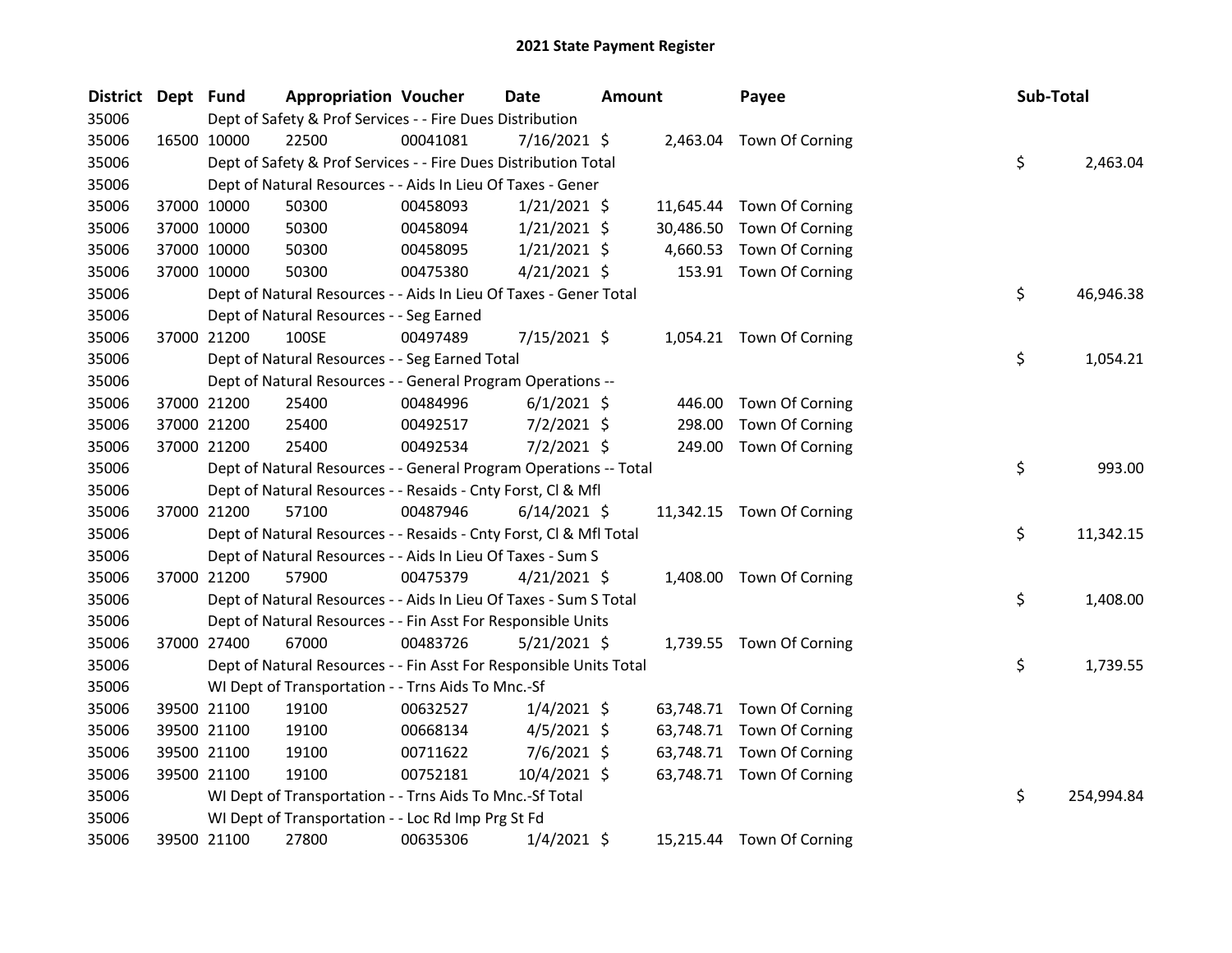| <b>District</b> | Dept Fund |             | <b>Appropriation Voucher</b>                                     |          | Date           | <b>Amount</b> |           | Payee           | Sub-Total |            |
|-----------------|-----------|-------------|------------------------------------------------------------------|----------|----------------|---------------|-----------|-----------------|-----------|------------|
| 35006           |           |             | WI Dept of Transportation - - Loc Rd Imp Prg St Fd Total         |          |                |               |           |                 | Ş         | 15,215.44  |
| 35006           |           |             | Department of Revenue - - Gifts And Grants                       |          |                |               |           |                 |           |            |
| 35006           | 56600     | 10000       | 12100                                                            | 00206956 | $6/25/2021$ \$ |               | 45,478.49 | Town Of Corning |           |            |
| 35006           |           |             | Department of Revenue - - Gifts And Grants Total                 |          |                |               |           |                 | \$        | 45,478.49  |
| 35006           |           |             | Shared Revenue and Tax Relief - - County And Municipal Aid       |          |                |               |           |                 |           |            |
| 35006           | 83500     | 10000       | 10500                                                            | 00081599 | $7/26/2021$ \$ |               | 4,460.62  | Town Of Corning |           |            |
| 35006           |           | 83500 10000 | 10500                                                            | 00088700 | 11/15/2021 \$  |               | 25,276.87 | Town Of Corning |           |            |
| 35006           |           |             | Shared Revenue and Tax Relief - - County And Municipal Aid Total |          |                |               |           |                 | \$        | 29,737.49  |
| 35006           |           |             | Shared Revenue and Tax Relief - - Exempt Computer Aid            |          |                |               |           |                 |           |            |
| 35006           | 83500     | 10000       | 10900                                                            | 00084195 | 7/26/2021 \$   |               | 5.19      | Town Of Corning |           |            |
| 35006           |           |             | Shared Revenue and Tax Relief - - Exempt Computer Aid Total      |          |                |               |           |                 | \$        | 5.19       |
| 35006           |           |             | Shared Revenue and Tax Relief - - Personal Property Aid          |          |                |               |           |                 |           |            |
| 35006           | 83500     | 10000       | 11100                                                            | 00077376 | $5/3/2021$ \$  |               | 66.25     | Town Of Corning |           |            |
| 35006           |           |             | Shared Revenue and Tax Relief - - Personal Property Aid Total    |          |                |               |           |                 |           | 66.25      |
| 35006 Total     |           |             |                                                                  |          |                |               |           |                 |           | 411.444.03 |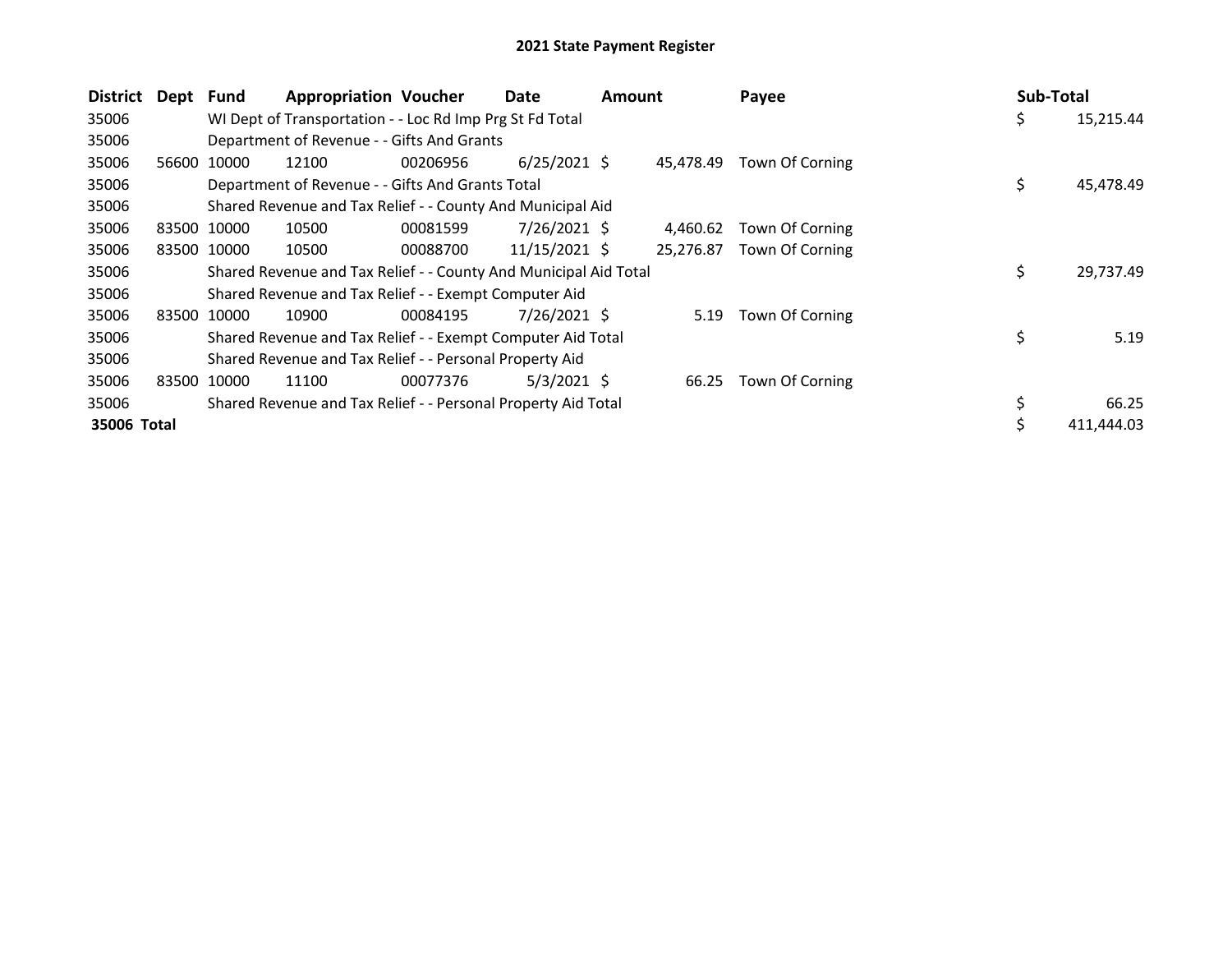| <b>District</b> | Dept Fund   |             | <b>Appropriation Voucher</b>                                       |          | <b>Date</b>    | Amount |           | Payee                      | Sub-Total |            |
|-----------------|-------------|-------------|--------------------------------------------------------------------|----------|----------------|--------|-----------|----------------------------|-----------|------------|
| 35008           |             |             | Dept of Safety & Prof Services - - Fire Dues Distribution          |          |                |        |           |                            |           |            |
| 35008           |             | 16500 10000 | 22500                                                              | 00041082 | 7/16/2021 \$   |        |           | 1,631.94 Harding, Town of  |           |            |
| 35008           |             |             | Dept of Safety & Prof Services - - Fire Dues Distribution Total    |          |                |        |           |                            | \$        | 1,631.94   |
| 35008           |             |             | Dept of Natural Resources - - Aids In Lieu Of Taxes - Gener        |          |                |        |           |                            |           |            |
| 35008           |             | 37000 10000 | 50300                                                              | 00458124 | $1/21/2021$ \$ |        |           | 35,867.43 Harding, Town of |           |            |
| 35008           |             |             | Dept of Natural Resources - - Aids In Lieu Of Taxes - Gener Total  |          |                |        |           |                            | \$        | 35,867.43  |
| 35008           |             |             | Dept of Natural Resources - - Resaids - Cnty Forst, Cl & Mfl       |          |                |        |           |                            |           |            |
| 35008           | 37000 21200 |             | 57100                                                              | 00487947 | $6/14/2021$ \$ |        |           | 8,411.55 Harding, Town of  |           |            |
| 35008           |             |             | Dept of Natural Resources - - Resaids - Cnty Forst, Cl & Mfl Total |          |                |        |           |                            | \$        | 8,411.55   |
| 35008           |             |             | Dept of Natural Resources - - Fin Asst For Responsible Units       |          |                |        |           |                            |           |            |
| 35008           | 37000 27400 |             | 67000                                                              | 00483789 | $5/21/2021$ \$ |        |           | 1,028.67 Harding, Town of  |           |            |
| 35008           |             |             | Dept of Natural Resources - - Fin Asst For Responsible Units Total |          |                |        |           |                            | \$        | 1,028.67   |
| 35008           |             |             | WI Dept of Transportation - - Trns Aids To Mnc.-Sf                 |          |                |        |           |                            |           |            |
| 35008           |             | 39500 21100 | 19100                                                              | 00632528 | $1/4/2021$ \$  |        | 22,226.31 | Harding, Town of           |           |            |
| 35008           |             | 39500 21100 | 19100                                                              | 00668135 | $4/5/2021$ \$  |        | 22,226.31 | Harding, Town of           |           |            |
| 35008           |             | 39500 21100 | 19100                                                              | 00711623 | $7/6/2021$ \$  |        | 22,226.31 | Harding, Town of           |           |            |
| 35008           |             | 39500 21100 | 19100                                                              | 00752182 | 10/4/2021 \$   |        |           | 22,226.31 Harding, Town of |           |            |
| 35008           |             |             | WI Dept of Transportation - - Trns Aids To Mnc.-Sf Total           |          |                |        |           |                            | \$        | 88,905.24  |
| 35008           |             |             | Elections Commission - - General Program Ops, GPR                  |          |                |        |           |                            |           |            |
| 35008           |             | 51000 10000 | 10100                                                              | 00005110 | $1/8/2021$ \$  |        | 142.40    | Harding, Town of           |           |            |
| 35008           |             |             | Elections Commission - - General Program Ops, GPR Total            |          |                |        |           |                            | \$        | 142.40     |
| 35008           |             |             | Department of Revenue - - Gifts And Grants                         |          |                |        |           |                            |           |            |
| 35008           | 56600 10000 |             | 12100                                                              | 00206957 | $6/25/2021$ \$ |        |           | 19,363.68 Harding, Town of |           |            |
| 35008           |             |             | Department of Revenue - - Gifts And Grants Total                   |          |                |        |           |                            | \$        | 19,363.68  |
| 35008           |             |             | Shared Revenue and Tax Relief - - County And Municipal Aid         |          |                |        |           |                            |           |            |
| 35008           | 83500 10000 |             | 10500                                                              | 00081600 | 7/26/2021 \$   |        | 1,221.63  | Harding, Town of           |           |            |
| 35008           | 83500 10000 |             | 10500                                                              | 00088701 | 11/15/2021 \$  |        | 6,922.60  | Harding, Town of           |           |            |
| 35008           |             |             | Shared Revenue and Tax Relief - - County And Municipal Aid Total   |          |                |        |           |                            | \$        | 8,144.23   |
| 35008           |             |             | Shared Revenue and Tax Relief - - Exempt Computer Aid              |          |                |        |           |                            |           |            |
| 35008           | 83500 10000 |             | 10900                                                              | 00084196 | 7/26/2021 \$   |        | 5.19      | Harding, Town of           |           |            |
| 35008           |             |             | Shared Revenue and Tax Relief - - Exempt Computer Aid Total        |          |                |        |           |                            | \$        | 5.19       |
| 35008 Total     |             |             |                                                                    |          |                |        |           |                            | \$        | 163,500.33 |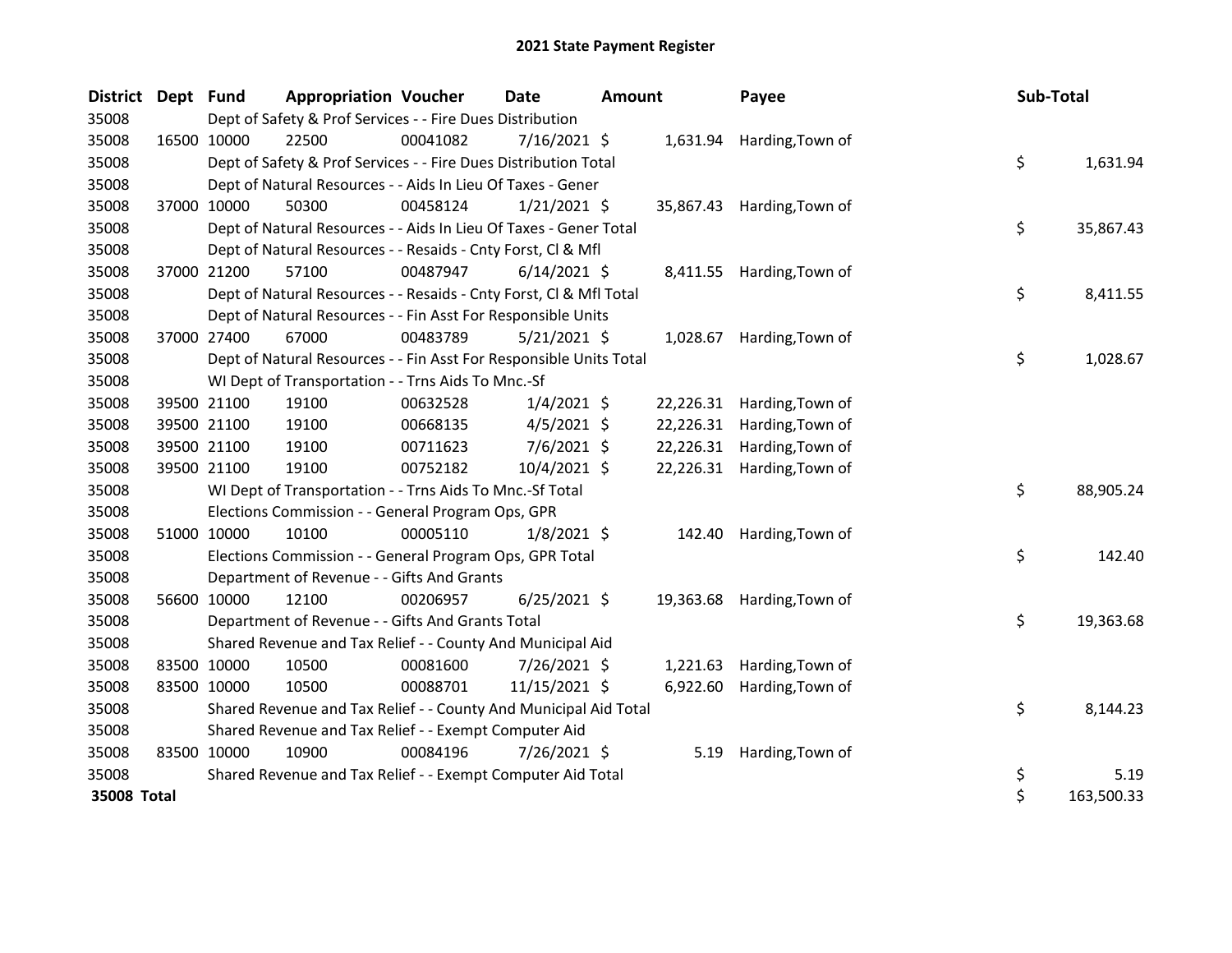| District Dept Fund |             |             | <b>Appropriation Voucher</b>                                       |          | <b>Date</b>    | <b>Amount</b> |           | Payee                      | Sub-Total |            |
|--------------------|-------------|-------------|--------------------------------------------------------------------|----------|----------------|---------------|-----------|----------------------------|-----------|------------|
| 35010              |             |             | Dept of Safety & Prof Services - - Fire Dues Distribution          |          |                |               |           |                            |           |            |
| 35010              | 16500 10000 |             | 22500                                                              | 00041083 | $7/16/2021$ \$ |               |           | 5,242.37 Town Of Harrison  |           |            |
| 35010              |             |             | Dept of Safety & Prof Services - - Fire Dues Distribution Total    |          |                |               |           |                            | \$        | 5,242.37   |
| 35010              |             |             | Dept of Natural Resources - - Aids In Lieu Of Taxes - Gener        |          |                |               |           |                            |           |            |
| 35010              |             | 37000 10000 | 50300                                                              | 00458103 | $1/21/2021$ \$ |               | 774.94    | Town Of Harrison           |           |            |
| 35010              | 37000 10000 |             | 50300                                                              | 00475569 | $4/21/2021$ \$ |               | 36.80     | Town Of Harrison           |           |            |
| 35010              |             |             | Dept of Natural Resources - - Aids In Lieu Of Taxes - Gener Total  |          |                |               |           |                            | \$        | 811.74     |
| 35010              |             |             | Dept of Natural Resources - - Resaids - Cnty Forst, Cl & Mfl       |          |                |               |           |                            |           |            |
| 35010              |             | 37000 21200 | 57100                                                              | 00487948 | $6/14/2021$ \$ |               |           | 8,255.46 Town Of Harrison  |           |            |
| 35010              |             |             | Dept of Natural Resources - - Resaids - Cnty Forst, Cl & Mfl Total |          |                |               |           |                            | \$        | 8,255.46   |
| 35010              |             |             | Dept of Natural Resources - - Aids In Lieu Of Taxes - Sum S        |          |                |               |           |                            |           |            |
| 35010              |             | 37000 21200 | 57900                                                              | 00475568 | $4/21/2021$ \$ |               | 38.88     | Town Of Harrison           |           |            |
| 35010              | 37000 21200 |             | 57900                                                              | 00475570 | $4/21/2021$ \$ |               | 4.09      | Town Of Harrison           |           |            |
| 35010              |             |             | Dept of Natural Resources - - Aids In Lieu Of Taxes - Sum S Total  |          |                |               |           |                            | \$        | 42.97      |
| 35010              |             |             | WI Dept of Transportation - - Trns Aids To Mnc.-Sf                 |          |                |               |           |                            |           |            |
| 35010              |             | 39500 21100 | 19100                                                              | 00632529 | $1/4/2021$ \$  |               |           | 38,303.10 Town Of Harrison |           |            |
| 35010              | 39500 21100 |             | 19100                                                              | 00668136 | $4/5/2021$ \$  |               |           | 38,303.10 Town Of Harrison |           |            |
| 35010              |             | 39500 21100 | 19100                                                              | 00711624 | $7/6/2021$ \$  |               | 38,303.10 | Town Of Harrison           |           |            |
| 35010              | 39500 21100 |             | 19100                                                              | 00752183 | 10/4/2021 \$   |               |           | 38,303.10 Town Of Harrison |           |            |
| 35010              |             |             | WI Dept of Transportation - - Trns Aids To Mnc.-Sf Total           |          |                |               |           |                            | \$        | 153,212.40 |
| 35010              |             |             | Department of Revenue - - Gifts And Grants                         |          |                |               |           |                            |           |            |
| 35010              |             | 56600 10000 | 12100                                                              | 00206958 | $6/25/2021$ \$ |               |           | 42,233.76 Town Of Harrison |           |            |
| 35010              |             |             | Department of Revenue - - Gifts And Grants Total                   |          |                |               |           |                            | \$        | 42,233.76  |
| 35010              |             |             | Shared Revenue and Tax Relief - - County And Municipal Aid         |          |                |               |           |                            |           |            |
| 35010              |             | 83500 10000 | 10500                                                              | 00081601 | 7/26/2021 \$   |               |           | 2,607.80 Town Of Harrison  |           |            |
| 35010              |             | 83500 10000 | 10500                                                              | 00088702 | 11/15/2021 \$  |               |           | 14,777.55 Town Of Harrison |           |            |
| 35010              |             |             | Shared Revenue and Tax Relief - - County And Municipal Aid Total   |          |                |               |           |                            | \$        | 17,385.35  |
| 35010              |             |             | Shared Revenue and Tax Relief - - Exempt Computer Aid              |          |                |               |           |                            |           |            |
| 35010              | 83500 10000 |             | 10900                                                              | 00084197 | 7/26/2021 \$   |               |           | 2.08 Town Of Harrison      |           |            |
| 35010              |             |             | Shared Revenue and Tax Relief - - Exempt Computer Aid Total        |          |                |               |           |                            | \$        | 2.08       |
| 35010              |             |             | Shared Revenue and Tax Relief - - Personal Property Aid            |          |                |               |           |                            |           |            |
| 35010              | 83500 10000 |             | 11100                                                              | 00077377 | $5/3/2021$ \$  |               |           | 9.05 Town Of Harrison      |           |            |
| 35010              |             |             | Shared Revenue and Tax Relief - - Personal Property Aid Total      |          |                |               |           |                            | \$        | 9.05       |
| 35010              |             |             | Shared Revenue and Tax Relief - - Payments For Municipal Svcs      |          |                |               |           |                            |           |            |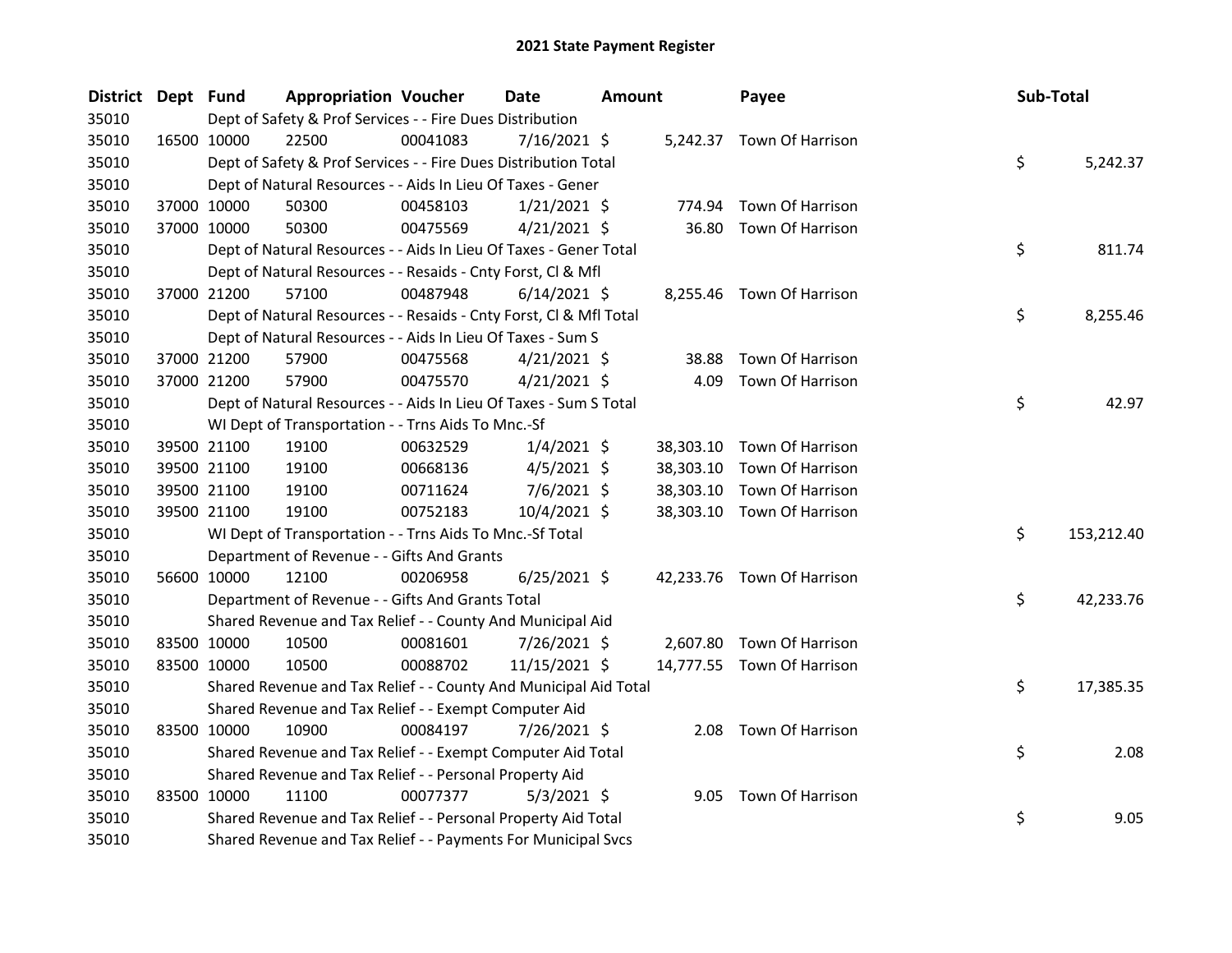| District Dept Fund |             | <b>Appropriation Voucher</b>                                        |          | Date       | Amount | <b>Pavee</b>           | Sub-Total  |
|--------------------|-------------|---------------------------------------------------------------------|----------|------------|--------|------------------------|------------|
| 35010              | 83500 10000 | 50100                                                               | 00073671 | 2/1/2021 S |        | 63.51 Town Of Harrison |            |
| 35010              |             | Shared Revenue and Tax Relief - - Payments For Municipal Svcs Total |          |            |        |                        | 63.51      |
| 35010 Total        |             |                                                                     |          |            |        |                        | 227,258.69 |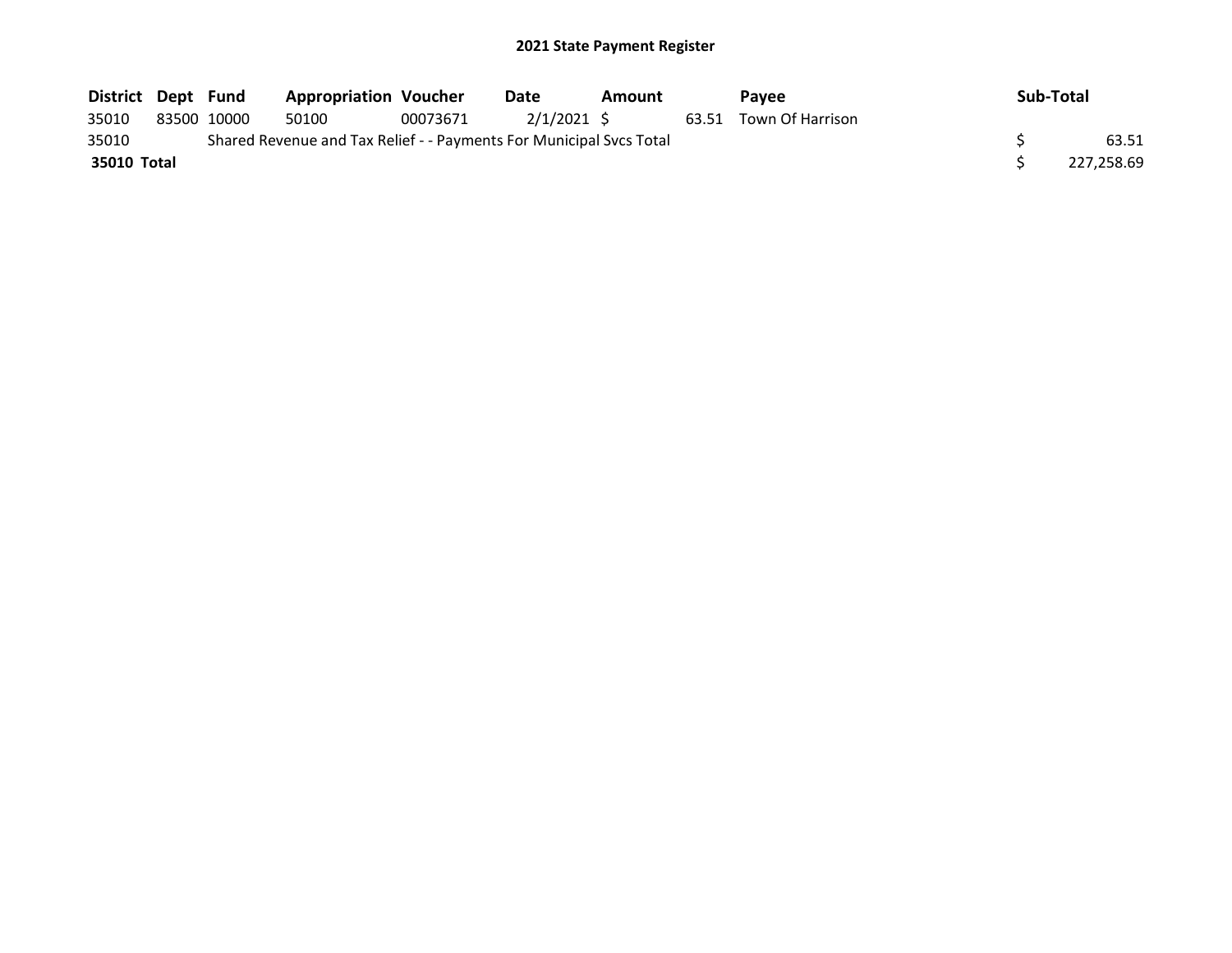| District Dept Fund |             |                                                                    | <b>Appropriation Voucher</b> | <b>Date</b>    | <b>Amount</b> | Payee                  | Sub-Total |           |
|--------------------|-------------|--------------------------------------------------------------------|------------------------------|----------------|---------------|------------------------|-----------|-----------|
| 35012              |             | Dept of Safety & Prof Services - - Fire Dues Distribution          |                              |                |               |                        |           |           |
| 35012              | 16500 10000 | 22500                                                              | 00041084                     | 7/16/2021 \$   |               | 6,018.10 Town Of King  |           |           |
| 35012              |             | Dept of Safety & Prof Services - - Fire Dues Distribution Total    |                              |                |               |                        | \$        | 6,018.10  |
| 35012              |             | Dept of Natural Resources - - Aids In Lieu Of Taxes - Gener        |                              |                |               |                        |           |           |
| 35012              |             | 37000 10000<br>50300                                               | 00458108                     | $1/21/2021$ \$ |               | 2,053.06 Town Of King  |           |           |
| 35012              | 37000 10000 | 50300                                                              | 00458109                     | 1/21/2021 \$   |               | 41,505.17 Town Of King |           |           |
| 35012              |             | Dept of Natural Resources - - Aids In Lieu Of Taxes - Gener Total  |                              |                |               |                        | \$        | 43,558.23 |
| 35012              |             | Dept of Natural Resources - - Seg Earned                           |                              |                |               |                        |           |           |
| 35012              | 37000 21200 | 100SE                                                              | 00473994                     | $4/15/2021$ \$ |               | 4,690.46 Town Of King  |           |           |
| 35012              |             | Dept of Natural Resources - - Seg Earned Total                     |                              |                |               |                        | \$        | 4,690.46  |
| 35012              |             | Dept of Natural Resources - - Resaids - Cnty Forst, Cl & Mfl       |                              |                |               |                        |           |           |
| 35012              |             | 37000 21200<br>57100                                               | 00487949                     | $6/14/2021$ \$ |               | 1,630.69 Town Of King  |           |           |
| 35012              |             | Dept of Natural Resources - - Resaids - Cnty Forst, Cl & Mfl Total |                              |                |               |                        | \$        | 1,630.69  |
| 35012              |             | Dept of Natural Resources - - Aids In Lieu Of Taxes - Sum S        |                              |                |               |                        |           |           |
| 35012              | 37000 21200 | 57900                                                              | 00475603                     | $4/21/2021$ \$ |               | 406.66 Town Of King    |           |           |
| 35012              |             | Dept of Natural Resources - - Aids In Lieu Of Taxes - Sum S Total  |                              |                |               |                        | \$        | 406.66    |
| 35012              |             | Dept of Natural Resources - - Fin Asst For Responsible Units       |                              |                |               |                        |           |           |
| 35012              |             | 37000 27400<br>67000                                               | 00483053                     | $5/21/2021$ \$ |               | 2,623.99 Town Of King  |           |           |
| 35012              |             | Dept of Natural Resources - - Fin Asst For Responsible Units Total |                              |                |               |                        | \$        | 2,623.99  |
| 35012              |             | WI Dept of Transportation - - Trns Aids To Mnc.-Sf                 |                              |                |               |                        |           |           |
| 35012              |             | 39500 21100<br>19100                                               | 00632530                     | $1/4/2021$ \$  |               | 22,725.63 Town Of King |           |           |
| 35012              |             | 39500 21100<br>19100                                               | 00668137                     | $4/5/2021$ \$  | 22,725.63     | Town Of King           |           |           |
| 35012              |             | 39500 21100<br>19100                                               | 00711625                     | $7/6/2021$ \$  | 22,725.63     | Town Of King           |           |           |
| 35012              |             | 19100<br>39500 21100                                               | 00752184                     | 10/4/2021 \$   |               | 22,725.63 Town Of King |           |           |
| 35012              |             | WI Dept of Transportation - - Trns Aids To Mnc.-Sf Total           |                              |                |               |                        | \$        | 90,902.52 |
| 35012              |             | Department of Revenue - - Gifts And Grants                         |                              |                |               |                        |           |           |
| 35012              | 56600 10000 | 12100                                                              | 00206959                     | $6/25/2021$ \$ |               | 44,274.80 Town Of King |           |           |
| 35012              |             | Department of Revenue - - Gifts And Grants Total                   |                              |                |               |                        | \$        | 44,274.80 |
| 35012              |             | Department of Revenue - - Misc Revenue Holding Clearing            |                              |                |               |                        |           |           |
| 35012              |             | 56600 10000<br>99500                                               | 00197810                     | $4/7/2021$ \$  |               | 1,045.45 Town Of King  |           |           |
| 35012              |             | Department of Revenue - - Misc Revenue Holding Clearing Total      |                              |                |               |                        | \$        | 1,045.45  |
| 35012              |             | Shared Revenue and Tax Relief - - County And Municipal Aid         |                              |                |               |                        |           |           |
| 35012              |             | 83500 10000<br>10500                                               | 00081602                     | 7/26/2021 \$   |               | 1,423.64 Town Of King  |           |           |
| 35012              | 83500 10000 | 10500                                                              | 00088703                     | 11/15/2021 \$  |               | 8,067.29 Town Of King  |           |           |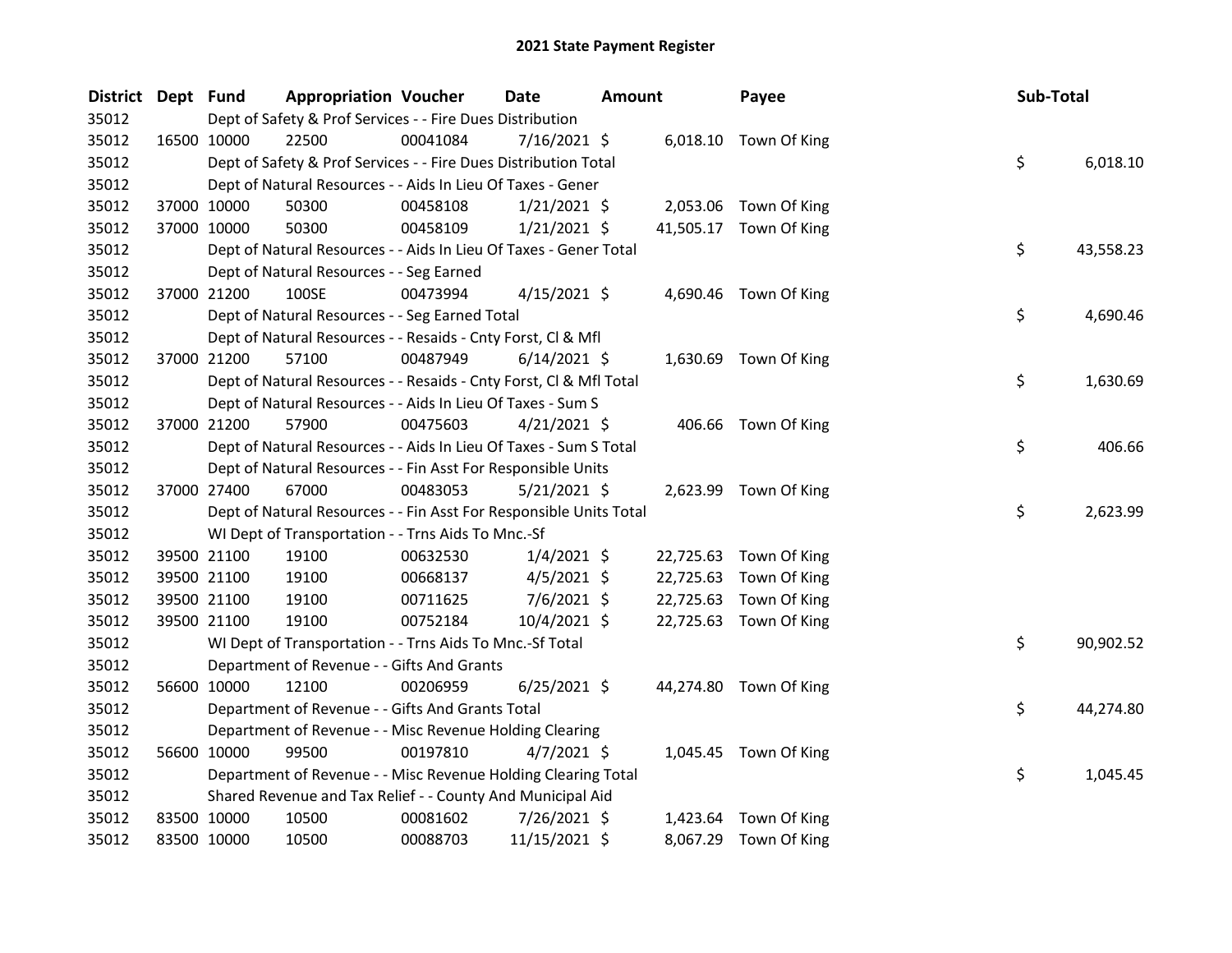| <b>District</b> | Dept Fund |             | <b>Appropriation Voucher</b>                                        |          | Date           | <b>Amount</b> |        | Payee        | Sub-Total |            |
|-----------------|-----------|-------------|---------------------------------------------------------------------|----------|----------------|---------------|--------|--------------|-----------|------------|
| 35012           |           |             | Shared Revenue and Tax Relief - - County And Municipal Aid Total    |          |                |               |        |              | Ş         | 9,490.93   |
| 35012           |           |             | Shared Revenue and Tax Relief - - Exempt Computer Aid               |          |                |               |        |              |           |            |
| 35012           | 83500     | 10000       | 10900                                                               | 00084198 | 7/26/2021 \$   |               | 40.53  | Town Of King |           |            |
| 35012           |           |             | Shared Revenue and Tax Relief - - Exempt Computer Aid Total         |          |                |               |        |              | \$        | 40.53      |
| 35012           |           |             | Shared Revenue and Tax Relief - - Utility Aid                       |          |                |               |        |              |           |            |
| 35012           |           | 83500 10000 | 11000                                                               | 00081602 | $7/26/2021$ \$ |               | 96.66  | Town Of King |           |            |
| 35012           |           | 83500 10000 | 11000                                                               | 00088703 | 11/15/2021 \$  |               | 553.65 | Town Of King |           |            |
| 35012           |           |             | Shared Revenue and Tax Relief - - Utility Aid Total                 |          |                |               |        |              | \$        | 650.31     |
| 35012           |           |             | Shared Revenue and Tax Relief - - Personal Property Aid             |          |                |               |        |              |           |            |
| 35012           |           | 83500 10000 | 11100                                                               | 00077378 | $5/3/2021$ \$  |               | 151.17 | Town Of King |           |            |
| 35012           |           |             | Shared Revenue and Tax Relief - - Personal Property Aid Total       |          |                |               |        |              | \$        | 151.17     |
| 35012           |           |             | Shared Revenue and Tax Relief - - Payments For Municipal Svcs       |          |                |               |        |              |           |            |
| 35012           | 83500     | 10000       | 50100                                                               | 00073672 | $2/1/2021$ \$  |               | 127.87 | Town Of King |           |            |
| 35012           |           |             | Shared Revenue and Tax Relief - - Payments For Municipal Svcs Total |          |                |               |        |              |           | 127.87     |
| 35012 Total     |           |             |                                                                     |          |                |               |        |              | \$        | 205,611.71 |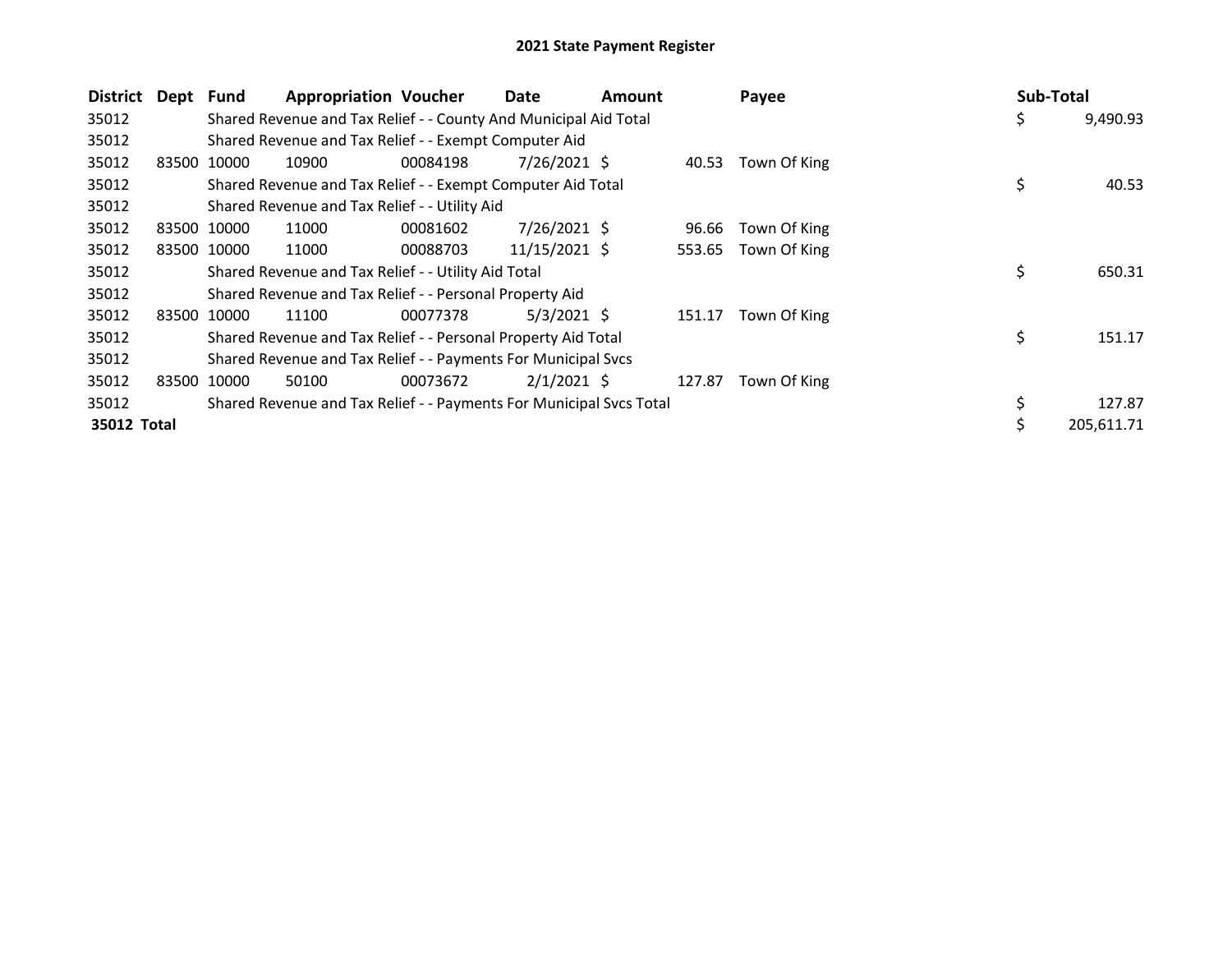| District Dept Fund |             | <b>Appropriation Voucher</b>                                       |          | <b>Date</b>    | <b>Amount</b> |           | Payee                      | Sub-Total |            |
|--------------------|-------------|--------------------------------------------------------------------|----------|----------------|---------------|-----------|----------------------------|-----------|------------|
| 35014              |             | Dept of Safety & Prof Services - - Fire Dues Distribution          |          |                |               |           |                            |           |            |
| 35014              | 16500 10000 | 22500                                                              | 00041086 | $7/16/2021$ \$ |               |           | 8,871.78 Town Of Merrill   |           |            |
| 35014              |             | Dept of Safety & Prof Services - - Fire Dues Distribution Total    |          |                |               |           |                            | \$        | 8,871.78   |
| 35014              |             | Dept of Natural Resources - - Aids In Lieu Of Taxes - Gener        |          |                |               |           |                            |           |            |
| 35014              | 37000 10000 | 50300                                                              | 00458153 | $1/21/2021$ \$ |               |           | 4,028.73 Town Of Merrill   |           |            |
| 35014              | 37000 10000 | 50300                                                              | 00458154 | $1/21/2021$ \$ |               | 8,829.35  | Town Of Merrill            |           |            |
| 35014              | 37000 10000 | 50300                                                              | 00476335 | $4/21/2021$ \$ |               | 132.99    | Town Of Merrill            |           |            |
| 35014              | 37000 10000 | 50300                                                              | 00476337 | $4/21/2021$ \$ |               |           | 155.96 Town Of Merrill     |           |            |
| 35014              |             | Dept of Natural Resources - - Aids In Lieu Of Taxes - Gener Total  |          |                |               |           |                            | \$        | 13,147.03  |
| 35014              |             | Dept of Natural Resources - - Resaids - Cnty Forst, Cl & Mfl       |          |                |               |           |                            |           |            |
| 35014              | 37000 21200 | 57100                                                              | 00487950 | $6/14/2021$ \$ |               |           | 1,922.41 Town Of Merrill   |           |            |
| 35014              |             | Dept of Natural Resources - - Resaids - Cnty Forst, Cl & Mfl Total |          |                |               |           |                            | \$        | 1,922.41   |
| 35014              |             | Dept of Natural Resources - - Aids In Lieu Of Taxes - Sum S        |          |                |               |           |                            |           |            |
| 35014              | 37000 21200 | 57900                                                              | 00476336 | $4/21/2021$ \$ |               | 140.80    | Town Of Merrill            |           |            |
| 35014              | 37000 21200 | 57900                                                              | 00476338 | $4/21/2021$ \$ |               | 239.16    | Town Of Merrill            |           |            |
| 35014              |             | Dept of Natural Resources - - Aids In Lieu Of Taxes - Sum S Total  |          |                |               |           |                            | \$        | 379.96     |
| 35014              |             | Dept of Natural Resources - - Fin Asst For Responsible Units       |          |                |               |           |                            |           |            |
| 35014              | 37000 27400 | 67000                                                              | 00483123 | $5/21/2021$ \$ |               |           | 4,132.13 Town Of Merrill   |           |            |
| 35014              |             | Dept of Natural Resources - - Fin Asst For Responsible Units Total |          |                |               |           |                            | \$        | 4,132.13   |
| 35014              |             | WI Dept of Transportation - - Trns Aids To Mnc.-Sf                 |          |                |               |           |                            |           |            |
| 35014              | 39500 21100 | 19100                                                              | 00632531 | $1/4/2021$ \$  |               | 43,848.18 | Town Of Merrill            |           |            |
| 35014              | 39500 21100 | 19100                                                              | 00668138 | $4/5/2021$ \$  |               | 43,848.18 | Town Of Merrill            |           |            |
| 35014              | 39500 21100 | 19100                                                              | 00711626 | $7/6/2021$ \$  |               | 43,848.18 | Town Of Merrill            |           |            |
| 35014              | 39500 21100 | 19100                                                              | 00752185 | 10/4/2021 \$   |               |           | 43,848.18 Town Of Merrill  |           |            |
| 35014              |             | WI Dept of Transportation - - Trns Aids To Mnc.-Sf Total           |          |                |               |           |                            | \$        | 175,392.72 |
| 35014              |             | WI Dept of Transportation - - Loc Rd Imp Prg St Fd                 |          |                |               |           |                            |           |            |
| 35014              | 39500 21100 | 27800                                                              | 00646854 | $1/29/2021$ \$ |               |           | 15,063.78 Town Of Merrill  |           |            |
| 35014              |             | WI Dept of Transportation - - Loc Rd Imp Prg St Fd Total           |          |                |               |           |                            | \$        | 15,063.78  |
| 35014              |             | Department of Revenue - - Gifts And Grants                         |          |                |               |           |                            |           |            |
| 35014              | 56600 10000 | 12100                                                              | 00206960 | $6/25/2021$ \$ |               |           | 154,019.78 Town Of Merrill |           |            |
| 35014              |             | Department of Revenue - - Gifts And Grants Total                   |          |                |               |           |                            | \$        | 154,019.78 |
| 35014              |             | Shared Revenue and Tax Relief - - County And Municipal Aid         |          |                |               |           |                            |           |            |
| 35014              | 83500 10000 | 10500                                                              | 00081603 | 7/26/2021 \$   |               |           | 11,600.40 Town Of Merrill  |           |            |
| 35014              | 83500 10000 | 10500                                                              | 00088704 | 11/15/2021 \$  |               | 65,735.63 | <b>Town Of Merrill</b>     |           |            |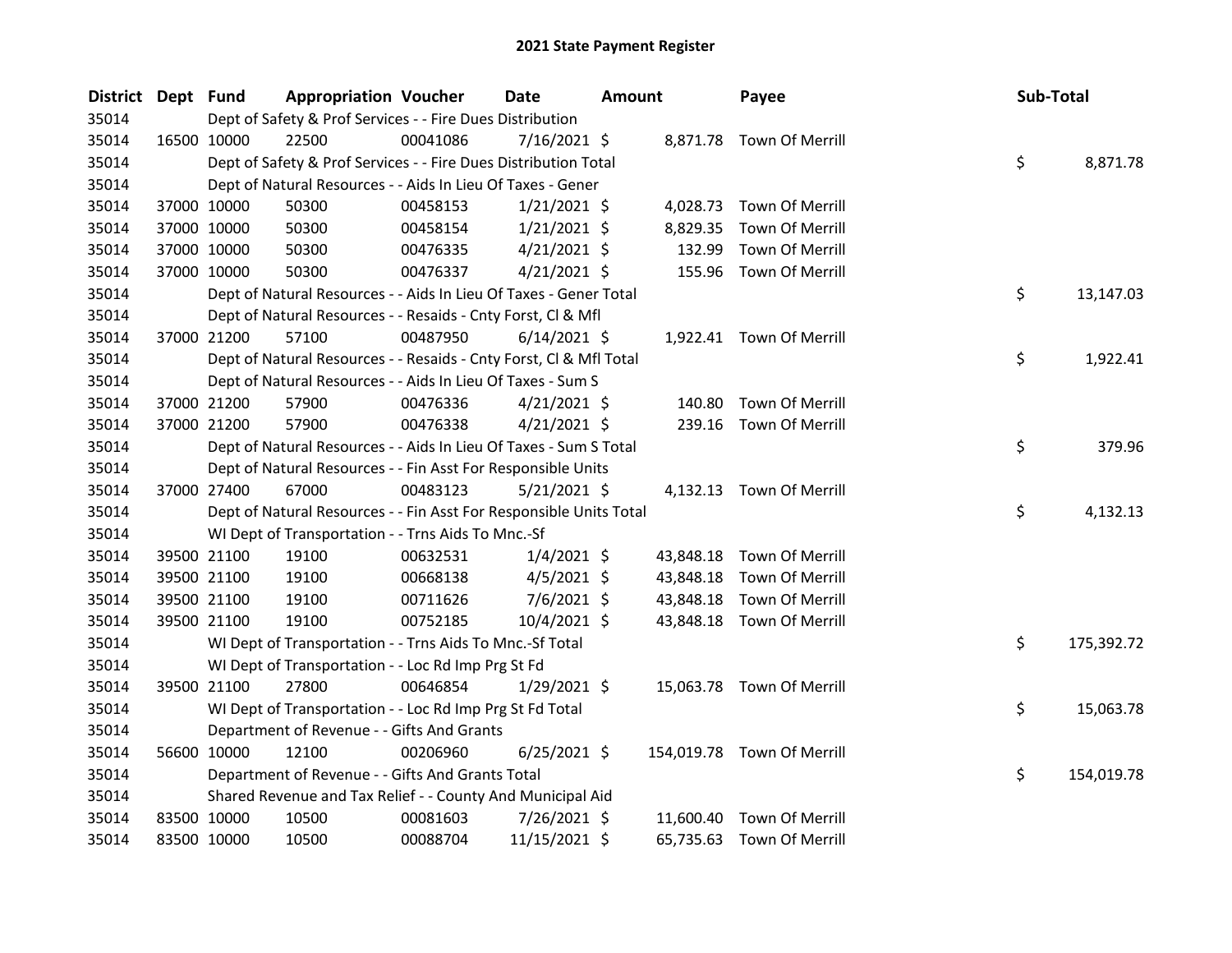| District    | Dept Fund |             | <b>Appropriation Voucher</b>                                        |          | Date           | <b>Amount</b> |          | Payee                  | Sub-Total |            |
|-------------|-----------|-------------|---------------------------------------------------------------------|----------|----------------|---------------|----------|------------------------|-----------|------------|
| 35014       |           |             | Shared Revenue and Tax Relief - - County And Municipal Aid Total    |          |                |               |          |                        | \$.       | 77,336.03  |
| 35014       |           |             | Shared Revenue and Tax Relief - - Exempt Computer Aid               |          |                |               |          |                        |           |            |
| 35014       | 83500     | 10000       | 10900                                                               | 00084199 | 7/26/2021 \$   |               | 30.16    | Town Of Merrill        |           |            |
| 35014       |           |             | Shared Revenue and Tax Relief - - Exempt Computer Aid Total         |          |                |               |          |                        | \$        | 30.16      |
| 35014       |           |             | Shared Revenue and Tax Relief - - Utility Aid                       |          |                |               |          |                        |           |            |
| 35014       |           | 83500 10000 | 11000                                                               | 00081603 | 7/26/2021 \$   |               | 144.85   | <b>Town Of Merrill</b> |           |            |
| 35014       |           | 83500 10000 | 11000                                                               | 00088704 | 11/15/2021 \$  |               | 829.21   | Town Of Merrill        |           |            |
| 35014       |           |             | Shared Revenue and Tax Relief - - Utility Aid Total                 |          |                |               |          |                        | \$        | 974.06     |
| 35014       |           |             | Shared Revenue and Tax Relief - - Personal Property Aid             |          |                |               |          |                        |           |            |
| 35014       | 83500     | 10000       | 11100                                                               | 00077379 | $5/3/2021$ \$  |               | 601.51   | Town Of Merrill        |           |            |
| 35014       |           |             | Shared Revenue and Tax Relief - - Personal Property Aid Total       |          |                |               |          |                        | \$        | 601.51     |
| 35014       |           |             | Shared Revenue and Tax Relief - - Payments For Municipal Svcs       |          |                |               |          |                        |           |            |
| 35014       | 83500     | 10000       | 50100                                                               | 00073673 | $2/1/2021$ \$  |               | 202.27   | <b>Town Of Merrill</b> |           |            |
| 35014       |           |             | Shared Revenue and Tax Relief - - Payments For Municipal Svcs Total |          |                |               |          |                        | \$        | 202.27     |
| 35014       |           |             | Shared Revenue and Tax Relief - - Lottery & Gaming Credit           |          |                |               |          |                        |           |            |
| 35014       | 83500     | 52100       | 36300                                                               | 00074267 | $3/22/2021$ \$ |               | 8,354.23 | Town Of Merrill        |           |            |
| 35014       |           |             | Shared Revenue and Tax Relief - - Lottery & Gaming Credit Total     |          |                |               |          |                        |           | 8,354.23   |
| 35014 Total |           |             |                                                                     |          |                |               |          |                        |           | 460,427.85 |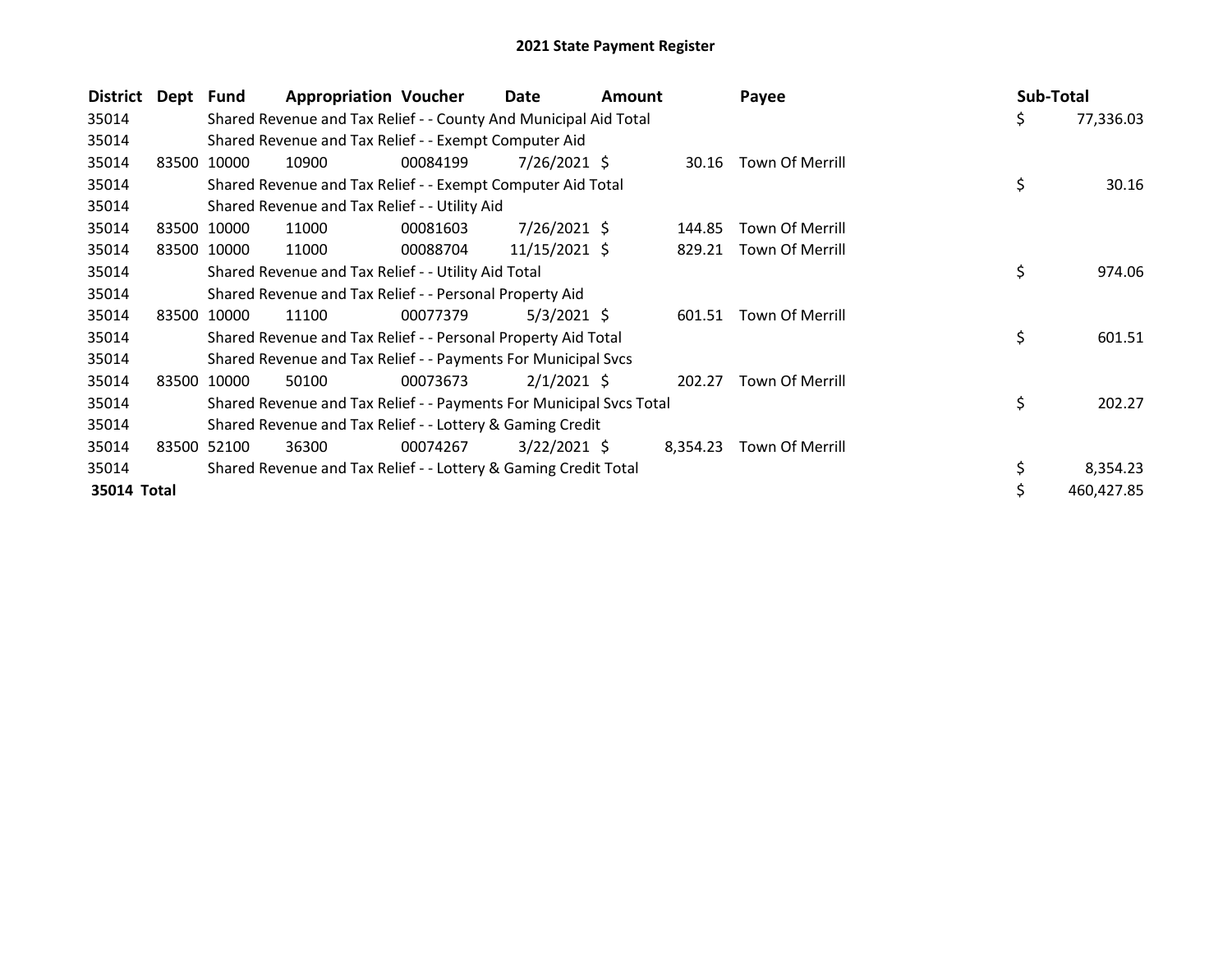| District Dept Fund |             | <b>Appropriation Voucher</b>                                       |          | <b>Date</b>    | <b>Amount</b> |           | Payee                        | Sub-Total |            |
|--------------------|-------------|--------------------------------------------------------------------|----------|----------------|---------------|-----------|------------------------------|-----------|------------|
| 35016              |             | Dept of Safety & Prof Services - - Fire Dues Distribution          |          |                |               |           |                              |           |            |
| 35016              | 16500 10000 | 22500                                                              | 00041087 | 7/16/2021 \$   |               |           | 5,895.69 Town Of Pine River  |           |            |
| 35016              |             | Dept of Safety & Prof Services - - Fire Dues Distribution Total    |          |                |               |           |                              | \$        | 5,895.69   |
| 35016              |             | Dept of Natural Resources - - Aids In Lieu Of Taxes - Gener        |          |                |               |           |                              |           |            |
| 35016              | 37000 10000 | 50300                                                              | 00458155 | $1/21/2021$ \$ |               |           | 74.67 Town Of Pine River     |           |            |
| 35016              |             | Dept of Natural Resources - - Aids In Lieu Of Taxes - Gener Total  |          |                |               |           |                              | \$        | 74.67      |
| 35016              |             | Dept of Natural Resources - - Seg Earned                           |          |                |               |           |                              |           |            |
| 35016              | 37000 21200 | 100SE                                                              | 00514566 | 10/12/2021 \$  |               | 857.48    | Town Of Pine River           |           |            |
| 35016              |             | Dept of Natural Resources - - Seg Earned Total                     |          |                |               |           |                              | \$        | 857.48     |
| 35016              |             | Dept of Natural Resources - - Resaids - Cnty Forst, Cl & Mfl       |          |                |               |           |                              |           |            |
| 35016              | 37000 21200 | 57100                                                              | 00487951 | $6/14/2021$ \$ |               |           | 1,866.34 Town Of Pine River  |           |            |
| 35016              |             | Dept of Natural Resources - - Resaids - Cnty Forst, Cl & Mfl Total |          |                |               |           |                              | \$        | 1,866.34   |
| 35016              |             | Dept of Natural Resources - - Fin Asst For Responsible Units       |          |                |               |           |                              |           |            |
| 35016              | 37000 27400 | 67000                                                              | 00483929 | $5/21/2021$ \$ |               |           | 2,655.69 Town Of Pine River  |           |            |
| 35016              |             | Dept of Natural Resources - - Fin Asst For Responsible Units Total |          |                |               |           |                              | \$        | 2,655.69   |
| 35016              |             | WI Dept of Transportation - - Trns Aids To Mnc.-Sf                 |          |                |               |           |                              |           |            |
| 35016              | 39500 21100 | 19100                                                              | 00632532 | $1/4/2021$ \$  |               | 42,586.74 | Town Of Pine River           |           |            |
| 35016              | 39500 21100 | 19100                                                              | 00668139 | $4/5/2021$ \$  |               | 42,586.74 | Town Of Pine River           |           |            |
| 35016              | 39500 21100 | 19100                                                              | 00711627 | $7/6/2021$ \$  |               | 42,586.74 | Town Of Pine River           |           |            |
| 35016              | 39500 21100 | 19100                                                              | 00752186 | 10/4/2021 \$   |               |           | 42,586.74 Town Of Pine River |           |            |
| 35016              |             | WI Dept of Transportation - - Trns Aids To Mnc.-Sf Total           |          |                |               |           |                              | \$        | 170,346.96 |
| 35016              |             | Department of Revenue - - Gifts And Grants                         |          |                |               |           |                              |           |            |
| 35016              | 56600 10000 | 12100                                                              | 00206961 | $6/25/2021$ \$ |               |           | 92,998.01 Town Of Pine River |           |            |
| 35016              |             | Department of Revenue - - Gifts And Grants Total                   |          |                |               |           |                              | \$        | 92,998.01  |
| 35016              |             | Shared Revenue and Tax Relief - - County And Municipal Aid         |          |                |               |           |                              |           |            |
| 35016              | 83500 10000 | 10500                                                              | 00081604 | 7/26/2021 \$   |               |           | 11,239.65 Town Of Pine River |           |            |
| 35016              | 83500 10000 | 10500                                                              | 00088705 | 11/15/2021 \$  |               |           | 63,691.32 Town Of Pine River |           |            |
| 35016              |             | Shared Revenue and Tax Relief - - County And Municipal Aid Total   |          |                |               |           |                              | \$        | 74,930.97  |
| 35016              |             | Shared Revenue and Tax Relief - - Exempt Computer Aid              |          |                |               |           |                              |           |            |
| 35016              | 83500 10000 | 10900                                                              | 00084200 | 7/26/2021 \$   |               |           | 45.73 Town Of Pine River     |           |            |
| 35016              |             | Shared Revenue and Tax Relief - - Exempt Computer Aid Total        |          |                |               |           |                              | \$        | 45.73      |
| 35016              |             | Shared Revenue and Tax Relief - - Utility Aid                      |          |                |               |           |                              |           |            |
| 35016              | 83500 10000 | 11000                                                              | 00081604 | 7/26/2021 \$   |               | 2,829.15  | Town Of Pine River           |           |            |
| 35016              | 83500 10000 | 11000                                                              | 00088705 | 11/15/2021 \$  |               |           | 16,860.90 Town Of Pine River |           |            |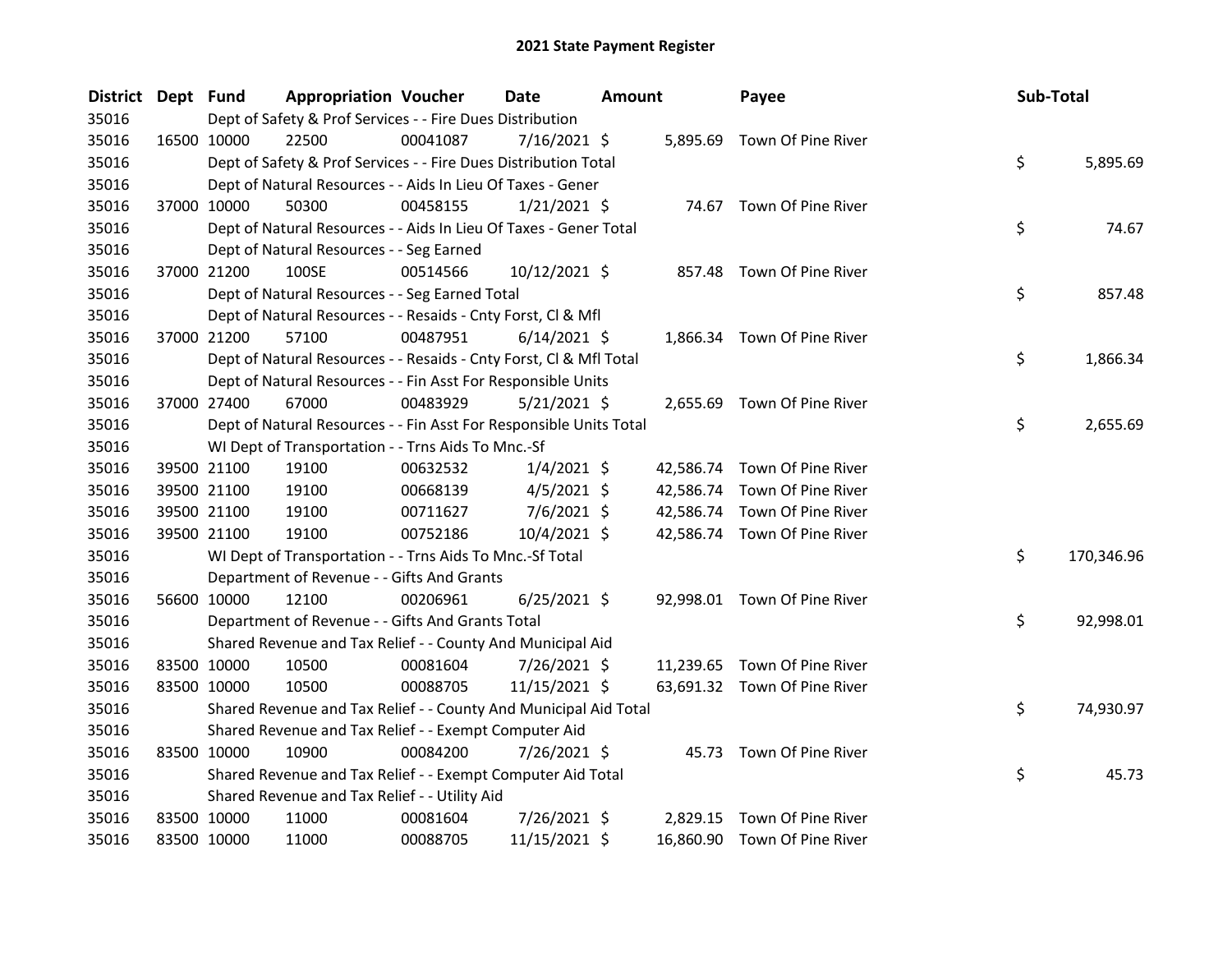| District Dept | Fund        | <b>Appropriation Voucher</b>                                    |          | Date           | <b>Amount</b> |          | Payee              | Sub-Total |            |
|---------------|-------------|-----------------------------------------------------------------|----------|----------------|---------------|----------|--------------------|-----------|------------|
| 35016         |             | Shared Revenue and Tax Relief - - Utility Aid Total             |          |                |               |          |                    |           | 19,690.05  |
| 35016         |             | Shared Revenue and Tax Relief - - Personal Property Aid         |          |                |               |          |                    |           |            |
| 35016         | 83500 10000 | 11100                                                           | 00077380 | $5/3/2021$ \$  |               | 260.07   | Town Of Pine River |           |            |
| 35016         |             | Shared Revenue and Tax Relief - - Personal Property Aid Total   |          |                |               |          |                    |           | 260.07     |
| 35016         |             | Shared Revenue and Tax Relief - - Lottery & Gaming Credit       |          |                |               |          |                    |           |            |
| 35016         | 83500 52100 | 36300                                                           | 00074268 | $3/22/2021$ \$ |               | 2,384.46 | Town Of Pine River |           |            |
| 35016         |             | Shared Revenue and Tax Relief - - Lottery & Gaming Credit Total |          |                |               |          |                    |           | 2,384.46   |
| 35016 Total   |             |                                                                 |          |                |               |          |                    |           | 372,006.12 |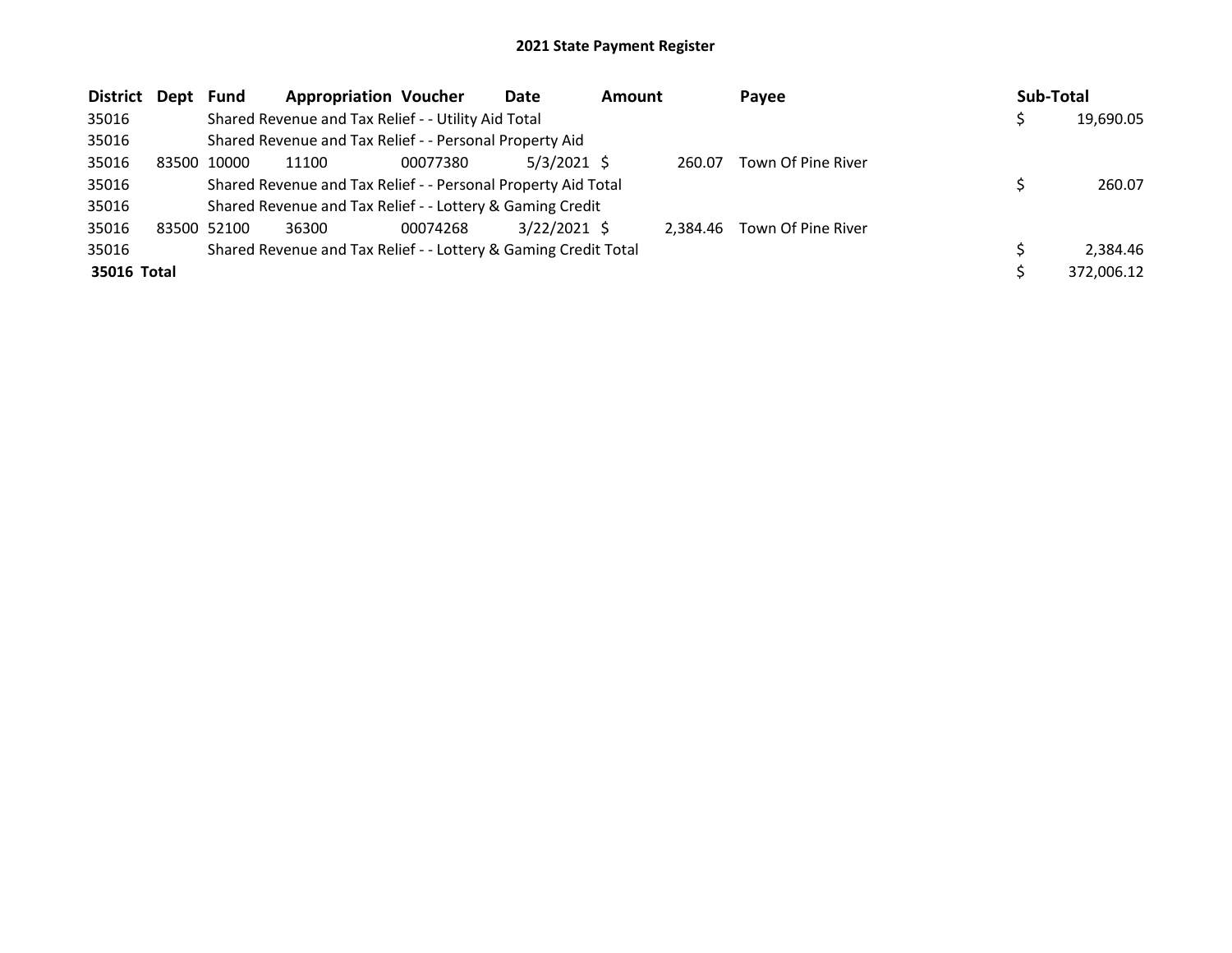| <b>District</b> | Dept Fund   |             | <b>Appropriation Voucher</b>                                       |          | <b>Date</b>    | <b>Amount</b> |           | Payee                        | Sub-Total |           |
|-----------------|-------------|-------------|--------------------------------------------------------------------|----------|----------------|---------------|-----------|------------------------------|-----------|-----------|
| 35018           |             |             | Dept of Safety & Prof Services - - Fire Dues Distribution          |          |                |               |           |                              |           |           |
| 35018           |             | 16500 10000 | 22500                                                              | 00041088 | $7/16/2021$ \$ |               |           | 2,852.62 Town Of Rock Falls  |           |           |
| 35018           |             |             | Dept of Safety & Prof Services - - Fire Dues Distribution Total    |          |                |               |           |                              | \$        | 2,852.62  |
| 35018           |             |             | Dept of Natural Resources - - Aids In Lieu Of Taxes - Gener        |          |                |               |           |                              |           |           |
| 35018           |             | 37000 10000 | 50300                                                              | 00458156 | $1/21/2021$ \$ |               |           | 1,970.86 Town Of Rock Falls  |           |           |
| 35018           |             | 37000 10000 | 50300                                                              | 00458157 | $1/21/2021$ \$ |               | 471.24    | Town Of Rock Falls           |           |           |
| 35018           |             | 37000 10000 | 50300                                                              | 00458158 | $1/21/2021$ \$ |               |           | 60,515.90 Town Of Rock Falls |           |           |
| 35018           |             |             | Dept of Natural Resources - - Aids In Lieu Of Taxes - Gener Total  |          |                |               |           |                              | \$        | 62,958.00 |
| 35018           |             |             | Dept of Natural Resources - - Resaids - Cnty Forst, Cl & Mfl       |          |                |               |           |                              |           |           |
| 35018           |             | 37000 21200 | 57100                                                              | 00487952 | $6/14/2021$ \$ |               |           | 2,281.79 Town Of Rock Falls  |           |           |
| 35018           |             |             | Dept of Natural Resources - - Resaids - Cnty Forst, Cl & Mfl Total |          |                |               |           |                              | \$        | 2,281.79  |
| 35018           |             |             | Dept of Natural Resources - - Fin Asst For Responsible Units       |          |                |               |           |                              |           |           |
| 35018           |             | 37000 27400 | 67000                                                              | 00483265 | $5/21/2021$ \$ |               |           | 1,101.58 Town Of Rock Falls  |           |           |
| 35018           |             |             | Dept of Natural Resources - - Fin Asst For Responsible Units Total |          |                |               |           |                              | \$        | 1,101.58  |
| 35018           |             |             | WI Dept of Transportation - - Trns Aids To Mnc.-Sf                 |          |                |               |           |                              |           |           |
| 35018           |             | 39500 21100 | 19100                                                              | 00632533 | $1/4/2021$ \$  |               |           | 24,624.36 Town Of Rock Falls |           |           |
| 35018           |             | 39500 21100 | 19100                                                              | 00668140 | $4/5/2021$ \$  |               | 24,624.36 | Town Of Rock Falls           |           |           |
| 35018           |             | 39500 21100 | 19100                                                              | 00711628 | $7/6/2021$ \$  |               |           | 24,624.36 Town Of Rock Falls |           |           |
| 35018           |             | 39500 21100 | 19100                                                              | 00752187 | 10/4/2021 \$   |               |           | 24,624.36 Town Of Rock Falls |           |           |
| 35018           |             |             | WI Dept of Transportation - - Trns Aids To Mnc.-Sf Total           |          |                |               |           |                              | \$        | 98,497.44 |
| 35018           |             |             | Department of Revenue - - Gifts And Grants                         |          |                |               |           |                              |           |           |
| 35018           |             | 56600 10000 | 12100                                                              | 00206962 | $6/25/2021$ \$ |               |           | 31,766.91 Town Of Rock Falls |           |           |
| 35018           |             |             | Department of Revenue - - Gifts And Grants Total                   |          |                |               |           |                              | \$        | 31,766.91 |
| 35018           |             |             | Shared Revenue and Tax Relief - - County And Municipal Aid         |          |                |               |           |                              |           |           |
| 35018           | 83500 10000 |             | 10500                                                              | 00081605 | 7/26/2021 \$   |               |           | 1,022.35 Town Of Rock Falls  |           |           |
| 35018           | 83500 10000 |             | 10500                                                              | 00088706 | 11/15/2021 \$  |               |           | 5,793.31 Town Of Rock Falls  |           |           |
| 35018           |             |             | Shared Revenue and Tax Relief - - County And Municipal Aid Total   |          |                |               |           |                              | \$        | 6,815.66  |
| 35018           |             |             | Shared Revenue and Tax Relief - - Exempt Computer Aid              |          |                |               |           |                              |           |           |
| 35018           | 83500 10000 |             | 10900                                                              | 00084201 | 7/26/2021 \$   |               |           | 2.08 Town Of Rock Falls      |           |           |
| 35018           |             |             | Shared Revenue and Tax Relief - - Exempt Computer Aid Total        |          |                |               |           |                              | \$        | 2.08      |
| 35018           |             |             | Shared Revenue and Tax Relief - - Utility Aid                      |          |                |               |           |                              |           |           |
| 35018           |             | 83500 10000 | 11000                                                              | 00081605 | 7/26/2021 \$   |               | 4,802.37  | Town Of Rock Falls           |           |           |
| 35018           | 83500 10000 |             | 11000                                                              | 00088706 | 11/15/2021 \$  |               | 27,255.12 | Town Of Rock Falls           |           |           |
| 35018           |             |             | Shared Revenue and Tax Relief - - Utility Aid Total                |          |                |               |           |                              | \$        | 32,057.49 |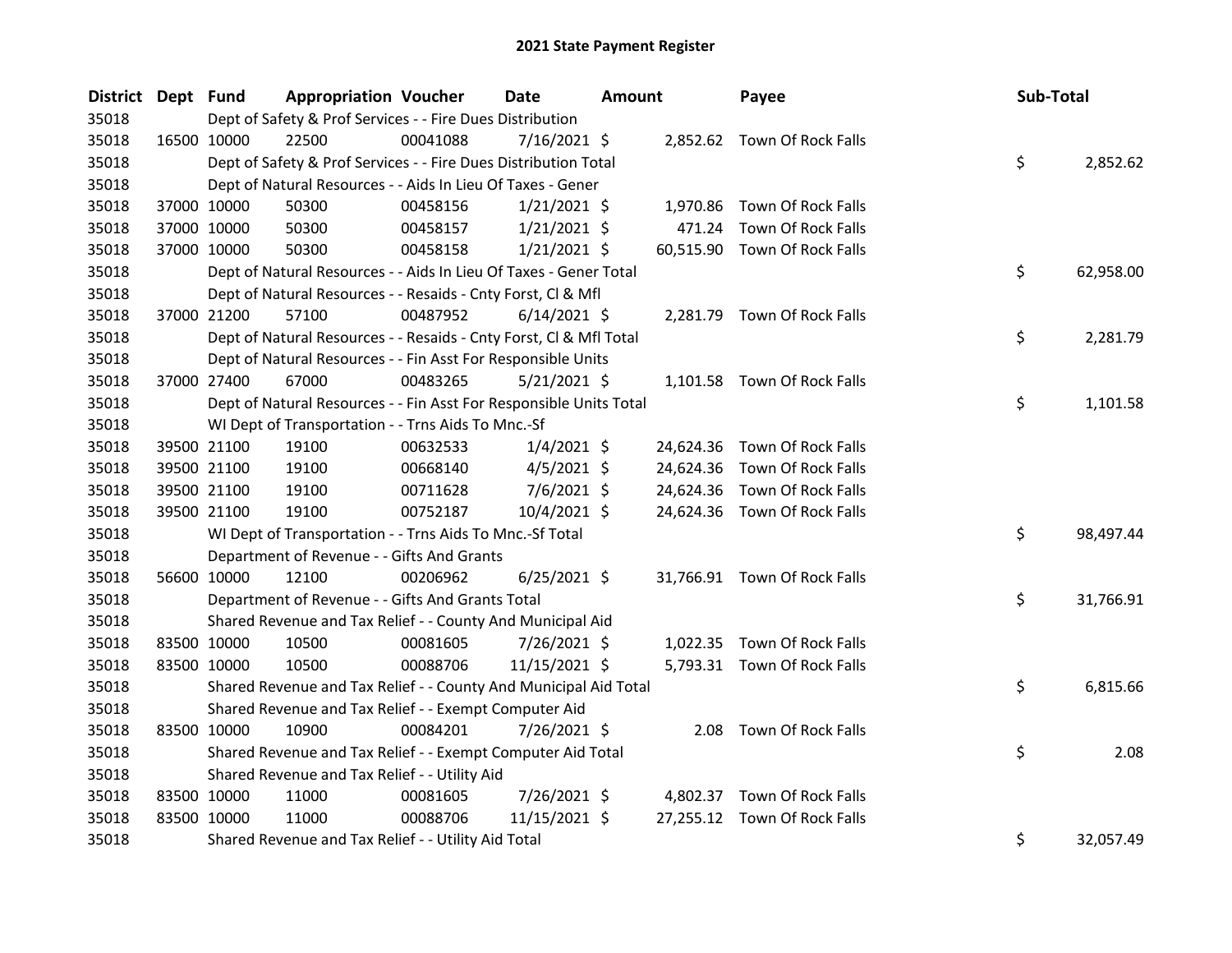| District Dept Fund |             | <b>Appropriation Voucher</b>                                  |          | Date        | Amount |       | <b>Pavee</b>       | Sub-Total  |
|--------------------|-------------|---------------------------------------------------------------|----------|-------------|--------|-------|--------------------|------------|
| 35018              |             | Shared Revenue and Tax Relief - - Personal Property Aid       |          |             |        |       |                    |            |
| 35018              | 83500 10000 | 11100                                                         | 00077381 | 5/3/2021 \$ |        | 22.08 | Town Of Rock Falls |            |
| 35018              |             | Shared Revenue and Tax Relief - - Personal Property Aid Total |          |             |        |       |                    | 22.08      |
| 35018 Total        |             |                                                               |          |             |        |       |                    | 238,355.65 |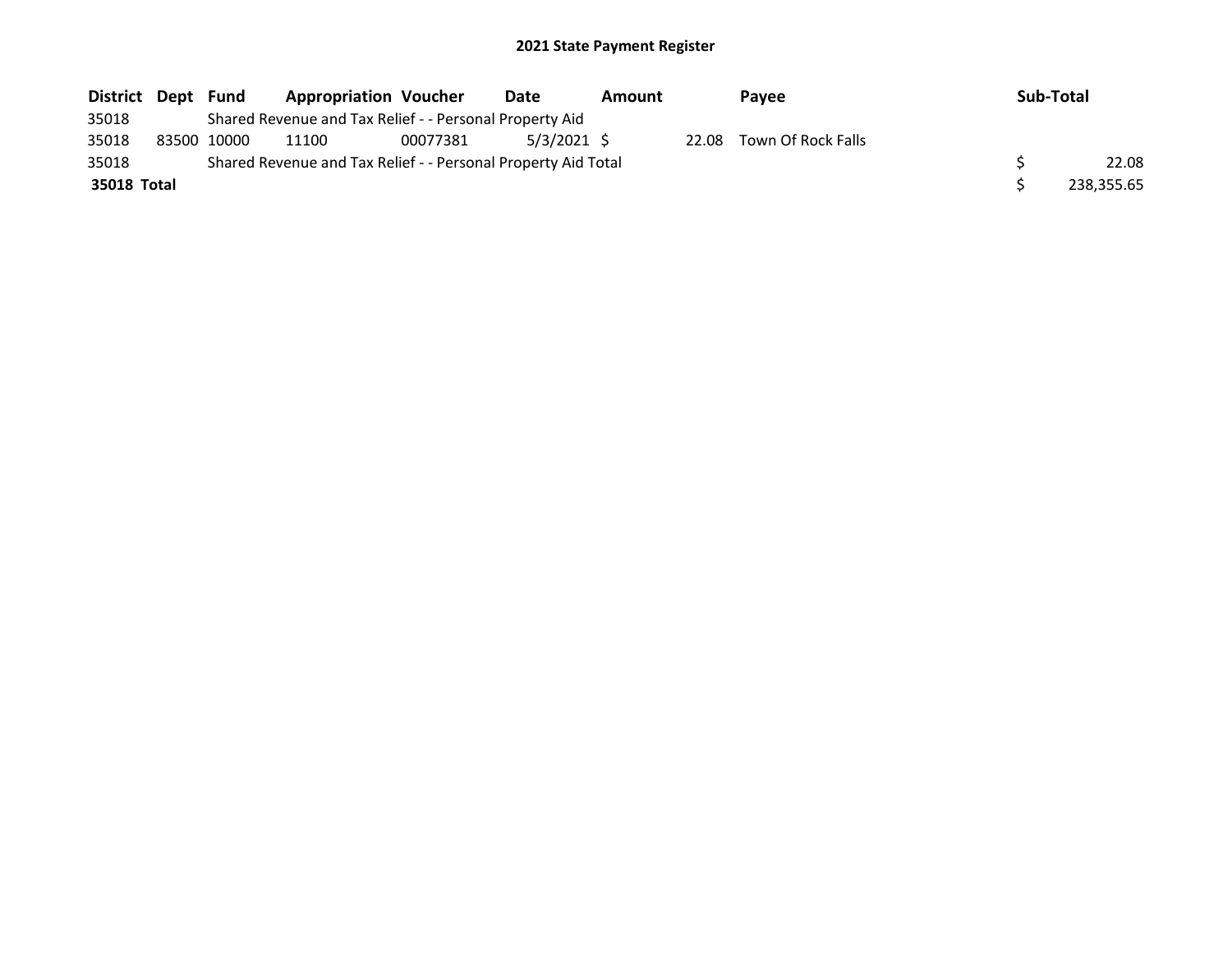| District Dept Fund |             | <b>Appropriation Voucher</b>                                         |          | <b>Date</b>    | Amount |           | Payee                     | Sub-Total |           |
|--------------------|-------------|----------------------------------------------------------------------|----------|----------------|--------|-----------|---------------------------|-----------|-----------|
| 35020              |             | Dept of Safety & Prof Services - - Fire Dues Distribution            |          |                |        |           |                           |           |           |
| 35020              | 16500 10000 | 22500                                                                | 00041089 | 7/16/2021 \$   |        |           | 1,722.82 Town Of Russell  |           |           |
| 35020              |             | Dept of Safety & Prof Services - - Fire Dues Distribution Total      |          |                |        |           |                           | \$        | 1,722.82  |
| 35020              |             | Dept of Natural Resources - - Aids In Lieu Of Taxes - Gener          |          |                |        |           |                           |           |           |
| 35020              | 37000 10000 | 50300                                                                | 00458091 | $1/21/2021$ \$ |        |           | 15,025.59 Town Of Russell |           |           |
| 35020              | 37000 10000 | 50300                                                                | 00475360 | $4/21/2021$ \$ |        |           | 440.77 Town Of Russell    |           |           |
| 35020              |             | Dept of Natural Resources - - Aids In Lieu Of Taxes - Gener Total    |          |                |        |           |                           | \$        | 15,466.36 |
| 35020              |             | Dept of Natural Resources - - Seg Earned                             |          |                |        |           |                           |           |           |
| 35020              | 37000 21200 | 100SE                                                                | 00456021 | $1/12/2021$ \$ |        |           | 2,872.68 Town Of Russell  |           |           |
| 35020              | 37000 21200 | 100SE                                                                | 00473995 | $4/15/2021$ \$ |        |           | 354.97 Town Of Russell    |           |           |
| 35020              |             | Dept of Natural Resources - - Seg Earned Total                       |          |                |        |           |                           | \$        | 3,227.65  |
| 35020              |             | Dept of Natural Resources - - Resaids - Cnty Forst, Cl & Mfl         |          |                |        |           |                           |           |           |
| 35020              | 37000 21200 | 57100                                                                | 00487953 | $6/14/2021$ \$ |        |           | 2,003.28 Town Of Russell  |           |           |
| 35020              |             | Dept of Natural Resources - - Resaids - Cnty Forst, Cl & Mfl Total   |          |                |        |           |                           | \$        | 2,003.28  |
| 35020              |             | Dept of Natural Resources - - Aids In Lieu Of Taxes - Sum S          |          |                |        |           |                           |           |           |
| 35020              | 37000 21200 | 57900                                                                | 00475359 | $4/21/2021$ \$ |        |           | 106.59 Town Of Russell    |           |           |
| 35020              |             | Dept of Natural Resources - - Aids In Lieu Of Taxes - Sum S Total    |          |                |        |           |                           | \$        | 106.59    |
| 35020              |             | Dept of Natural Resources - - Fin Asst For Responsible Units         |          |                |        |           |                           |           |           |
| 35020              | 37000 27400 | 67000                                                                | 00483823 | $5/21/2021$ \$ |        |           | 1,287.82 Town Of Russell  |           |           |
| 35020              |             | Dept of Natural Resources - - Fin Asst For Responsible Units Total   |          |                |        |           |                           | \$        | 1,287.82  |
| 35020              |             | WI Dept of Transportation - - Trns Aids To Mnc.-Sf                   |          |                |        |           |                           |           |           |
| 35020              | 39500 21100 | 19100                                                                | 00632534 | $1/4/2021$ \$  |        | 24,640.86 | Town Of Russell           |           |           |
| 35020              | 39500 21100 | 19100                                                                | 00668141 | $4/5/2021$ \$  |        | 24,640.86 | Town Of Russell           |           |           |
| 35020              | 39500 21100 | 19100                                                                | 00711629 | 7/6/2021 \$    |        | 24,640.86 | Town Of Russell           |           |           |
| 35020              | 39500 21100 | 19100                                                                | 00752188 | 10/4/2021 \$   |        |           | 24,640.87 Town Of Russell |           |           |
| 35020              |             | WI Dept of Transportation - - Trns Aids To Mnc.-Sf Total             |          |                |        |           |                           | \$        | 98,563.45 |
| 35020              |             | WI Dept of Transportation - - Supplemental Transportation Aids       |          |                |        |           |                           |           |           |
| 35020              | 39500 21100 | 19600                                                                | 00633683 | $1/4/2021$ \$  |        |           | 17,393.55 Town Of Russell |           |           |
| 35020              |             | WI Dept of Transportation - - Supplemental Transportation Aids Total |          |                |        |           |                           | \$        | 17,393.55 |
| 35020              |             | Department of Corrections - - Juvenile Operations                    |          |                |        |           |                           |           |           |
| 35020              | 41000 10000 | 32300                                                                | 00431606 | $6/9/2021$ \$  |        |           | 15,000.00 Town Of Russell |           |           |
| 35020              |             | Department of Corrections - - Juvenile Operations Total              |          |                |        |           |                           | \$        | 15,000.00 |
| 35020              |             | Commissioners of Public Lands - - General Program Operations         |          |                |        |           |                           |           |           |
| 35020              | 50700 10000 | 10100                                                                | 00003510 | 1/29/2021 \$   |        |           | 169.36 Town Of Russell    |           |           |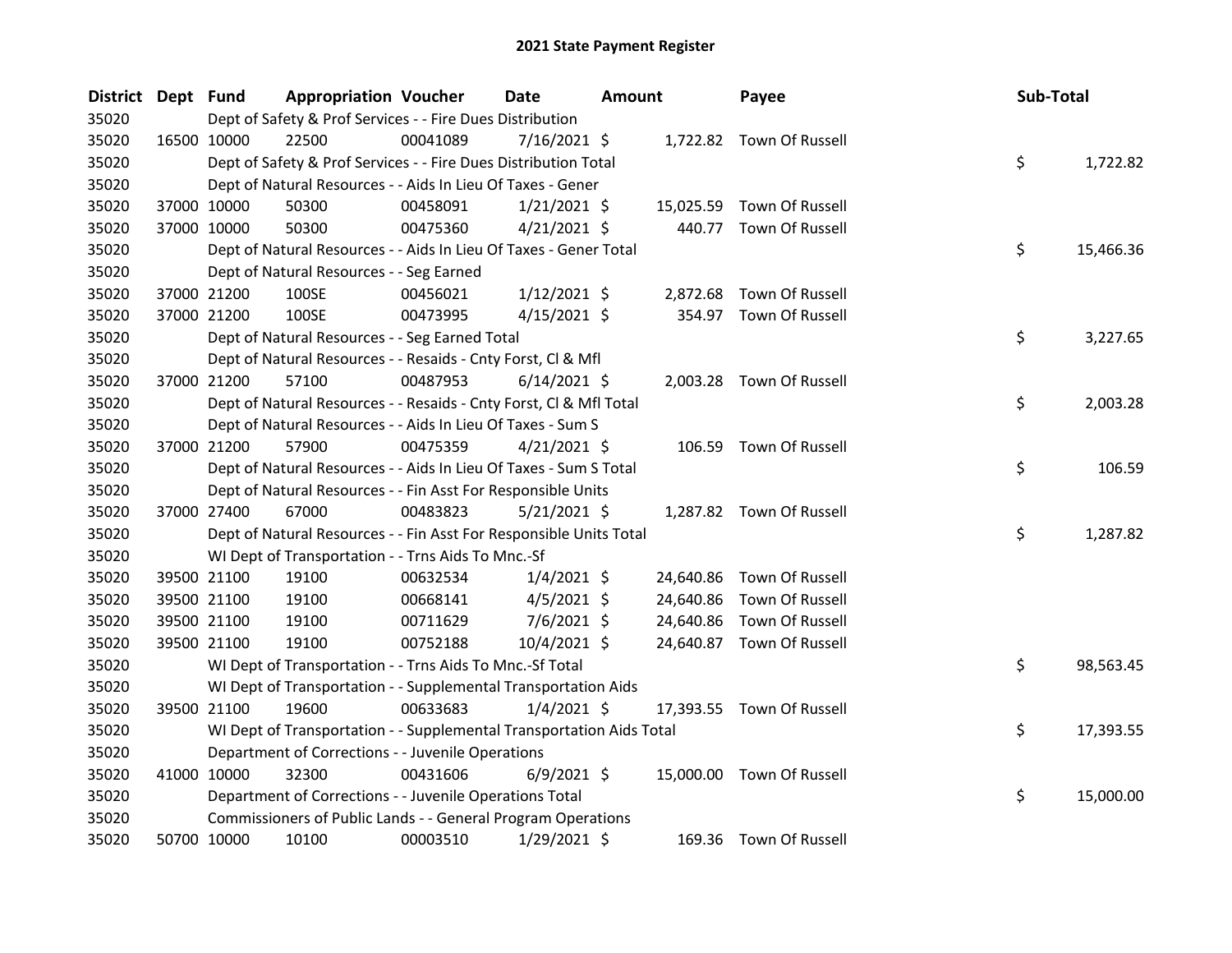| <b>District</b> | Dept Fund |             | <b>Appropriation Voucher</b>                                       |          | Date           | Amount |           | Payee           | Sub-Total |            |
|-----------------|-----------|-------------|--------------------------------------------------------------------|----------|----------------|--------|-----------|-----------------|-----------|------------|
| 35020           |           |             | Commissioners of Public Lands - - General Program Operations Total |          |                |        |           |                 | \$        | 169.36     |
| 35020           |           |             | Department of Revenue - - Gifts And Grants                         |          |                |        |           |                 |           |            |
| 35020           | 56600     | 10000       | 12100                                                              | 00206963 | $6/25/2021$ \$ |        | 34.645.29 | Town Of Russell |           |            |
| 35020           |           |             | Department of Revenue - - Gifts And Grants Total                   |          |                |        |           |                 | \$        | 34,645.29  |
| 35020           |           |             | Shared Revenue and Tax Relief - - County And Municipal Aid         |          |                |        |           |                 |           |            |
| 35020           |           | 83500 10000 | 10500                                                              | 00081606 | $7/26/2021$ \$ |        | 6.913.71  | Town Of Russell |           |            |
| 35020           |           | 83500 10000 | 10500                                                              | 00088707 | 11/15/2021 \$  |        | 39,177.68 | Town Of Russell |           |            |
| 35020           |           |             | Shared Revenue and Tax Relief - - County And Municipal Aid Total   |          |                |        |           |                 | \$        | 46,091.39  |
| 35020           |           |             | Shared Revenue and Tax Relief - - Exempt Computer Aid              |          |                |        |           |                 |           |            |
| 35020           |           | 83500 10000 | 10900                                                              | 00084202 | $7/26/2021$ \$ |        | 7.27      | Town Of Russell |           |            |
| 35020           |           |             | Shared Revenue and Tax Relief - - Exempt Computer Aid Total        |          |                |        |           |                 | \$        | 7.27       |
| 35020           |           |             | Shared Revenue and Tax Relief - - Personal Property Aid            |          |                |        |           |                 |           |            |
| 35020           |           | 83500 10000 | 11100                                                              | 00077382 | $5/3/2021$ \$  |        | 123.28    | Town Of Russell |           |            |
| 35020           |           |             | Shared Revenue and Tax Relief - - Personal Property Aid Total      |          |                |        |           |                 | \$        | 123.28     |
| 35020 Total     |           |             |                                                                    |          |                |        |           |                 | \$        | 235,808.11 |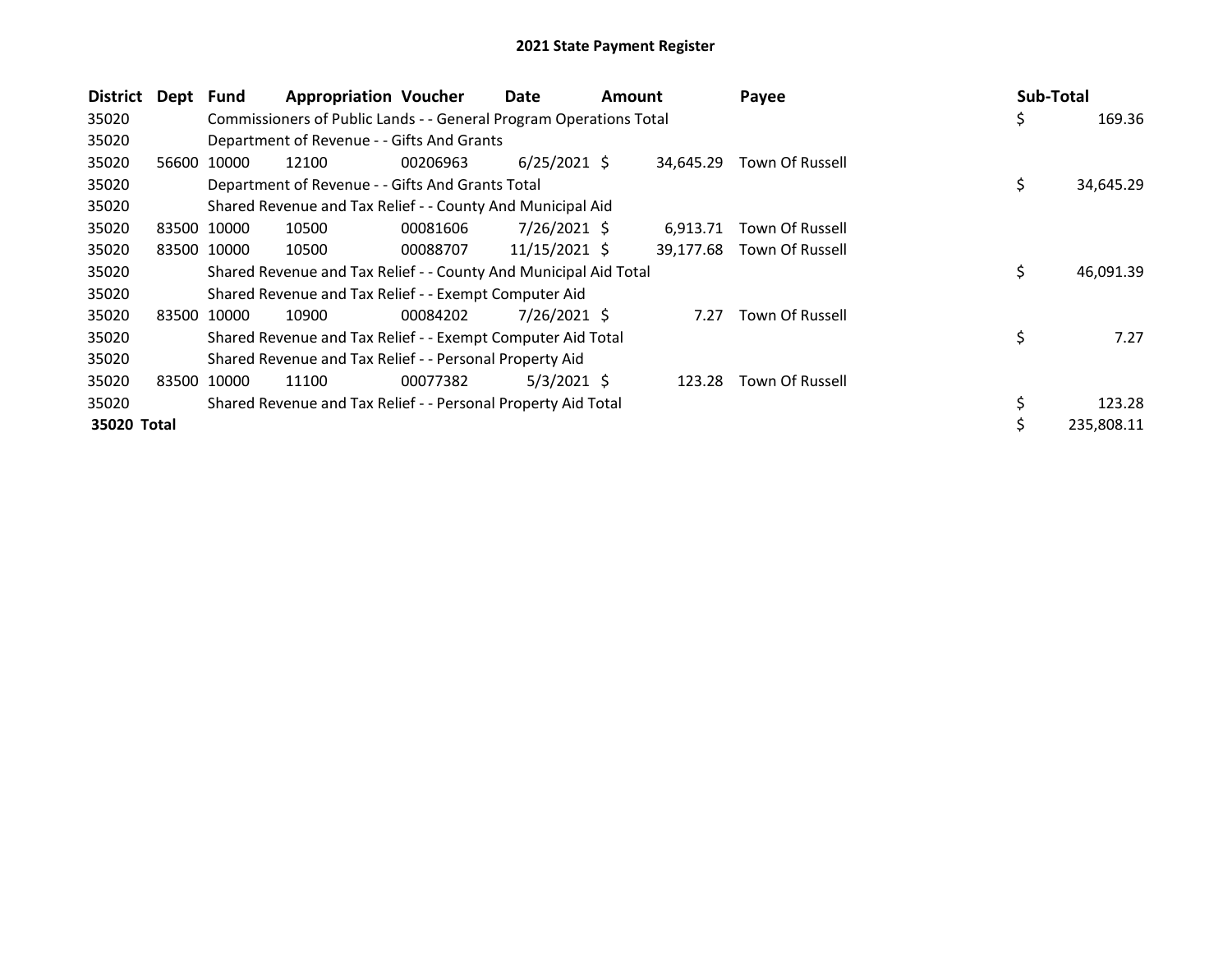| District Dept Fund |             |                                                                      | <b>Appropriation Voucher</b> | Date           | <b>Amount</b> | Payee                    | Sub-Total |            |
|--------------------|-------------|----------------------------------------------------------------------|------------------------------|----------------|---------------|--------------------------|-----------|------------|
| 35022              |             | Dept of Safety & Prof Services - - Fire Dues Distribution            |                              |                |               |                          |           |            |
| 35022              | 16500 10000 | 22500                                                                | 00041090                     | 7/16/2021 \$   |               | 2,653.23 Town Of Schley  |           |            |
| 35022              |             | Dept of Safety & Prof Services - - Fire Dues Distribution Total      |                              |                |               |                          | \$        | 2,653.23   |
| 35022              |             | Dept of Natural Resources - - Aids In Lieu Of Taxes - Gener          |                              |                |               |                          |           |            |
| 35022              |             | 37000 10000<br>50300                                                 | 00458119                     | $1/21/2021$ \$ |               | 28.22 Town Of Schley     |           |            |
| 35022              |             | Dept of Natural Resources - - Aids In Lieu Of Taxes - Gener Total    |                              |                |               |                          | \$        | 28.22      |
| 35022              |             | Dept of Natural Resources - - Seg Earned                             |                              |                |               |                          |           |            |
| 35022              |             | 37000 21200<br>100SE                                                 | 00456022                     | $1/12/2021$ \$ |               | 3,255.77 Town Of Schley  |           |            |
| 35022              |             | Dept of Natural Resources - - Seg Earned Total                       |                              |                |               |                          | \$        | 3,255.77   |
| 35022              |             | Dept of Natural Resources - - Resaids - Cnty Forst, Cl & Mfl         |                              |                |               |                          |           |            |
| 35022              |             | 37000 21200<br>57100                                                 | 00487954                     | $6/14/2021$ \$ |               | 1,504.14 Town Of Schley  |           |            |
| 35022              |             | Dept of Natural Resources - - Resaids - Cnty Forst, Cl & Mfl Total   |                              |                |               |                          | \$        | 1,504.14   |
| 35022              |             | Dept of Natural Resources - - Aids In Lieu Of Taxes - Sum S          |                              |                |               |                          |           |            |
| 35022              | 37000 21200 | 57900                                                                | 00475866                     | $4/21/2021$ \$ |               | 38.41 Town Of Schley     |           |            |
| 35022              |             | Dept of Natural Resources - - Aids In Lieu Of Taxes - Sum S Total    |                              |                |               |                          | \$        | 38.41      |
| 35022              |             | Dept of Natural Resources - - Fin Asst For Responsible Units         |                              |                |               |                          |           |            |
| 35022              |             | 37000 27400<br>67000                                                 | 00483259                     | $5/21/2021$ \$ |               | 2,322.04 Town Of Schley  |           |            |
| 35022              |             | Dept of Natural Resources - - Fin Asst For Responsible Units Total   |                              |                |               |                          | \$        | 2,322.04   |
| 35022              |             | WI Dept of Transportation - - Trns Aids To Mnc.-Sf                   |                              |                |               |                          |           |            |
| 35022              | 39500 21100 | 19100                                                                | 00632535                     | $1/4/2021$ \$  |               | 34,824.00 Town Of Schley |           |            |
| 35022              |             | 39500 21100<br>19100                                                 | 00668142                     | $4/5/2021$ \$  | 34,824.00     | Town Of Schley           |           |            |
| 35022              |             | 39500 21100<br>19100                                                 | 00711630                     | $7/6/2021$ \$  | 34,824.00     | Town Of Schley           |           |            |
| 35022              |             | 19100<br>39500 21100                                                 | 00752189                     | 10/4/2021 \$   |               | 34,824.02 Town Of Schley |           |            |
| 35022              |             | WI Dept of Transportation - - Trns Aids To Mnc.-Sf Total             |                              |                |               |                          | \$        | 139,296.02 |
| 35022              |             | WI Dept of Transportation - - Supplemental Transportation Aids       |                              |                |               |                          |           |            |
| 35022              |             | 39500 21100<br>19600                                                 | 00633684                     | $1/4/2021$ \$  |               | 24,581.65 Town Of Schley |           |            |
| 35022              |             | WI Dept of Transportation - - Supplemental Transportation Aids Total |                              |                |               |                          | \$        | 24,581.65  |
| 35022              |             | Department of Revenue - - Gifts And Grants                           |                              |                |               |                          |           |            |
| 35022              | 56600 10000 | 12100                                                                | 00206964                     | $6/25/2021$ \$ |               | 48,304.54 Town Of Schley |           |            |
| 35022              |             | Department of Revenue - - Gifts And Grants Total                     |                              |                |               |                          | \$        | 48,304.54  |
| 35022              |             | Shared Revenue and Tax Relief - - County And Municipal Aid           |                              |                |               |                          |           |            |
| 35022              | 83500 10000 | 10500                                                                | 00081607                     | 7/26/2021 \$   | 3,946.79      | Town Of Schley           |           |            |
| 35022              | 83500 10000 | 10500                                                                | 00088708                     | 11/15/2021 \$  | 22,365.13     | Town Of Schley           |           |            |
| 35022              |             | Shared Revenue and Tax Relief - - County And Municipal Aid Total     |                              |                |               |                          | \$        | 26,311.92  |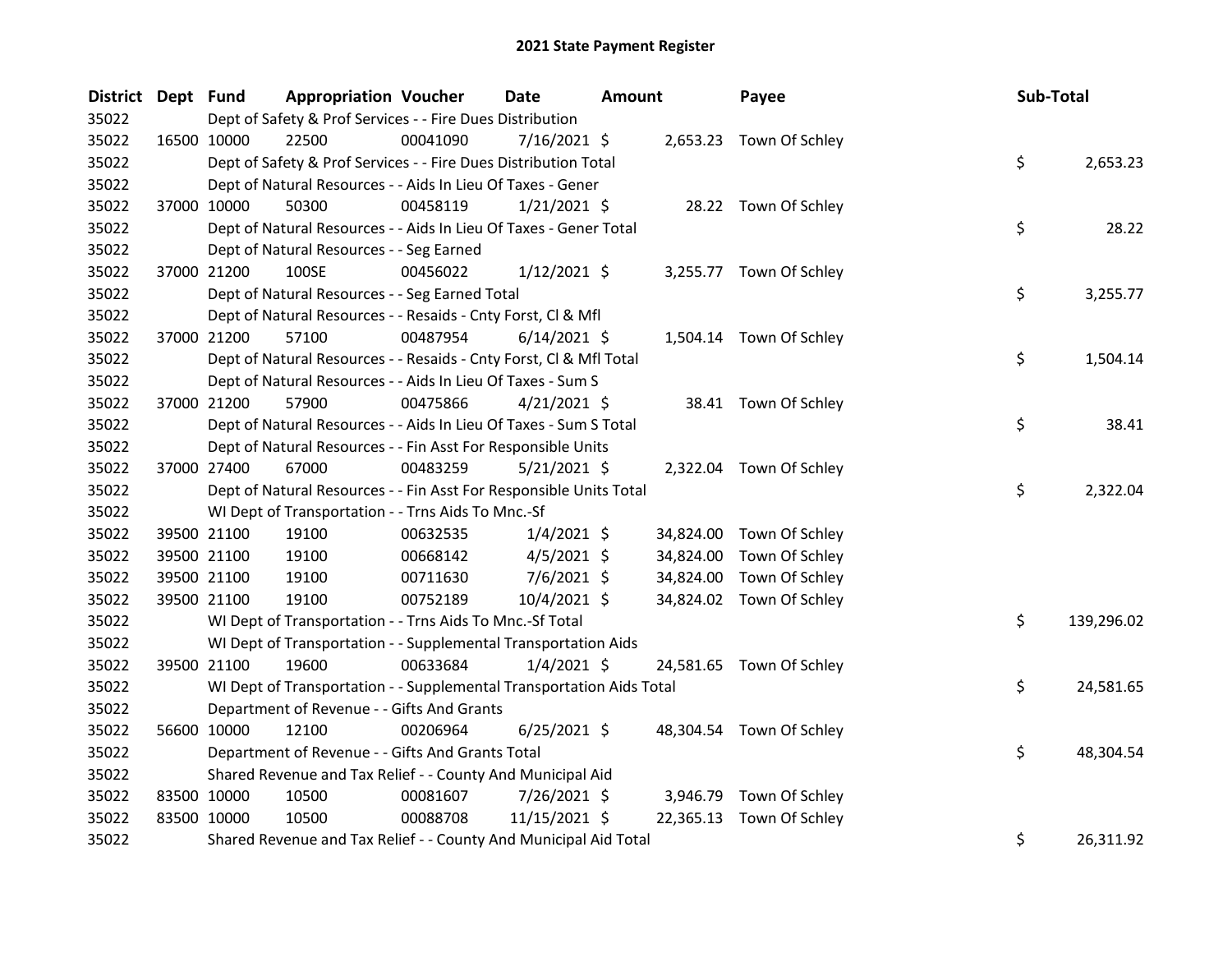| District Dept |       | Fund        | <b>Appropriation Voucher</b>                                  |          | Date           | <b>Amount</b> |        | Payee                | Sub-Total |            |
|---------------|-------|-------------|---------------------------------------------------------------|----------|----------------|---------------|--------|----------------------|-----------|------------|
| 35022         |       |             | Shared Revenue and Tax Relief - - Exempt Computer Aid         |          |                |               |        |                      |           |            |
| 35022         | 83500 | 10000       | 10900                                                         | 00084203 | $7/26/2021$ \$ |               |        | 15.59 Town Of Schley |           |            |
| 35022         |       |             | Shared Revenue and Tax Relief - - Exempt Computer Aid Total   |          |                |               |        |                      |           | 15.59      |
| 35022         |       |             | Shared Revenue and Tax Relief - - Personal Property Aid       |          |                |               |        |                      |           |            |
| 35022         |       | 83500 10000 | 11100                                                         | 00077383 | $5/3/2021$ \$  |               | 113.57 | Town Of Schley       |           |            |
| 35022         |       |             | Shared Revenue and Tax Relief - - Personal Property Aid Total |          |                |               |        |                      |           | 113.57     |
| 35022 Total   |       |             |                                                               |          |                |               |        |                      |           | 248,425.10 |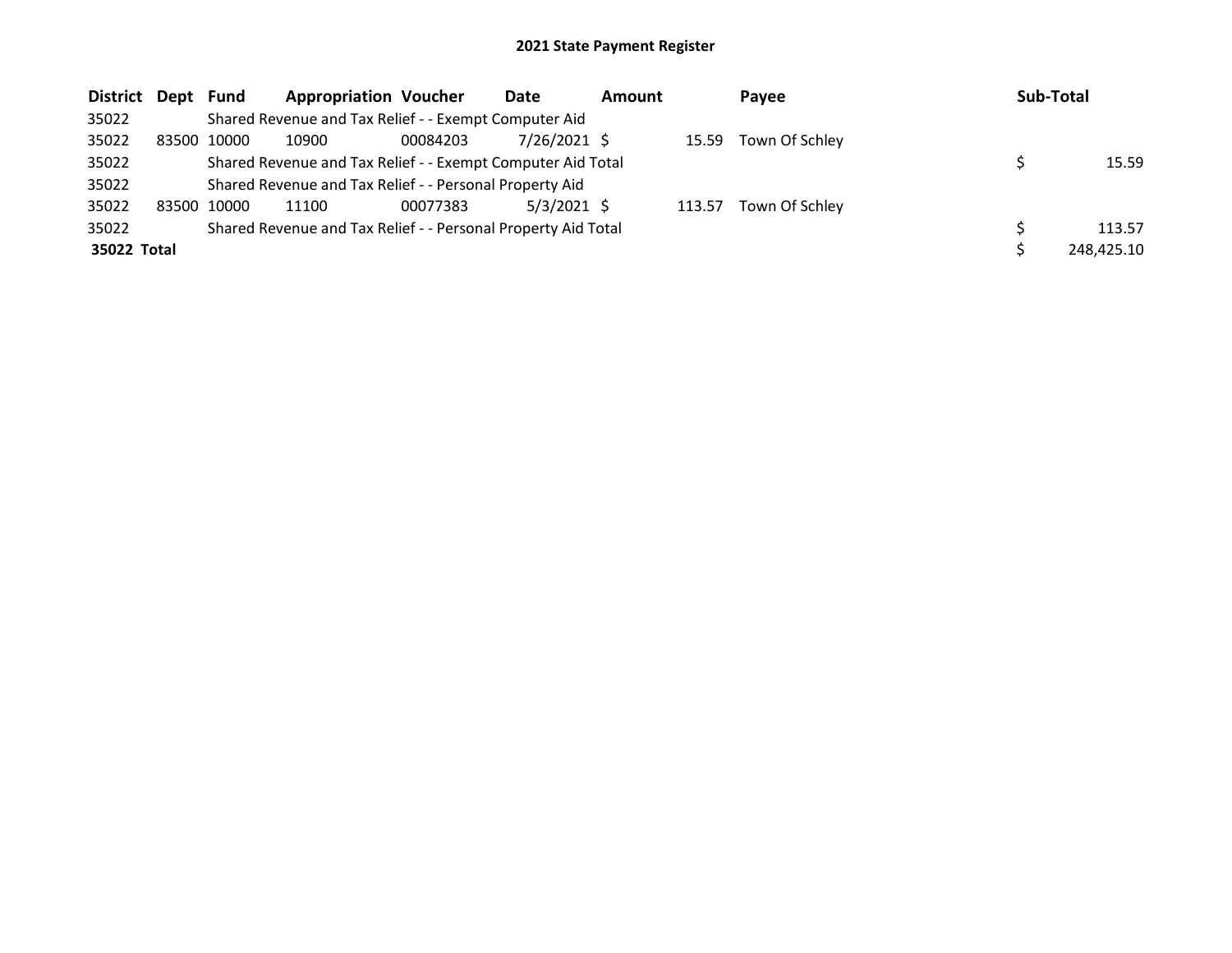| <b>District</b> | Dept Fund   |             | <b>Appropriation Voucher</b>                                       |          | <b>Date</b>    | Amount |           | Payee                   | Sub-Total |            |
|-----------------|-------------|-------------|--------------------------------------------------------------------|----------|----------------|--------|-----------|-------------------------|-----------|------------|
| 35024           |             |             | Dept of Safety & Prof Services - - Fire Dues Distribution          |          |                |        |           |                         |           |            |
| 35024           | 16500 10000 |             | 22500                                                              | 00041091 | $7/16/2021$ \$ |        |           | 4,559.64 Town Of Scott  |           |            |
| 35024           |             |             | Dept of Safety & Prof Services - - Fire Dues Distribution Total    |          |                |        |           |                         | \$        | 4,559.64   |
| 35024           |             |             | Dept of Natural Resources - - Resaids - Cnty Forst, Cl & Mfl       |          |                |        |           |                         |           |            |
| 35024           | 37000 21200 |             | 57100                                                              | 00487955 | $6/14/2021$ \$ |        | 294.68    | Town Of Scott           |           |            |
| 35024           |             |             | Dept of Natural Resources - - Resaids - Cnty Forst, Cl & Mfl Total |          |                |        |           |                         | \$        | 294.68     |
| 35024           |             |             | Dept of Natural Resources - - Fin Asst For Responsible Units       |          |                |        |           |                         |           |            |
| 35024           | 37000 27400 |             | 67000                                                              | 00483245 | $5/21/2021$ \$ |        |           | 2,197.62 Town Of Scott  |           |            |
| 35024           |             |             | Dept of Natural Resources - - Fin Asst For Responsible Units Total |          |                |        |           |                         | \$        | 2,197.62   |
| 35024           |             |             | WI Dept of Transportation - - Trns Aids To Mnc.-Sf                 |          |                |        |           |                         |           |            |
| 35024           |             | 39500 21100 | 19100                                                              | 00632536 | $1/4/2021$ \$  |        | 36,719.73 | Town Of Scott           |           |            |
| 35024           |             | 39500 21100 | 19100                                                              | 00668143 | $4/5/2021$ \$  |        | 36,719.73 | Town Of Scott           |           |            |
| 35024           |             | 39500 21100 | 19100                                                              | 00711631 | $7/6/2021$ \$  |        | 36,719.73 | Town Of Scott           |           |            |
| 35024           | 39500 21100 |             | 19100                                                              | 00752190 | 10/4/2021 \$   |        |           | 36,719.73 Town Of Scott |           |            |
| 35024           |             |             | WI Dept of Transportation - - Trns Aids To Mnc.-Sf Total           |          |                |        |           |                         | \$        | 146,878.92 |
| 35024           |             |             | WI Dept of Transportation - - Loc Rd Imp Prg St Fd                 |          |                |        |           |                         |           |            |
| 35024           |             | 39500 21100 | 27800                                                              | 00710228 | $6/23/2021$ \$ |        |           | 13,618.90 Town Of Scott |           |            |
| 35024           |             |             | WI Dept of Transportation - - Loc Rd Imp Prg St Fd Total           |          |                |        |           |                         | \$        | 13,618.90  |
| 35024           |             |             | Department of Revenue - - Gifts And Grants                         |          |                |        |           |                         |           |            |
| 35024           | 56600 10000 |             | 12100                                                              | 00206965 | $6/25/2021$ \$ |        |           | 74,785.68 Town Of Scott |           |            |
| 35024           |             |             | Department of Revenue - - Gifts And Grants Total                   |          |                |        |           |                         | \$        | 74,785.68  |
| 35024           |             |             | Shared Revenue and Tax Relief - - County And Municipal Aid         |          |                |        |           |                         |           |            |
| 35024           | 83500 10000 |             | 10500                                                              | 00081608 | 7/26/2021 \$   |        |           | 6,647.34 Town Of Scott  |           |            |
| 35024           | 83500 10000 |             | 10500                                                              | 00088709 | 11/15/2021 \$  |        |           | 37,668.27 Town Of Scott |           |            |
| 35024           |             |             | Shared Revenue and Tax Relief - - County And Municipal Aid Total   |          |                |        |           |                         | \$        | 44,315.61  |
| 35024           |             |             | Shared Revenue and Tax Relief - - Exempt Computer Aid              |          |                |        |           |                         |           |            |
| 35024           | 83500 10000 |             | 10900                                                              | 00084204 | 7/26/2021 \$   |        |           | 760.73 Town Of Scott    |           |            |
| 35024           |             |             | Shared Revenue and Tax Relief - - Exempt Computer Aid Total        |          |                |        |           |                         | \$        | 760.73     |
| 35024           |             |             | Shared Revenue and Tax Relief - - Personal Property Aid            |          |                |        |           |                         |           |            |
| 35024           | 83500 10000 |             | 11100                                                              | 00077384 | $5/3/2021$ \$  |        |           | 1,860.56 Town Of Scott  |           |            |
| 35024           |             |             | Shared Revenue and Tax Relief - - Personal Property Aid Total      |          |                |        |           |                         | \$        | 1,860.56   |
| 35024 Total     |             |             |                                                                    |          |                |        |           |                         | \$        | 289,272.34 |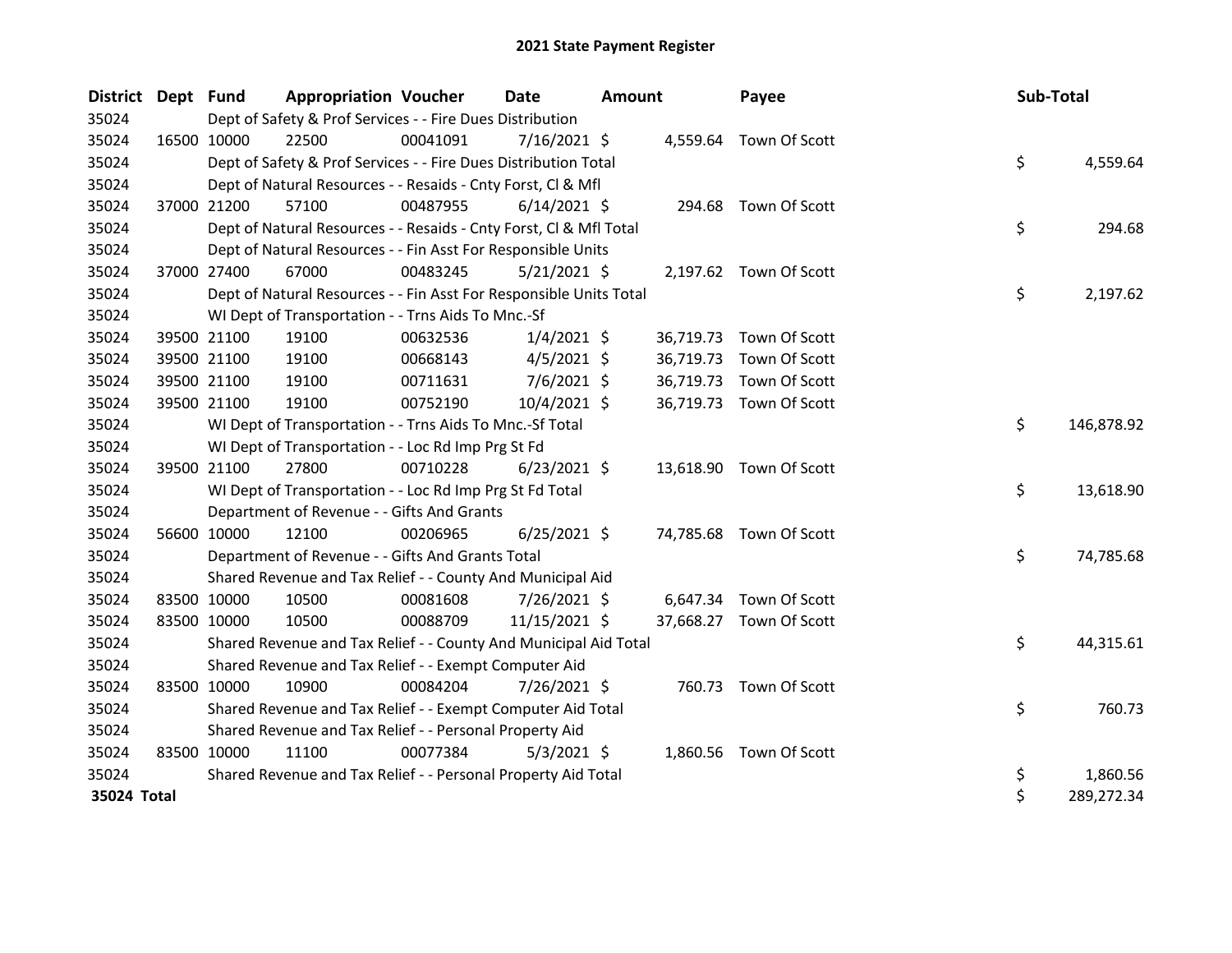| <b>District</b> | Dept Fund |             | <b>Appropriation Voucher</b>                                       |          | <b>Date</b>    | <b>Amount</b> |           | Payee                     | Sub-Total |           |
|-----------------|-----------|-------------|--------------------------------------------------------------------|----------|----------------|---------------|-----------|---------------------------|-----------|-----------|
| 35026           |           |             | Dept of Safety & Prof Services - - Fire Dues Distribution          |          |                |               |           |                           |           |           |
| 35026           |           | 16500 10000 | 22500                                                              | 00041092 | 7/16/2021 \$   |               |           | 1,713.92 Town Of Skanawan |           |           |
| 35026           |           |             | Dept of Safety & Prof Services - - Fire Dues Distribution Total    |          |                |               |           |                           | \$        | 1,713.92  |
| 35026           |           |             | Dept of Natural Resources - - Resaids - Cnty Forst, Cl & Mfl       |          |                |               |           |                           |           |           |
| 35026           |           | 37000 21200 | 57100                                                              | 00487956 | $6/14/2021$ \$ |               |           | 2,619.15 Town Of Skanawan |           |           |
| 35026           |           |             | Dept of Natural Resources - - Resaids - Cnty Forst, Cl & Mfl Total |          |                |               |           |                           | \$        | 2,619.15  |
| 35026           |           |             | Dept of Natural Resources - - Fin Asst For Responsible Units       |          |                |               |           |                           |           |           |
| 35026           |           | 37000 27400 | 67000                                                              | 00483934 | $5/21/2021$ \$ |               |           | 725.14 Town Of Skanawan   |           |           |
| 35026           |           |             | Dept of Natural Resources - - Fin Asst For Responsible Units Total |          |                |               |           |                           | \$        | 725.14    |
| 35026           |           |             | WI Dept of Transportation - - Trns Aids To Mnc.-Sf                 |          |                |               |           |                           |           |           |
| 35026           |           | 39500 21100 | 19100                                                              | 00632537 | $1/4/2021$ \$  |               | 15,616.89 | Town Of Skanawan          |           |           |
| 35026           |           | 39500 21100 | 19100                                                              | 00668144 | $4/5/2021$ \$  |               | 15,616.89 | Town Of Skanawan          |           |           |
| 35026           |           | 39500 21100 | 19100                                                              | 00711632 | $7/6/2021$ \$  |               | 15,616.89 | Town Of Skanawan          |           |           |
| 35026           |           | 39500 21100 | 19100                                                              | 00752191 | 10/4/2021 \$   |               | 15,616.89 | Town Of Skanawan          |           |           |
| 35026           |           |             | WI Dept of Transportation - - Trns Aids To Mnc.-Sf Total           |          |                |               |           |                           | \$        | 62,467.56 |
| 35026           |           |             | Department of Revenue - - Gifts And Grants                         |          |                |               |           |                           |           |           |
| 35026           |           | 56600 10000 | 12100                                                              | 00209540 | 7/13/2021 \$   |               | 20,044.03 | Town Of Skanawan          |           |           |
| 35026           |           |             | Department of Revenue - - Gifts And Grants Total                   |          |                |               |           |                           | \$        | 20,044.03 |
| 35026           |           |             | Shared Revenue and Tax Relief - - County And Municipal Aid         |          |                |               |           |                           |           |           |
| 35026           |           | 83500 10000 | 10500                                                              | 00081609 | 7/26/2021 \$   |               | 832.25    | Town Of Skanawan          |           |           |
| 35026           |           | 83500 10000 | 10500                                                              | 00088710 | 11/15/2021 \$  |               | 4,716.08  | Town Of Skanawan          |           |           |
| 35026           |           |             | Shared Revenue and Tax Relief - - County And Municipal Aid Total   |          |                |               |           |                           | \$        | 5,548.33  |
| 35026           |           |             | Shared Revenue and Tax Relief - - Exempt Computer Aid              |          |                |               |           |                           |           |           |
| 35026           |           | 83500 10000 | 10900                                                              | 00084205 | 7/26/2021 \$   |               | 2.08      | Town Of Skanawan          |           |           |
| 35026           |           |             | Shared Revenue and Tax Relief - - Exempt Computer Aid Total        |          |                |               |           |                           | \$        | 2.08      |
| 35026           |           |             | Shared Revenue and Tax Relief - - Personal Property Aid            |          |                |               |           |                           |           |           |
| 35026           |           | 83500 10000 | 11100                                                              | 00077385 | $5/3/2021$ \$  |               | 548.20    | Town Of Skanawan          |           |           |
| 35026           |           |             | Shared Revenue and Tax Relief - - Personal Property Aid Total      |          |                |               |           |                           | \$        | 548.20    |
| 35026 Total     |           |             |                                                                    |          |                |               |           |                           | $\zeta$   | 93,668.41 |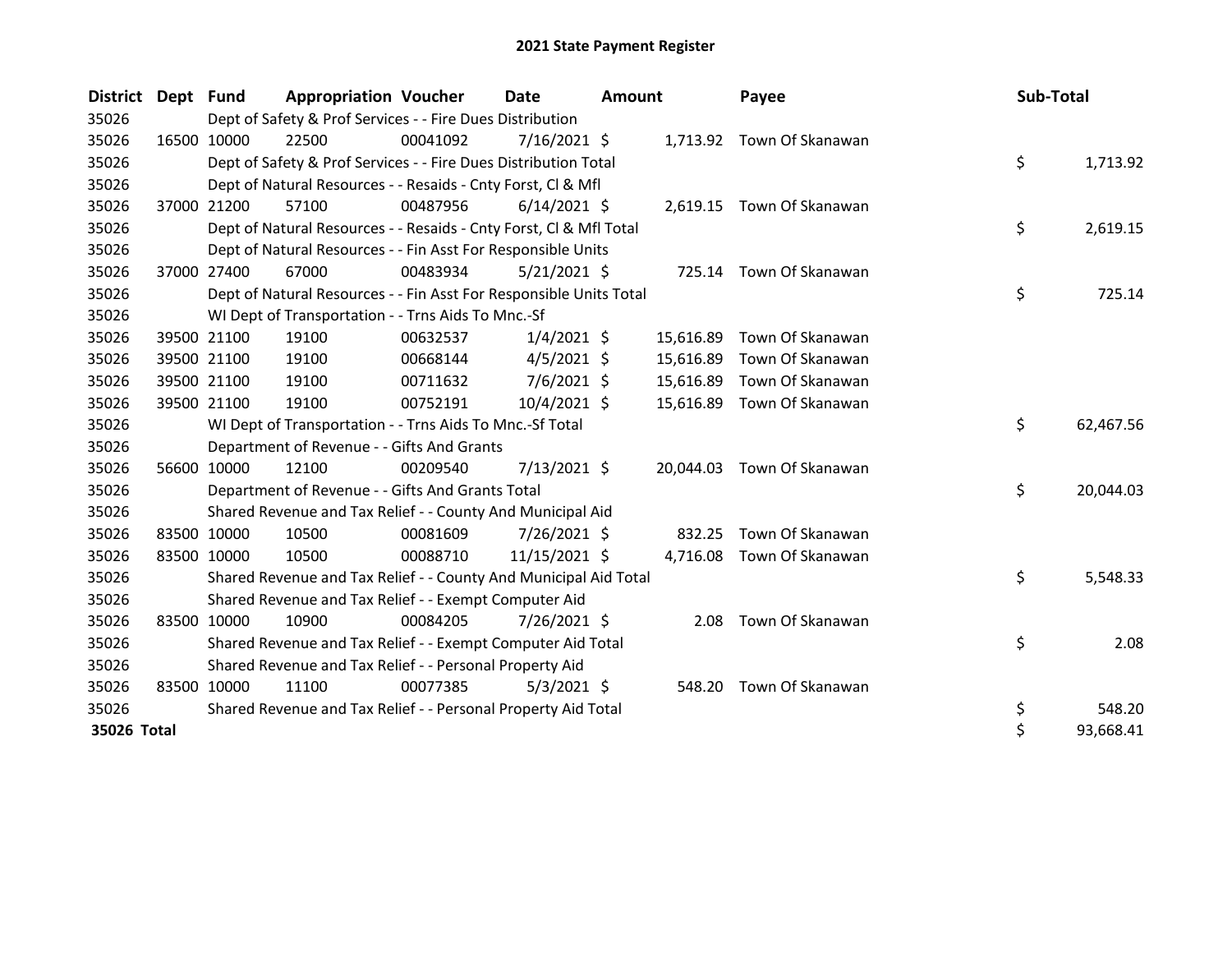| <b>District</b> | Dept Fund |             | <b>Appropriation Voucher</b>                                       |          | <b>Date</b>    | <b>Amount</b> |           | Payee                 | Sub-Total |           |
|-----------------|-----------|-------------|--------------------------------------------------------------------|----------|----------------|---------------|-----------|-----------------------|-----------|-----------|
| 35028           |           |             | Dept of Safety & Prof Services - - Fire Dues Distribution          |          |                |               |           |                       |           |           |
| 35028           | 16500     | 10000       | 22500                                                              | 00041093 | $7/16/2021$ \$ |               | 526.98    | Town Of Somo          |           |           |
| 35028           |           |             | Dept of Safety & Prof Services - - Fire Dues Distribution Total    |          |                |               |           |                       | \$        | 526.98    |
| 35028           |           |             | Dept of Natural Resources - - Resaids - Cnty Forst, CI & Mfl       |          |                |               |           |                       |           |           |
| 35028           |           | 37000 21200 | 57100                                                              | 00487957 | $6/14/2021$ \$ |               |           | 4,527.34 Town Of Somo |           |           |
| 35028           |           |             | Dept of Natural Resources - - Resaids - Cnty Forst, Cl & Mfl Total |          |                |               |           |                       | \$        | 4,527.34  |
| 35028           |           |             | WI Dept of Transportation - - Trns Aids To Mnc.-Sf                 |          |                |               |           |                       |           |           |
| 35028           | 39500     | 21100       | 19100                                                              | 00632538 | $1/4/2021$ \$  |               | 13,711.59 | Town Of Somo          |           |           |
| 35028           |           | 39500 21100 | 19100                                                              | 00668145 | $4/5/2021$ \$  |               | 13,711.59 | Town Of Somo          |           |           |
| 35028           |           | 39500 21100 | 19100                                                              | 00711633 | $7/6/2021$ \$  |               | 13,711.59 | Town Of Somo          |           |           |
| 35028           |           | 39500 21100 | 19100                                                              | 00752192 | $10/4/2021$ \$ |               | 13,711.59 | Town Of Somo          |           |           |
| 35028           |           |             | WI Dept of Transportation - - Trns Aids To Mnc.-Sf Total           |          |                |               |           |                       | \$        | 54,846.36 |
| 35028           |           |             | Department of Revenue - - Gifts And Grants                         |          |                |               |           |                       |           |           |
| 35028           |           | 56600 10000 | 12100                                                              | 00206966 | $6/25/2021$ \$ |               | 5,599.77  | Town Of Somo          |           |           |
| 35028           |           |             | Department of Revenue - - Gifts And Grants Total                   |          |                |               |           |                       | \$        | 5,599.77  |
| 35028           |           |             | Shared Revenue and Tax Relief - - County And Municipal Aid         |          |                |               |           |                       |           |           |
| 35028           | 83500     | 10000       | 10500                                                              | 00081610 | $7/26/2021$ \$ |               | 2.112.08  | Town Of Somo          |           |           |
| 35028           |           | 83500 10000 | 10500                                                              | 00088711 | 11/15/2021 \$  |               | 11,968.42 | Town Of Somo          |           |           |
| 35028           |           |             | Shared Revenue and Tax Relief - - County And Municipal Aid Total   |          |                |               |           |                       | \$        | 14,080.50 |
| 35028           |           |             | Shared Revenue and Tax Relief - - Personal Property Aid            |          |                |               |           |                       |           |           |
| 35028           | 83500     | 10000       | 11100                                                              | 00077386 | $5/3/2021$ \$  |               |           | 4.43 Town Of Somo     |           |           |
| 35028           |           |             | Shared Revenue and Tax Relief - - Personal Property Aid Total      |          |                |               |           |                       | \$        | 4.43      |
| 35028 Total     |           |             |                                                                    |          |                |               |           |                       | \$        | 79,585.38 |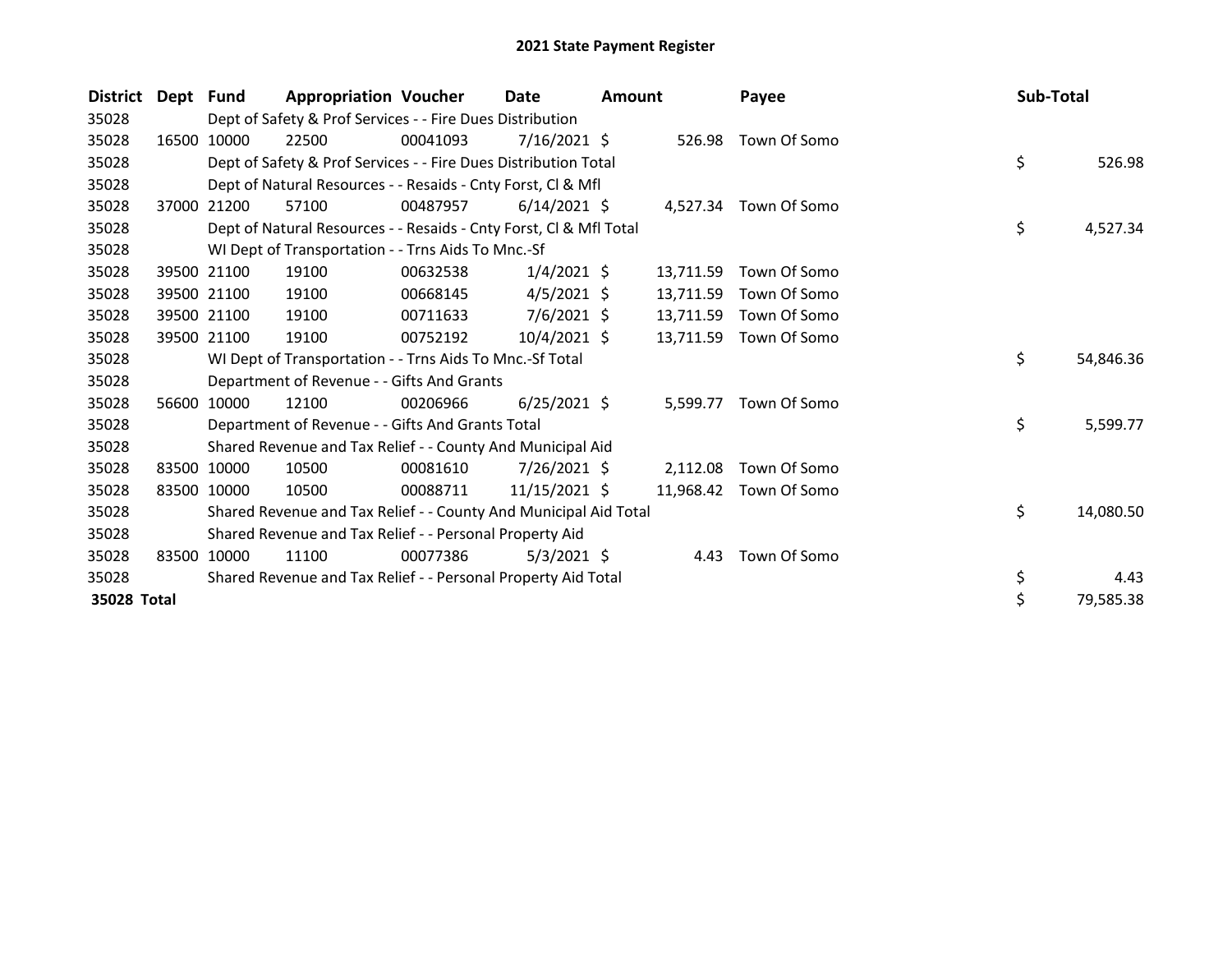| District Dept Fund |             |             | <b>Appropriation Voucher</b>                                       |          | <b>Date</b>    | <b>Amount</b> |          | Payee                      | Sub-Total |            |
|--------------------|-------------|-------------|--------------------------------------------------------------------|----------|----------------|---------------|----------|----------------------------|-----------|------------|
| 35030              |             |             | Dept of Safety & Prof Services - - Fire Dues Distribution          |          |                |               |          |                            |           |            |
| 35030              | 16500 10000 |             | 22500                                                              | 00041095 | $7/16/2021$ \$ |               |          | 2,057.17 Town Of Tomahawk  |           |            |
| 35030              |             |             | Dept of Safety & Prof Services - - Fire Dues Distribution Total    |          |                |               |          |                            | \$        | 2,057.17   |
| 35030              |             |             | Dept of Natural Resources - - Aids In Lieu Of Taxes - Gener        |          |                |               |          |                            |           |            |
| 35030              |             | 37000 10000 | 50300                                                              | 00458186 | $1/21/2021$ \$ |               |          | 11,193.36 Town Of Tomahawk |           |            |
| 35030              |             |             | Dept of Natural Resources - - Aids In Lieu Of Taxes - Gener Total  |          |                |               |          |                            | \$        | 11,193.36  |
| 35030              |             |             | Dept of Natural Resources - - Resaids - Cnty Forst, Cl & Mfl       |          |                |               |          |                            |           |            |
| 35030              | 37000 21200 |             | 57100                                                              | 00487958 | $6/14/2021$ \$ |               |          | 7,775.16 Town Of Tomahawk  |           |            |
| 35030              |             |             | Dept of Natural Resources - - Resaids - Cnty Forst, CI & Mfl Total |          |                |               |          |                            | \$        | 7,775.16   |
| 35030              |             |             | Dept of Natural Resources - - Fin Asst For Responsible Units       |          |                |               |          |                            |           |            |
| 35030              | 37000 27400 |             | 67000                                                              | 00483439 | $5/21/2021$ \$ |               | 2,182.99 | Town Of Tomahawk           |           |            |
| 35030              |             |             | Dept of Natural Resources - - Fin Asst For Responsible Units Total |          |                |               |          |                            | \$        | 2,182.99   |
| 35030              |             |             | WI Dept of Transportation - - Trns Aids To Mnc.-Sf                 |          |                |               |          |                            |           |            |
| 35030              | 39500 21100 |             | 19100                                                              | 00632539 | $1/4/2021$ \$  |               |          | 23,277.51 Town Of Tomahawk |           |            |
| 35030              |             | 39500 21100 | 19100                                                              | 00668146 | $4/5/2021$ \$  |               |          | 23,277.51 Town Of Tomahawk |           |            |
| 35030              |             | 39500 21100 | 19100                                                              | 00711634 | $7/6/2021$ \$  |               |          | 23,277.51 Town Of Tomahawk |           |            |
| 35030              |             | 39500 21100 | 19100                                                              | 00752193 | 10/4/2021 \$   |               |          | 23,277.51 Town Of Tomahawk |           |            |
| 35030              |             |             | WI Dept of Transportation - - Trns Aids To Mnc.-Sf Total           |          |                |               |          |                            | \$        | 93,110.04  |
| 35030              |             |             | Department of Revenue - - Gifts And Grants                         |          |                |               |          |                            |           |            |
| 35030              |             | 56600 10000 | 12100                                                              | 00206967 | $6/25/2021$ \$ |               |          | 21,666.39 Town Of Tomahawk |           |            |
| 35030              |             |             | Department of Revenue - - Gifts And Grants Total                   |          |                |               |          |                            | \$        | 21,666.39  |
| 35030              |             |             | Shared Revenue and Tax Relief - - County And Municipal Aid         |          |                |               |          |                            |           |            |
| 35030              | 83500 10000 |             | 10500                                                              | 00081611 | 7/26/2021 \$   |               | 1,158.94 | Town Of Tomahawk           |           |            |
| 35030              | 83500 10000 |             | 10500                                                              | 00088712 | 11/15/2021 \$  |               |          | 6,567.32 Town Of Tomahawk  |           |            |
| 35030              |             |             | Shared Revenue and Tax Relief - - County And Municipal Aid Total   |          |                |               |          |                            | \$        | 7,726.26   |
| 35030              |             |             | Shared Revenue and Tax Relief - - Exempt Computer Aid              |          |                |               |          |                            |           |            |
| 35030              | 83500 10000 |             | 10900                                                              | 00084206 | 7/26/2021 \$   |               |          | 11.43 Town Of Tomahawk     |           |            |
| 35030              |             |             | Shared Revenue and Tax Relief - - Exempt Computer Aid Total        |          |                |               |          |                            | \$        | 11.43      |
| 35030              |             |             | Shared Revenue and Tax Relief - - Personal Property Aid            |          |                |               |          |                            |           |            |
| 35030              | 83500 10000 |             | 11100                                                              | 00077387 | $5/3/2021$ \$  |               | 34.29    | Town Of Tomahawk           |           |            |
| 35030              |             |             | Shared Revenue and Tax Relief - - Personal Property Aid Total      |          |                |               |          |                            | \$        | 34.29      |
| 35030 Total        |             |             |                                                                    |          |                |               |          |                            | \$        | 145,757.09 |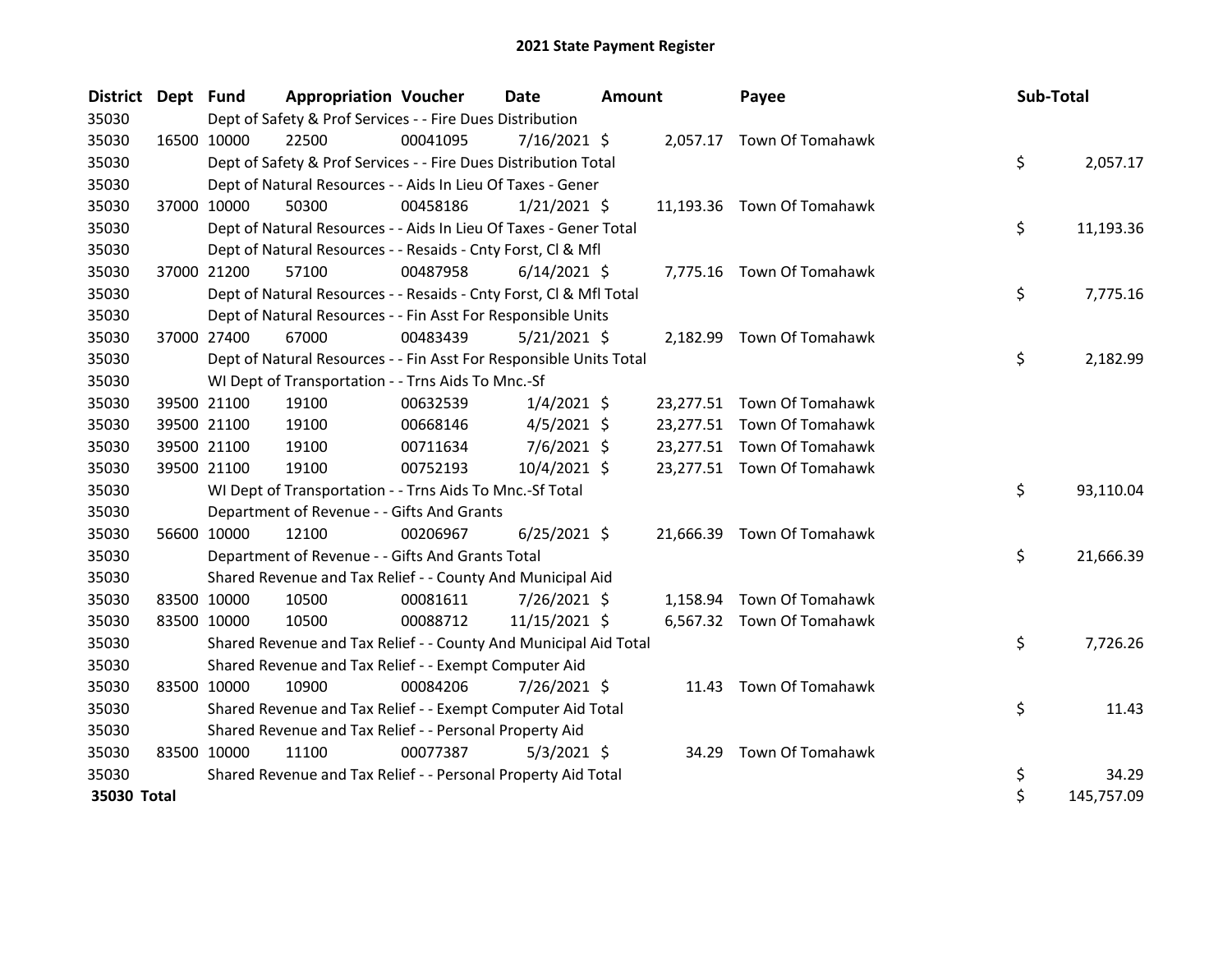| District Dept Fund |             |             | <b>Appropriation Voucher</b>                                         |          | <b>Date</b>    | <b>Amount</b> |           | Payee                    | Sub-Total |            |
|--------------------|-------------|-------------|----------------------------------------------------------------------|----------|----------------|---------------|-----------|--------------------------|-----------|------------|
| 35032              |             |             | Dept of Safety & Prof Services - - Fire Dues Distribution            |          |                |               |           |                          |           |            |
| 35032              |             | 16500 10000 | 22500                                                                | 00041096 | $7/16/2021$ \$ |               |           | 2,044.41 Town Of Wilson  |           |            |
| 35032              |             |             | Dept of Safety & Prof Services - - Fire Dues Distribution Total      |          |                |               |           |                          | \$        | 2,044.41   |
| 35032              |             |             | Dept of Natural Resources - - Resaids - Cnty Forst, CI & Mfl         |          |                |               |           |                          |           |            |
| 35032              |             | 37000 21200 | 57100                                                                | 00487959 | $6/14/2021$ \$ |               |           | 4,122.77 Town Of Wilson  |           |            |
| 35032              |             |             | Dept of Natural Resources - - Resaids - Cnty Forst, CI & Mfl Total   |          |                |               |           |                          | \$        | 4,122.77   |
| 35032              |             |             | Dept of Natural Resources - - Fin Asst For Responsible Units         |          |                |               |           |                          |           |            |
| 35032              | 37000 27400 |             | 67000                                                                | 00483073 | $5/21/2021$ \$ |               |           | 3,217.74 Town Of Wilson  |           |            |
| 35032              |             |             | Dept of Natural Resources - - Fin Asst For Responsible Units Total   |          |                |               |           |                          | \$        | 3,217.74   |
| 35032              |             |             | WI Dept of Transportation - - Trns Aids To Mnc.-Sf                   |          |                |               |           |                          |           |            |
| 35032              |             | 39500 21100 | 19100                                                                | 00632540 | $1/4/2021$ \$  |               | 16,418.38 | Town Of Wilson           |           |            |
| 35032              |             | 39500 21100 | 19100                                                                | 00668147 | $4/5/2021$ \$  |               | 16,418.38 | Town Of Wilson           |           |            |
| 35032              |             | 39500 21100 | 19100                                                                | 00711635 | $7/6/2021$ \$  |               | 16,418.38 | Town Of Wilson           |           |            |
| 35032              |             | 39500 21100 | 19100                                                                | 00752194 | 10/4/2021 \$   |               |           | 16,418.41 Town Of Wilson |           |            |
| 35032              |             |             | WI Dept of Transportation - - Trns Aids To Mnc.-Sf Total             |          |                |               |           |                          | \$        | 65,673.55  |
| 35032              |             |             | WI Dept of Transportation - - Supplemental Transportation Aids       |          |                |               |           |                          |           |            |
| 35032              |             | 39500 21100 | 19600                                                                | 00633685 | $1/4/2021$ \$  |               |           | 11,589.45 Town Of Wilson |           |            |
| 35032              |             |             | WI Dept of Transportation - - Supplemental Transportation Aids Total |          |                |               |           |                          | \$        | 11,589.45  |
| 35032              |             |             | Department of Revenue - - Gifts And Grants                           |          |                |               |           |                          |           |            |
| 35032              |             | 56600 10000 | 12100                                                                | 00206968 | $6/25/2021$ \$ |               |           | 16,223.63 Town Of Wilson |           |            |
| 35032              |             |             | Department of Revenue - - Gifts And Grants Total                     |          |                |               |           |                          | \$        | 16,223.63  |
| 35032              |             |             | Shared Revenue and Tax Relief - - County And Municipal Aid           |          |                |               |           |                          |           |            |
| 35032              |             | 83500 10000 | 10500                                                                | 00081612 | 7/26/2021 \$   |               | 614.69    | Town Of Wilson           |           |            |
| 35032              |             | 83500 10000 | 10500                                                                | 00088713 | 11/15/2021 \$  |               |           | 3,483.26 Town Of Wilson  |           |            |
| 35032              |             |             | Shared Revenue and Tax Relief - - County And Municipal Aid Total     |          |                |               |           |                          | \$        | 4,097.95   |
| 35032              |             |             | Shared Revenue and Tax Relief - - Exempt Computer Aid                |          |                |               |           |                          |           |            |
| 35032              |             | 83500 10000 | 10900                                                                | 00084207 | 7/26/2021 \$   |               | 1.03      | Town Of Wilson           |           |            |
| 35032              |             |             | Shared Revenue and Tax Relief - - Exempt Computer Aid Total          |          |                |               |           |                          | \$        | 1.03       |
| 35032              |             |             | Shared Revenue and Tax Relief - - Personal Property Aid              |          |                |               |           |                          |           |            |
| 35032              |             | 83500 10000 | 11100                                                                | 00077388 | $5/3/2021$ \$  |               |           | 15.89 Town Of Wilson     |           |            |
| 35032              |             |             | Shared Revenue and Tax Relief - - Personal Property Aid Total        |          |                |               |           |                          | \$        | 15.89      |
| 35032 Total        |             |             |                                                                      |          |                |               |           |                          | \$        | 106,986.42 |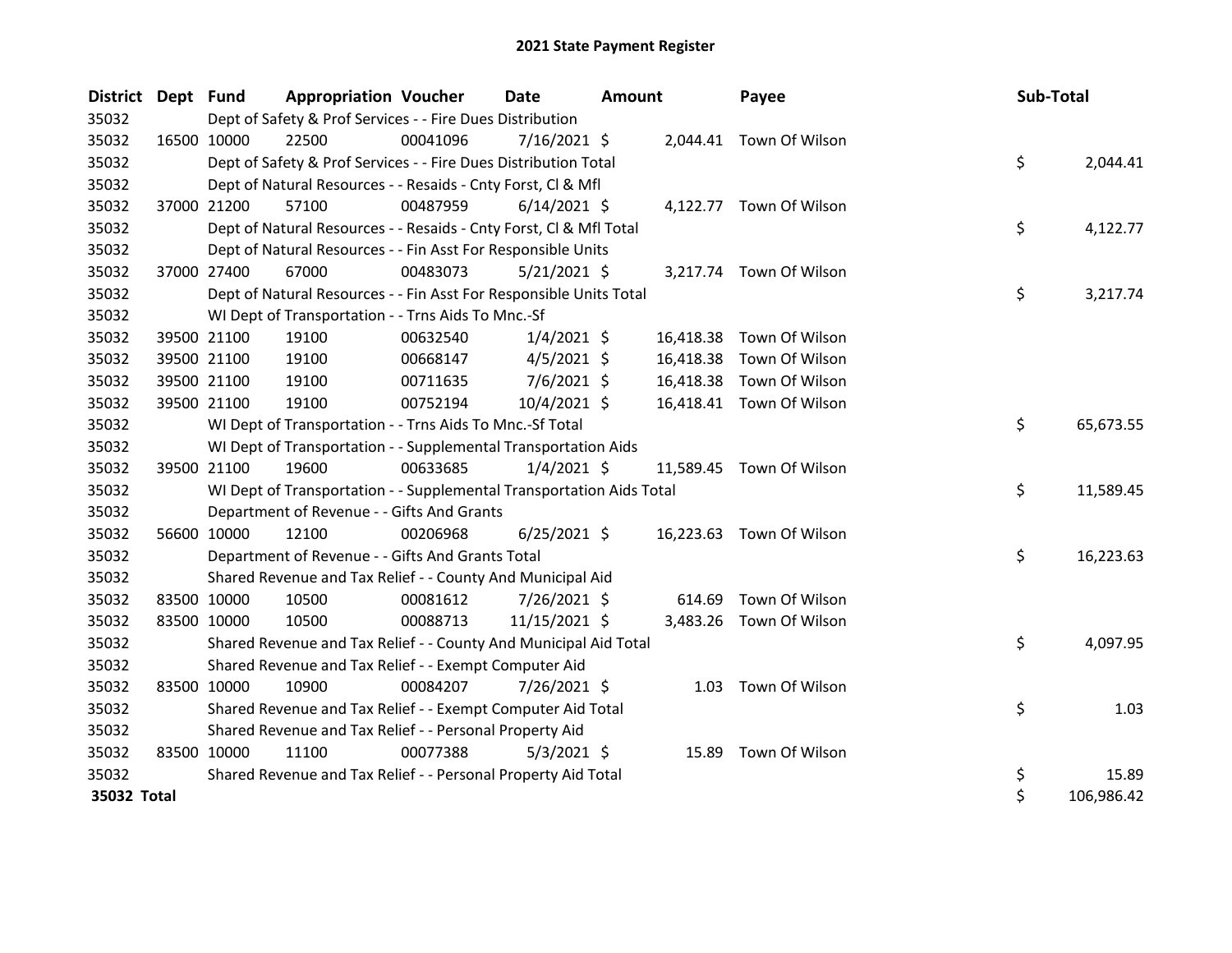| District Dept Fund |             | <b>Appropriation Voucher</b>                                       |          | Date           | <b>Amount</b> |        | Payee                     | Sub-Total |           |
|--------------------|-------------|--------------------------------------------------------------------|----------|----------------|---------------|--------|---------------------------|-----------|-----------|
| 35251              |             | Dept of Safety & Prof Services - - Fire Dues Distribution          |          |                |               |        |                           |           |           |
| 35251              | 16500 10000 | 22500                                                              | 00041085 | $7/16/2021$ \$ |               |        | 21,202.45 City Of Merrill |           |           |
| 35251              |             | Dept of Safety & Prof Services - - Fire Dues Distribution Total    |          |                |               |        |                           | \$        | 21,202.45 |
| 35251              |             | Dept of Public Instruction - - Federal Aids, Local Aid             |          |                |               |        |                           |           |           |
| 35251              | 25500 10000 | 24100                                                              | 00285414 | 8/20/2021 \$   |               |        | 1,547.00 City Of Merrill  |           |           |
| 35251              |             | Dept of Public Instruction - - Federal Aids, Local Aid Total       |          |                |               |        |                           | \$        | 1,547.00  |
| 35251              |             | Dept of Natural Resources - - Aids In Lieu Of Taxes - Gener        |          |                |               |        |                           |           |           |
| 35251              | 37000 10000 | 50300                                                              | 00458134 | $1/21/2021$ \$ |               |        | 7,974.15 City Of Merrill  |           |           |
| 35251              | 37000 10000 | 50300                                                              | 00476056 | $4/21/2021$ \$ |               | 185.54 | City Of Merrill           |           |           |
| 35251              |             | Dept of Natural Resources - - Aids In Lieu Of Taxes - Gener Total  |          |                |               |        |                           | \$        | 8,159.69  |
| 35251              |             | Dept of Natural Resources - - Gen Program Ops-State Funds          |          |                |               |        |                           |           |           |
| 35251              | 37000 21200 | 16100                                                              | 00458669 | $1/26/2021$ \$ |               | 41.04  | City Of Merrill           |           |           |
| 35251              | 37000 21200 | 16100                                                              | 00475076 | $4/22/2021$ \$ |               | 43.86  | City Of Merrill           |           |           |
| 35251              | 37000 21200 | 16100                                                              | 00498774 | 7/22/2021 \$   |               | 28.59  | City Of Merrill           |           |           |
| 35251              | 37000 21200 | 16100                                                              | 00517586 | 11/3/2021 \$   |               | 28.46  | City Of Merrill           |           |           |
| 35251              |             | Dept of Natural Resources - - Gen Program Ops-State Funds Total    |          |                |               |        |                           | \$        | 141.95    |
| 35251              |             | Dept of Natural Resources - - Er--Vol Pay, Sale, Lease & Fee       |          |                |               |        |                           |           |           |
| 35251              | 37000 21200 | 16300                                                              | 00498774 | 7/22/2021 \$   |               | 28.59  | City Of Merrill           |           |           |
| 35251              | 37000 21200 | 16300                                                              | 00517586 | $11/3/2021$ \$ |               | 28.46  | City Of Merrill           |           |           |
| 35251              |             | Dept of Natural Resources - - Er--Vol Pay, Sale, Lease & Fee Total |          |                |               |        |                           | \$        | 57.05     |
| 35251              |             | Dept of Natural Resources - - General Program Operations --        |          |                |               |        |                           |           |           |
| 35251              | 37000 21200 | 25400                                                              | 00458669 | $1/26/2021$ \$ |               | 82.08  | City Of Merrill           |           |           |
| 35251              | 37000 21200 | 25400                                                              | 00475076 | $4/22/2021$ \$ |               | 87.71  | City Of Merrill           |           |           |
| 35251              | 37000 21200 | 25400                                                              | 00498774 | 7/22/2021 \$   |               | 85.75  | City Of Merrill           |           |           |
| 35251              | 37000 21200 | 25400                                                              | 00517586 | 11/3/2021 \$   |               | 85.37  | City Of Merrill           |           |           |
| 35251              |             | Dept of Natural Resources - - General Program Operations -- Total  |          |                |               |        |                           | \$        | 340.91    |
| 35251              |             | Dept of Natural Resources - - GPO--State Funds                     |          |                |               |        |                           |           |           |
| 35251              | 37000 21200 | 36100                                                              | 00458669 | $1/26/2021$ \$ |               | 13.68  | City Of Merrill           |           |           |
| 35251              | 37000 21200 | 36100                                                              | 00475076 | $4/22/2021$ \$ |               | 14.62  | City Of Merrill           |           |           |
| 35251              | 37000 21200 | 36100                                                              | 00498774 | 7/22/2021 \$   |               | 28.59  | City Of Merrill           |           |           |
| 35251              | 37000 21200 | 36100                                                              | 00517586 | 11/3/2021 \$   |               | 28.46  | City Of Merrill           |           |           |
| 35251              |             | Dept of Natural Resources - - GPO--State Funds Total               |          |                |               |        |                           | \$        | 85.35     |
| 35251              |             | Dept of Natural Resources - - Resaids - Fire Suppress Grant        |          |                |               |        |                           |           |           |
| 35251              | 37000 21200 | 54500                                                              | 00471351 | $4/2/2021$ \$  |               |        | 5,004.34 City Of Merrill  |           |           |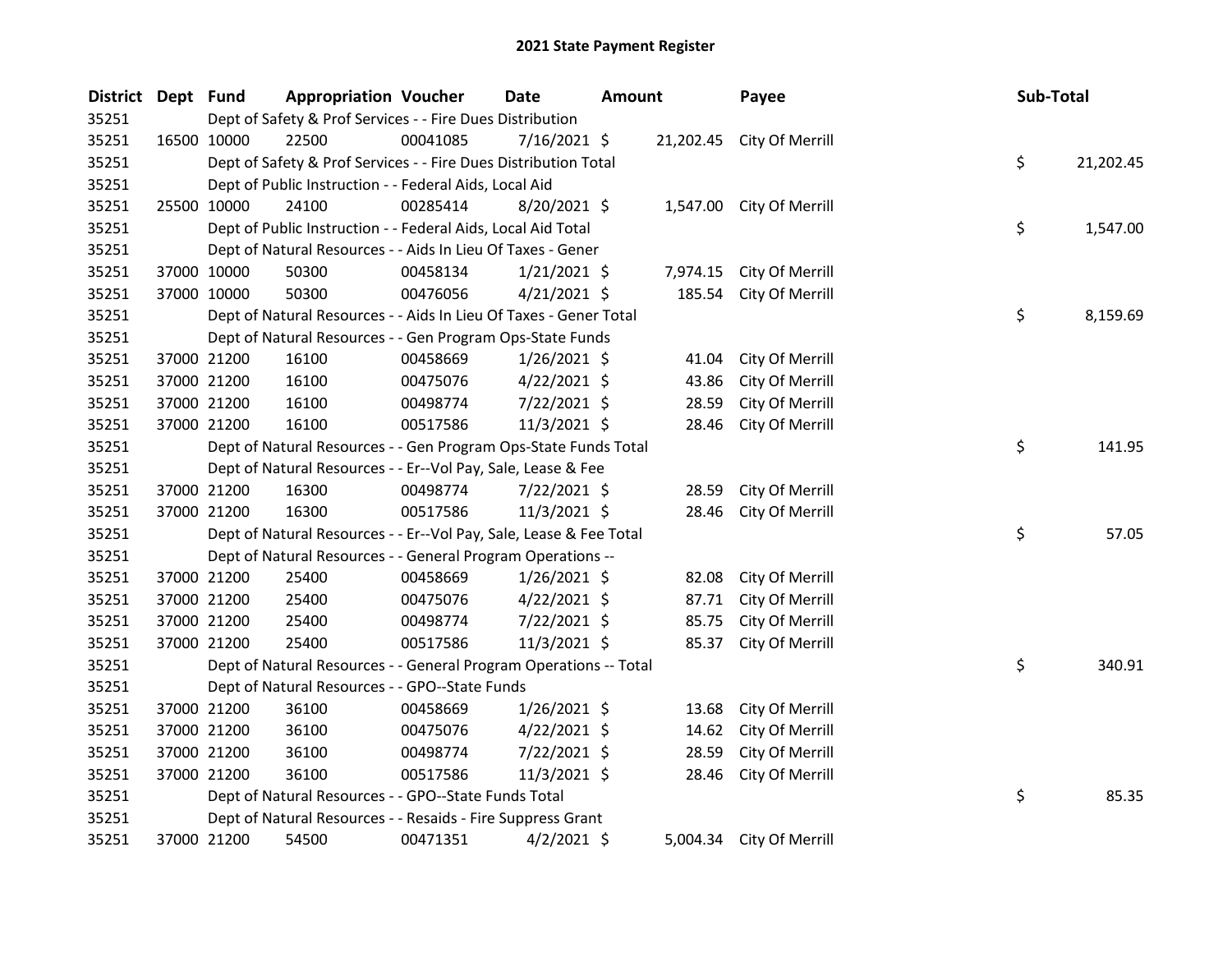| District Dept Fund |             | <b>Appropriation Voucher</b>                                       |          | Date           | <b>Amount</b> |            | Payee                     | Sub-Total |            |
|--------------------|-------------|--------------------------------------------------------------------|----------|----------------|---------------|------------|---------------------------|-----------|------------|
| 35251              |             | Dept of Natural Resources - - Resaids - Fire Suppress Grant Total  |          |                |               |            |                           | \$        | 5,004.34   |
| 35251              |             | Dept of Natural Resources - - Fin Asst For Responsible Units       |          |                |               |            |                           |           |            |
| 35251              | 37000 27400 | 67000                                                              | 00483892 | $5/21/2021$ \$ |               |            | 32,695.62 City Of Merrill |           |            |
| 35251              |             | Dept of Natural Resources - - Fin Asst For Responsible Units Total |          |                |               |            |                           | \$        | 32,695.62  |
| 35251              |             | WI Dept of Transportation - - Conn Hwy Aids St Fds                 |          |                |               |            |                           |           |            |
| 35251              | 39500 21100 | 16200                                                              | 00633565 | $1/4/2021$ \$  |               | 26,295.86  | City Of Merrill           |           |            |
| 35251              | 39500 21100 | 16200                                                              | 00669172 | $4/5/2021$ \$  |               | 26,295.86  | City Of Merrill           |           |            |
| 35251              | 39500 21100 | 16200                                                              | 00712660 | 7/6/2021 \$    |               | 26,295.86  | City Of Merrill           |           |            |
| 35251              | 39500 21100 | 16200                                                              | 00753219 | 10/4/2021 \$   |               | 26,295.89  | City Of Merrill           |           |            |
| 35251              |             | WI Dept of Transportation - - Conn Hwy Aids St Fds Total           |          |                |               |            |                           | \$        | 105,183.47 |
| 35251              |             | WI Dept of Transportation - - Trnst/Trns-Rel Aid F                 |          |                |               |            |                           |           |            |
| 35251              | 39500 21100 | 18200                                                              | 00638311 | $1/12/2021$ \$ |               | 28,143.95  | City Of Merrill           |           |            |
| 35251              | 39500 21100 | 18200                                                              | 00674010 | $4/2/2021$ \$  |               | 81,700.68  | City Of Merrill           |           |            |
| 35251              | 39500 21100 | 18200                                                              | 00693182 | $5/13/2021$ \$ |               | 714,364.80 | City Of Merrill           |           |            |
| 35251              | 39500 21100 | 18200                                                              | 00747062 | $9/16/2021$ \$ |               | 84,835.17  | City Of Merrill           |           |            |
| 35251              | 39500 21100 | 18200                                                              | 00781036 | 12/6/2021 \$   |               | 87,788.82  | City Of Merrill           |           |            |
| 35251              |             | WI Dept of Transportation - - Trnst/Trns-Rel Aid F Total           |          |                |               |            |                           | \$        | 996,833.42 |
| 35251              |             | WI Dept of Transportation - - Hwy Sfty Loc Aid Ffd                 |          |                |               |            |                           |           |            |
| 35251              | 39500 21100 | 18500                                                              | 00751224 | $9/27/2021$ \$ |               |            | 1,550.14 City Of Merrill  |           |            |
| 35251              |             | WI Dept of Transportation - - Hwy Sfty Loc Aid Ffd Total           |          |                |               |            |                           | \$        | 1,550.14   |
| 35251              |             | WI Dept of Transportation - - Trns Aids To Mnc.-Sf                 |          |                |               |            |                           |           |            |
| 35251              | 39500 21100 | 19100                                                              | 00632541 | $1/4/2021$ \$  |               | 203,721.83 | City Of Merrill           |           |            |
| 35251              | 39500 21100 | 19100                                                              | 00668148 | $4/5/2021$ \$  |               | 203,721.83 | City Of Merrill           |           |            |
| 35251              | 39500 21100 | 19100                                                              | 00711636 | $7/6/2021$ \$  |               | 203,721.83 | City Of Merrill           |           |            |
| 35251              | 39500 21100 | 19100                                                              | 00752195 | $10/4/2021$ \$ |               | 203,721.85 | City Of Merrill           |           |            |
| 35251              |             | WI Dept of Transportation - - Trns Aids To Mnc.-Sf Total           |          |                |               |            |                           | \$        | 814,887.34 |
| 35251              |             | WI Dept of Transportation - - Aero Assistance Sfd                  |          |                |               |            |                           |           |            |
| 35251              | 39500 21100 | 26400                                                              | 00748179 | $9/20/2021$ \$ |               | 14,540.80  | City Of Merrill           |           |            |
| 35251              |             | WI Dept of Transportation - - Aero Assistance Sfd Total            |          |                |               |            |                           | \$        | 14,540.80  |
| 35251              |             | WI Dept of Transportation - - Aero Assistance Lfd                  |          |                |               |            |                           |           |            |
| 35251              | 39500 21100 | 27400                                                              | 00748179 | $9/20/2021$ \$ |               | 3,635.20   | City Of Merrill           |           |            |
| 35251              |             | WI Dept of Transportation - - Aero Assistance Lfd Total            |          |                |               |            |                           | \$        | 3,635.20   |
| 35251              |             | WI Dept of Transportation - - Aero Assistance Ffd                  |          |                |               |            |                           |           |            |
| 35251              | 39500 21100 | 28400                                                              | 00658035 | 2/25/2021 \$   |               | 30,000.00  | City Of Merrill           |           |            |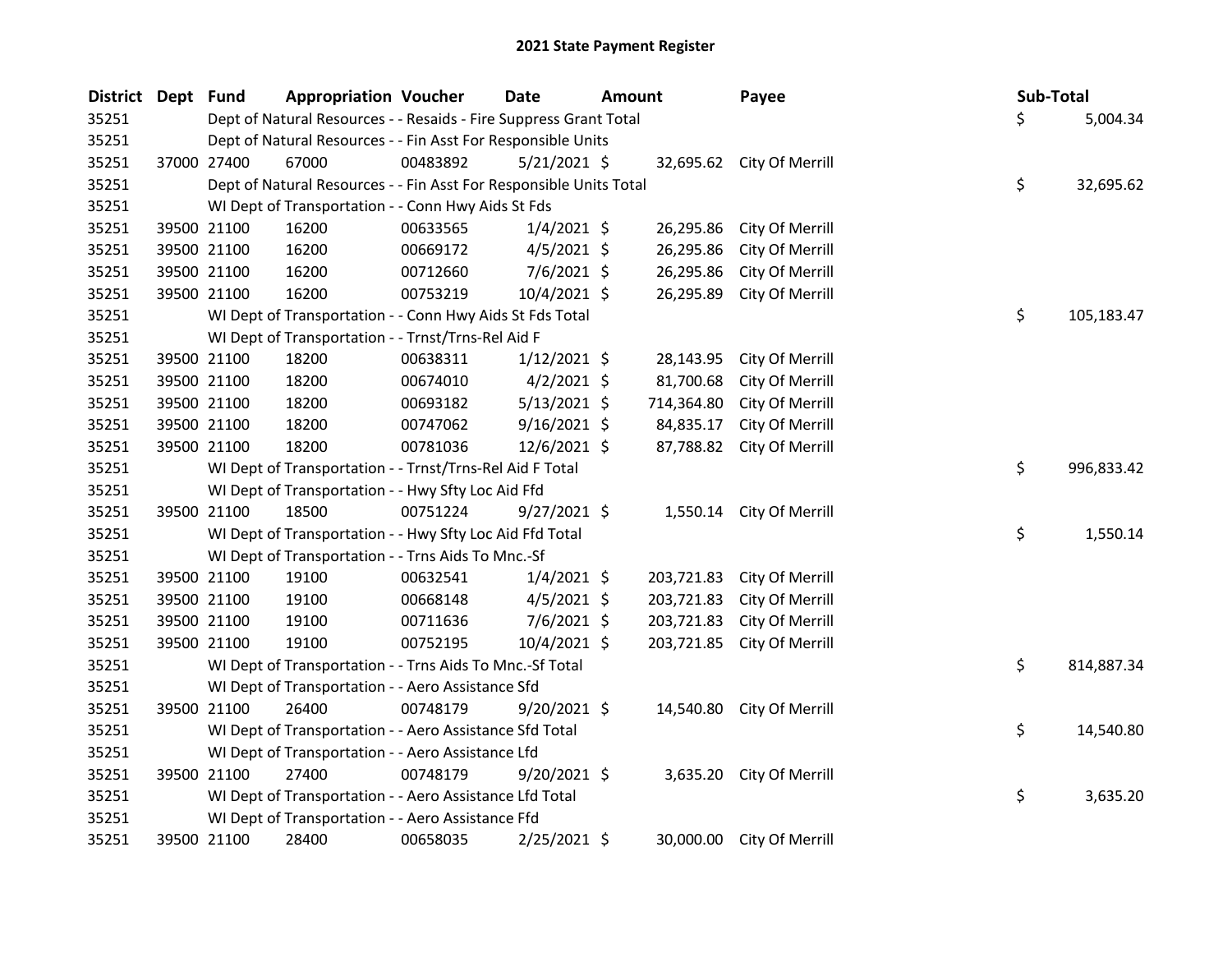| <b>District</b> | Dept Fund |             | <b>Appropriation Voucher</b>                                           |          | <b>Date</b>    | <b>Amount</b> |          | Payee           | Sub-Total |           |
|-----------------|-----------|-------------|------------------------------------------------------------------------|----------|----------------|---------------|----------|-----------------|-----------|-----------|
| 35251           |           |             | WI Dept of Transportation - - Aero Assistance Ffd Total                |          |                |               |          |                 | \$        | 30,000.00 |
| 35251           |           |             | Department of Corrections - - Services For Community Correct           |          |                |               |          |                 |           |           |
| 35251           |           | 41000 10000 | 10200                                                                  | 00406572 | $1/27/2021$ \$ |               | 5,647.50 | City Of Merrill |           |           |
| 35251           |           | 41000 10000 | 10200                                                                  | 00411704 | $2/24/2021$ \$ |               | 5,647.50 | City Of Merrill |           |           |
| 35251           |           | 41000 10000 | 10200                                                                  | 00416975 | 3/25/2021 \$   |               | 5,647.50 | City Of Merrill |           |           |
| 35251           |           | 41000 10000 | 10200                                                                  | 00422381 | $4/26/2021$ \$ |               | 5,647.50 | City Of Merrill |           |           |
| 35251           |           | 41000 10000 | 10200                                                                  | 00427985 | $5/25/2021$ \$ |               | 5,746.33 | City Of Merrill |           |           |
| 35251           |           | 41000 10000 | 10200                                                                  | 00438804 | 7/14/2021 \$   |               | 5,746.33 | City Of Merrill |           |           |
| 35251           |           | 41000 10000 | 10200                                                                  | 00440408 | 7/26/2021 \$   |               | 5,746.33 | City Of Merrill |           |           |
| 35251           |           | 41000 10000 | 10200                                                                  | 00445645 | 8/25/2021 \$   |               | 5,746.33 | City Of Merrill |           |           |
| 35251           |           | 41000 10000 | 10200                                                                  | 00451798 | $9/27/2021$ \$ |               | 5,746.33 | City Of Merrill |           |           |
| 35251           |           | 41000 10000 | 10200                                                                  | 00457422 | 10/25/2021 \$  |               | 5,746.33 | City Of Merrill |           |           |
| 35251           |           | 41000 10000 | 10200                                                                  | 00463323 | 11/26/2021 \$  |               | 5,746.33 | City Of Merrill |           |           |
| 35251           |           | 41000 10000 | 10200                                                                  | 00469337 | 12/27/2021 \$  |               | 5,746.33 | City Of Merrill |           |           |
| 35251           |           |             | Department of Corrections - - Services For Community Correct Total     |          |                |               |          |                 | \$        | 68,560.64 |
| 35251           |           |             | Department of Health Services - - Emergency Medical Services, Ai       |          |                |               |          |                 |           |           |
| 35251           |           | 43500 10000 | 11900                                                                  | 00412303 | $3/1/2021$ \$  |               | 4,580.00 | City Of Merrill |           |           |
| 35251           |           |             | Department of Health Services - - Emergency Medical Services, Ai Total |          |                |               |          |                 | \$        | 4,580.00  |
| 35251           |           |             | Dept of Workforce Development - - Title Ib Aids State GPR              |          |                |               |          |                 |           |           |
| 35251           |           | 44500 10000 | 50900                                                                  | 00317442 | $3/17/2021$ \$ |               | 5.11     | City Of Merrill |           |           |
| 35251           |           | 44500 10000 | 50900                                                                  | 00321883 | $4/14/2021$ \$ |               | 8.52     | City Of Merrill |           |           |
| 35251           |           | 44500 10000 | 50900                                                                  | 00324658 | $5/17/2021$ \$ |               | 4.26     | City Of Merrill |           |           |
| 35251           |           |             | Dept of Workforce Development - - Title Ib Aids State GPR Total        |          |                |               |          |                 | \$        | 17.89     |
| 35251           |           |             | Dept of Workforce Development - - Title Ib Aids Federal Prf            |          |                |               |          |                 |           |           |
| 35251           |           | 44500 10000 | 54400                                                                  | 00317442 | 3/17/2021 \$   |               | 18.89    | City Of Merrill |           |           |
| 35251           |           | 44500 10000 | 54400                                                                  | 00321883 | $4/14/2021$ \$ |               | 31.48    | City Of Merrill |           |           |
| 35251           |           | 44500 10000 | 54400                                                                  | 00324658 | $5/17/2021$ \$ |               | 15.74    | City Of Merrill |           |           |
| 35251           |           |             | Dept of Workforce Development - - Title Ib Aids Federal Prf Total      |          |                |               |          |                 | \$        | 66.11     |
| 35251           |           |             | Department of Justice - - Officer training reimbursement               |          |                |               |          |                 |           |           |
| 35251           |           | 45500 10000 | 21400                                                                  | 00105436 | 11/18/2021 \$  |               | 3,200.00 | City Of Merrill |           |           |
| 35251           |           |             | Department of Justice - - Officer training reimbursement Total         |          |                |               |          |                 | \$        | 3,200.00  |
| 35251           |           |             | Department of Justice - - Federal Aid, State Operations                |          |                |               |          |                 |           |           |
| 35251           |           | 45500 10000 | 54300                                                                  | 00104708 | 11/18/2021 \$  |               | 38.95    | City Of Merrill |           |           |
| 35251           |           |             | Department of Justice - - Federal Aid, State Operations Total          |          |                |               |          |                 | \$        | 38.95     |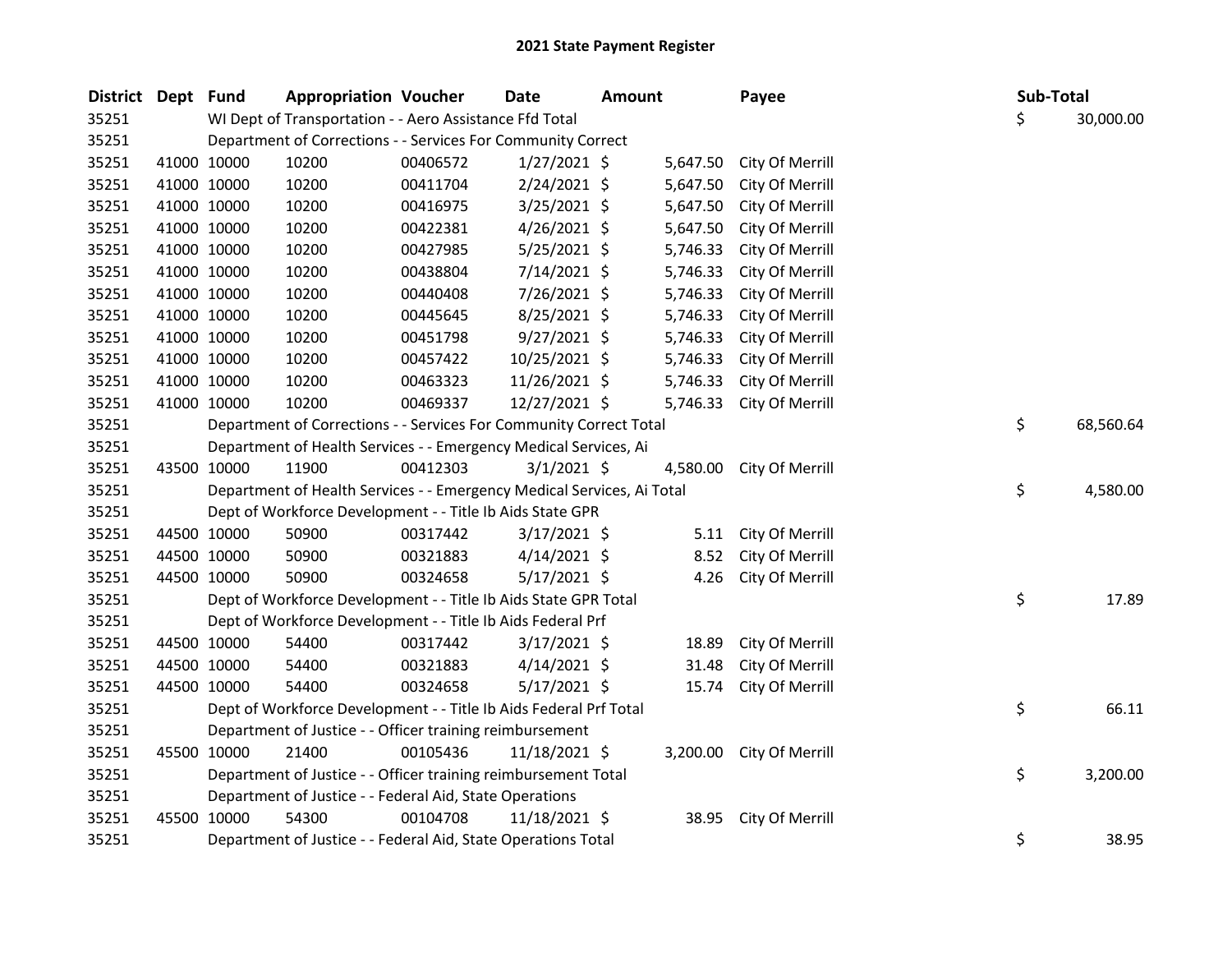| District | Dept Fund |             | <b>Appropriation Voucher</b>                                            |          | Date           | <b>Amount</b> |           | Payee                                                                                                   | Sub-Total        |
|----------|-----------|-------------|-------------------------------------------------------------------------|----------|----------------|---------------|-----------|---------------------------------------------------------------------------------------------------------|------------------|
| 35251    |           |             | Department of Military Affairs - - Energy Costs, Energy-Related A       |          |                |               |           |                                                                                                         |                  |
| 35251    |           | 46500 10000 | 10600                                                                   | 00088550 | $1/28/2021$ \$ |               | 243.11    | City Of Merrill                                                                                         |                  |
| 35251    |           | 46500 10000 | 10600                                                                   | 00093057 | $4/26/2021$ \$ |               | 245.93    | City Of Merrill                                                                                         |                  |
| 35251    |           | 46500 10000 | 10600                                                                   | 00097979 | 7/28/2021 \$   |               | 618.14    | City Of Merrill                                                                                         |                  |
| 35251    |           | 46500 10000 | 10600                                                                   | 00101695 | 10/22/2021 \$  |               |           | 1,449.74 City Of Merrill                                                                                |                  |
| 35251    |           |             | Department of Military Affairs - - Energy Costs, Energy-Related A Total |          |                |               |           |                                                                                                         | \$<br>2,556.92   |
| 35251    |           |             |                                                                         |          |                |               |           | Public Defender Board - - Transcript, Discovery and Records Provided to the Public Defender Board       |                  |
| 35251    |           | 55000 10000 | 10600                                                                   | 00298180 | $6/30/2021$ \$ |               | 11.00     | City Of Merrill                                                                                         |                  |
| 35251    |           | 55000 10000 | 10600                                                                   | 00299195 | $7/1/2021$ \$  |               | 15.00     | City Of Merrill                                                                                         |                  |
| 35251    |           |             |                                                                         |          |                |               |           | Public Defender Board - - Transcript, Discovery and Records Provided to the Public Defender Board Total | \$<br>26.00      |
| 35251    |           |             | Department of Revenue - - Gifts And Grants                              |          |                |               |           |                                                                                                         |                  |
| 35251    |           | 56600 10000 | 12100                                                                   | 00206969 | $6/25/2021$ \$ |               |           | 473,520.54 City Of Merrill                                                                              |                  |
| 35251    |           |             | Department of Revenue - - Gifts And Grants Total                        |          |                |               |           |                                                                                                         | \$<br>473,520.54 |
| 35251    |           |             | Department of Revenue - - Misc Revenue Holding Clearing                 |          |                |               |           |                                                                                                         |                  |
| 35251    |           | 56600 10000 | 99500                                                                   | 00188861 | $1/8/2021$ \$  |               | 3,245.65  | City Of Merrill                                                                                         |                  |
| 35251    |           | 56600 10000 | 99500                                                                   | 00190928 | $2/5/2021$ \$  |               | 2,681.66  | City Of Merrill                                                                                         |                  |
| 35251    |           | 56600 10000 | 99500                                                                   | 00192670 | $3/1/2021$ \$  |               | 48.80     | City Of Merrill                                                                                         |                  |
| 35251    |           | 56600 10000 | 99500                                                                   | 00193530 | 3/5/2021 \$    |               | 7,560.28  | City Of Merrill                                                                                         |                  |
| 35251    |           | 56600 10000 | 99500                                                                   | 00194121 | $3/8/2021$ \$  |               | 30.10     | City Of Merrill                                                                                         |                  |
| 35251    |           | 56600 10000 | 99500                                                                   | 00197807 | $4/7/2021$ \$  |               | 10,992.61 | City Of Merrill                                                                                         |                  |
| 35251    |           | 56600 10000 | 99500                                                                   | 00201175 | $5/7/2021$ \$  |               | 7,621.13  | City Of Merrill                                                                                         |                  |
| 35251    |           | 56600 10000 | 99500                                                                   | 00204400 | $6/7/2021$ \$  |               | 4,379.15  | City Of Merrill                                                                                         |                  |
| 35251    |           | 56600 10000 | 99500                                                                   | 00208977 | 7/8/2021 \$    |               | 3,815.66  | City Of Merrill                                                                                         |                  |
| 35251    |           | 56600 10000 | 99500                                                                   | 00211727 | $8/6/2021$ \$  |               | 3,555.36  | City Of Merrill                                                                                         |                  |
| 35251    |           | 56600 10000 | 99500                                                                   | 00214338 | $9/8/2021$ \$  |               | 4,179.20  | City Of Merrill                                                                                         |                  |
| 35251    |           | 56600 10000 | 99500                                                                   | 00216592 | $10/7/2021$ \$ |               | 1,441.02  | City Of Merrill                                                                                         |                  |
| 35251    |           | 56600 10000 | 99500                                                                   | 00219184 | 11/5/2021 \$   |               | 3,210.90  | City Of Merrill                                                                                         |                  |
| 35251    |           | 56600 10000 | 99500                                                                   | 00221332 | 12/7/2021 \$   |               | 3,657.63  | City Of Merrill                                                                                         |                  |
| 35251    |           |             | Department of Revenue - - Misc Revenue Holding Clearing Total           |          |                |               |           |                                                                                                         | \$<br>56,419.15  |
| 35251    |           |             | Shared Revenue and Tax Relief - - Expenditure Restraint Program         |          |                |               |           |                                                                                                         |                  |
| 35251    |           | 83500 10000 | 10100                                                                   | 00081613 | 7/26/2021 \$   |               |           | 271,029.81 City Of Merrill                                                                              |                  |
| 35251    |           |             | Shared Revenue and Tax Relief - - Expenditure Restraint Program Total   |          |                |               |           |                                                                                                         | \$<br>271,029.81 |
| 35251    |           |             | Shared Revenue and Tax Relief - - County And Municipal Aid              |          |                |               |           |                                                                                                         |                  |
| 35251    |           | 83500 10000 | 10500                                                                   | 00081613 | 7/26/2021 \$   |               |           | 456,756.11 City Of Merrill                                                                              |                  |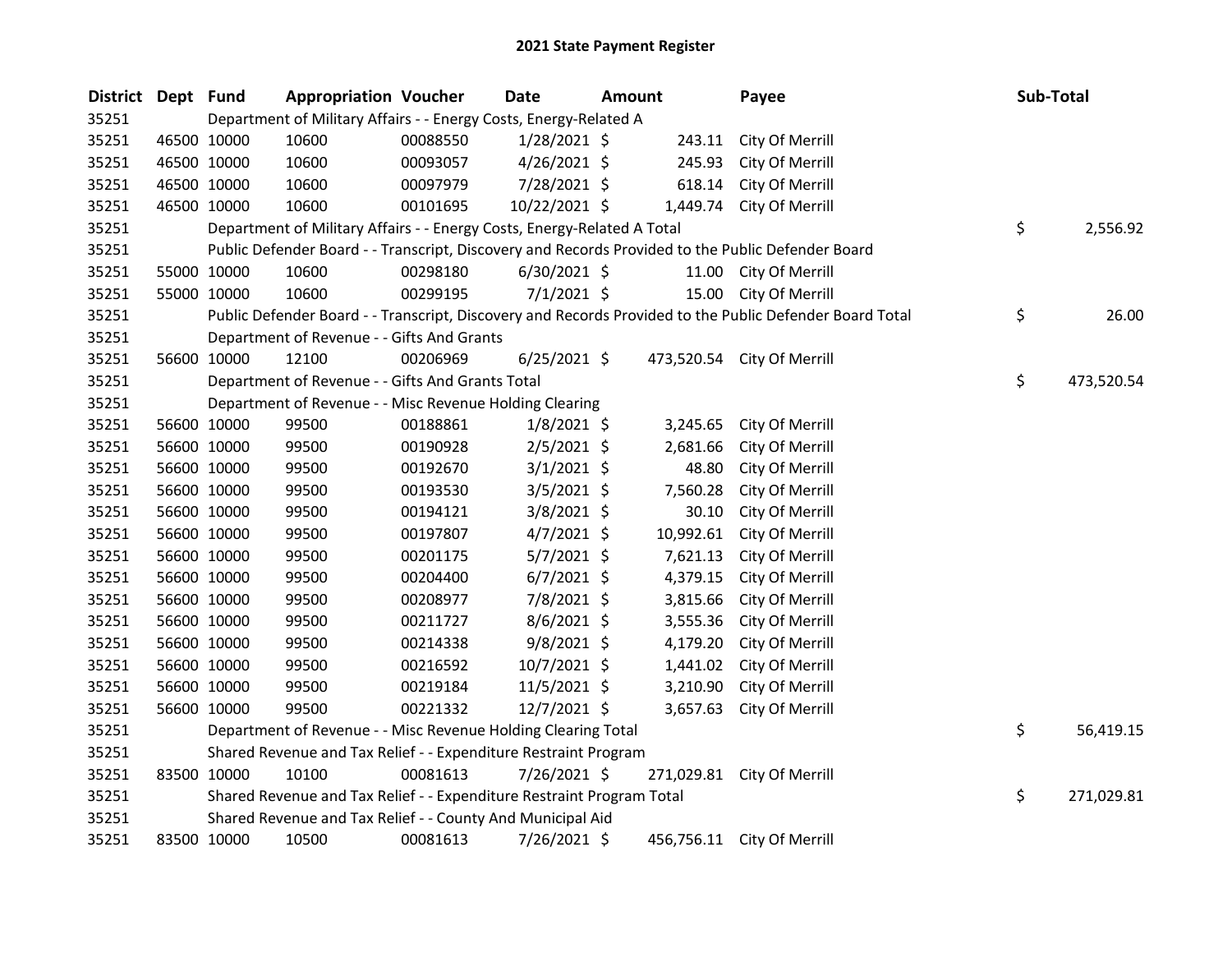| <b>District</b> | Dept Fund   | <b>Appropriation Voucher</b>                                                  |          | Date           | Amount       | Payee           |    | Sub-Total    |
|-----------------|-------------|-------------------------------------------------------------------------------|----------|----------------|--------------|-----------------|----|--------------|
| 35251           | 83500 10000 | 10500                                                                         | 00088714 | 11/15/2021 \$  | 2,588,284.64 | City Of Merrill |    |              |
| 35251           |             | Shared Revenue and Tax Relief - - County And Municipal Aid Total              |          |                |              |                 | \$ | 3,045,040.75 |
| 35251           |             | Shared Revenue and Tax Relief - - Exempt Computer Aid                         |          |                |              |                 |    |              |
| 35251           | 83500 10000 | 10900                                                                         | 00084208 | 7/26/2021 \$   | 51,081.49    | City Of Merrill |    |              |
| 35251           | 83500 10000 | 10900                                                                         | 00085813 | 7/26/2021 \$   | 38,855.30    | City Of Merrill |    |              |
| 35251           |             | Shared Revenue and Tax Relief - - Exempt Computer Aid Total                   |          |                |              |                 | \$ | 89,936.79    |
| 35251           |             | Shared Revenue and Tax Relief - - Utility Aid                                 |          |                |              |                 |    |              |
| 35251           | 83500 10000 | 11000                                                                         | 00081613 | 7/26/2021 \$   | 6,242.73     | City Of Merrill |    |              |
| 35251           | 83500 10000 | 11000                                                                         | 00088714 | 11/15/2021 \$  | 35,178.19    | City Of Merrill |    |              |
| 35251           |             | Shared Revenue and Tax Relief - - Utility Aid Total                           |          |                |              |                 | \$ | 41,420.92    |
| 35251           |             | Shared Revenue and Tax Relief - - Personal Property Aid                       |          |                |              |                 |    |              |
| 35251           | 83500 10000 | 11100                                                                         | 00077389 | 5/3/2021 \$    | 63,005.80    | City Of Merrill |    |              |
| 35251           | 83500 10000 | 11100                                                                         | 00078900 | $5/3/2021$ \$  | 67,375.67    | City Of Merrill |    |              |
| 35251           |             | Shared Revenue and Tax Relief - - Personal Property Aid Total                 |          |                |              |                 | \$ | 130,381.47   |
| 35251           |             | Shared Revenue and Tax Relief - - State Aid; Video Service Provider Fee       |          |                |              |                 |    |              |
| 35251           | 83500 10000 | 11200                                                                         | 00083008 | $7/26/2021$ \$ | 24,324.37    | City Of Merrill |    |              |
| 35251           |             | Shared Revenue and Tax Relief - - State Aid; Video Service Provider Fee Total |          |                |              |                 | \$ | 24,324.37    |
| 35251           |             | Shared Revenue and Tax Relief - - School Lvy Tx/First Dollar Cr               |          |                |              |                 |    |              |
| 35251           | 83500 10000 | 30200                                                                         | 00082678 | 7/26/2021 \$   | 636,019.91   | City Of Merrill |    |              |
| 35251           | 83500 10000 | 30200                                                                         | 00086074 | 7/26/2021 \$   | 215,379.69   | City Of Merrill |    |              |
| 35251           |             | Shared Revenue and Tax Relief - - School Lvy Tx/First Dollar Cr Total         |          |                |              |                 | \$ | 851,399.60   |
| 35251           |             | Shared Revenue and Tax Relief - - Payments For Municipal Svcs                 |          |                |              |                 |    |              |
| 35251           | 83500 10000 | 50100                                                                         | 00073674 | $2/1/2021$ \$  | 10,882.50    | City Of Merrill |    |              |
| 35251           |             | Shared Revenue and Tax Relief - - Payments For Municipal Svcs Total           |          |                |              |                 | \$ | 10,882.50    |
| 35251           |             | Shared Revenue and Tax Relief - - Lottery & Gaming Credit                     |          |                |              |                 |    |              |
| 35251           | 83500 52100 | 36300                                                                         | 00074269 | $3/22/2021$ \$ | 4,645.56     | City Of Merrill |    |              |
| 35251           | 83500 52100 | 36300                                                                         | 00074557 | $3/22/2021$ \$ | 339,950.52   | City Of Merrill |    |              |
| 35251           |             | Shared Revenue and Tax Relief - - Lottery & Gaming Credit Total               |          |                |              |                 | \$ | 344,596.08   |
| 35251 Total     |             |                                                                               |          |                |              |                 | \$ | 7,453,863.22 |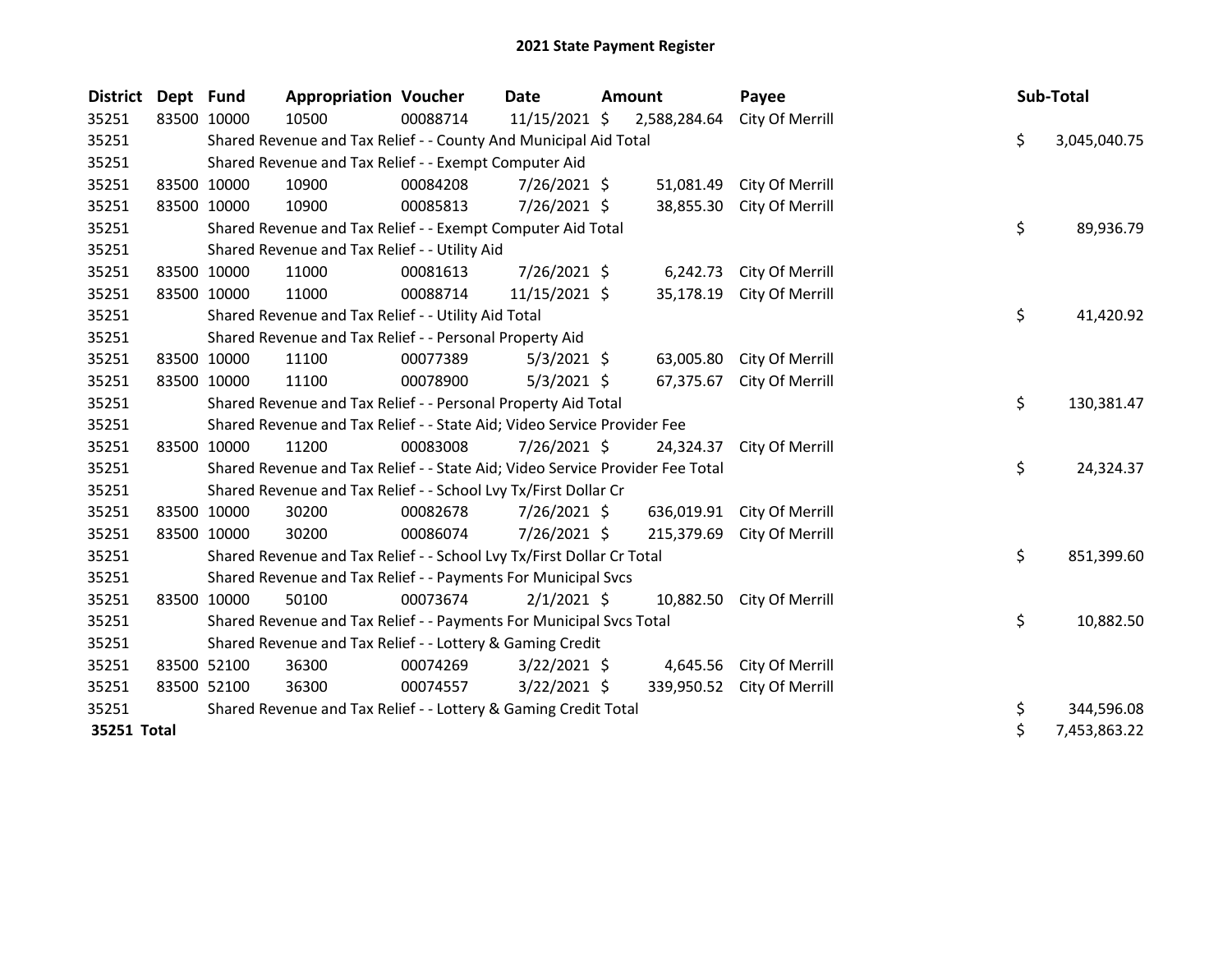| <b>District</b> | Dept Fund | <b>Appropriation Voucher</b>                                       |          | <b>Date</b>    | <b>Amount</b> | Payee                      | Sub-Total       |
|-----------------|-----------|--------------------------------------------------------------------|----------|----------------|---------------|----------------------------|-----------------|
| 35286           |           | Dept of Safety & Prof Services - - Fire Dues Distribution          |          |                |               |                            |                 |
| 35286           |           | 22500<br>16500 10000                                               | 00041094 | 7/15/2021 \$   |               | 10,194.54 City Of Tomahawk |                 |
| 35286           |           | Dept of Safety & Prof Services - - Fire Dues Distribution Total    |          |                |               |                            | \$<br>10,194.54 |
| 35286           |           | Dept of Natural Resources - - Gen Program Ops-State Funds          |          |                |               |                            |                 |
| 35286           |           | 37000 21200<br>16100                                               | 00470986 | 3/30/2021 \$   | 12.34         | City Of Tomahawk           |                 |
| 35286           |           | 37000 21200<br>16100                                               | 00495794 | $7/7/2021$ \$  | 12.79         | City Of Tomahawk           |                 |
| 35286           |           | Dept of Natural Resources - - Gen Program Ops-State Funds Total    |          |                |               |                            | \$<br>25.13     |
| 35286           |           | Dept of Natural Resources - - General Program Operations --        |          |                |               |                            |                 |
| 35286           |           | 25400<br>37000 21200                                               | 00455342 | $1/12/2021$ \$ | 130.69        | City Of Tomahawk           |                 |
| 35286           |           | 37000 21200<br>25400                                               | 00470986 | 3/30/2021 \$   | 246.87        | City Of Tomahawk           |                 |
| 35286           |           | 37000 21200<br>25400                                               | 00495794 | $7/7/2021$ \$  | 255.76        | City Of Tomahawk           |                 |
| 35286           |           | 37000 21200<br>25400                                               | 00511685 | 9/28/2021 \$   | 245.44        | City Of Tomahawk           |                 |
| 35286           |           | Dept of Natural Resources - - General Program Operations -- Total  |          |                |               |                            | \$<br>878.76    |
| 35286           |           | Dept of Natural Resources - - GPO--State Funds                     |          |                |               |                            |                 |
| 35286           |           | 37000 21200<br>36100                                               | 00455342 | $1/12/2021$ \$ | 130.69        | City Of Tomahawk           |                 |
| 35286           |           | 37000 21200<br>36100                                               | 00470986 | 3/30/2021 \$   | 24.69         | City Of Tomahawk           |                 |
| 35286           |           | 37000 21200<br>36100                                               | 00495794 | $7/7/2021$ \$  | 25.58         | City Of Tomahawk           |                 |
| 35286           |           | 37000 21200<br>36100                                               | 00511685 | 9/28/2021 \$   | 28.88         | City Of Tomahawk           |                 |
| 35286           |           | Dept of Natural Resources - - GPO--State Funds Total               |          |                |               |                            | \$<br>209.84    |
| 35286           |           | Dept of Natural Resources - - Resaids - Cnty Forst, Cl & Mfl       |          |                |               |                            |                 |
| 35286           |           | 37000 21200<br>57100                                               | 00487960 | $6/14/2021$ \$ | 5.05          | City Of Tomahawk           |                 |
| 35286           |           | Dept of Natural Resources - - Resaids - Cnty Forst, CI & Mfl Total |          |                |               |                            | \$<br>5.05      |
| 35286           |           | Dept of Natural Resources - - Aids In Lieu Of Taxes - Sum S        |          |                |               |                            |                 |
| 35286           |           | 37000 21200<br>57900                                               | 00476081 | $4/21/2021$ \$ |               | 33.21 City Of Tomahawk     |                 |
| 35286           |           | Dept of Natural Resources - - Aids In Lieu Of Taxes - Sum S Total  |          |                |               |                            | \$<br>33.21     |
| 35286           |           | WI Dept of Transportation - - Conn Hwy Aids St Fds                 |          |                |               |                            |                 |
| 35286           |           | 39500 21100<br>16200                                               | 00633566 | $1/4/2021$ \$  | 7,268.84      | City Of Tomahawk           |                 |
| 35286           |           | 39500 21100<br>16200                                               | 00669173 | $4/5/2021$ \$  | 7,268.84      | City Of Tomahawk           |                 |
| 35286           |           | 39500 21100<br>16200                                               | 00712661 | $7/6/2021$ \$  | 7,268.84      | City Of Tomahawk           |                 |
| 35286           |           | 39500 21100<br>16200                                               | 00753220 | 10/4/2021 \$   | 7,268.85      | City Of Tomahawk           |                 |
| 35286           |           | WI Dept of Transportation - - Conn Hwy Aids St Fds Total           |          |                |               |                            | \$<br>29,075.37 |
| 35286           |           | WI Dept of Transportation - - Hwy Sfty Loc Aid Ffd                 |          |                |               |                            |                 |
| 35286           |           | 18500<br>39500 21100                                               | 00778890 | $12/1/2021$ \$ | 2,489.50      | City Of Tomahawk           |                 |
| 35286           |           | WI Dept of Transportation - - Hwy Sfty Loc Aid Ffd Total           |          |                |               |                            | \$<br>2,489.50  |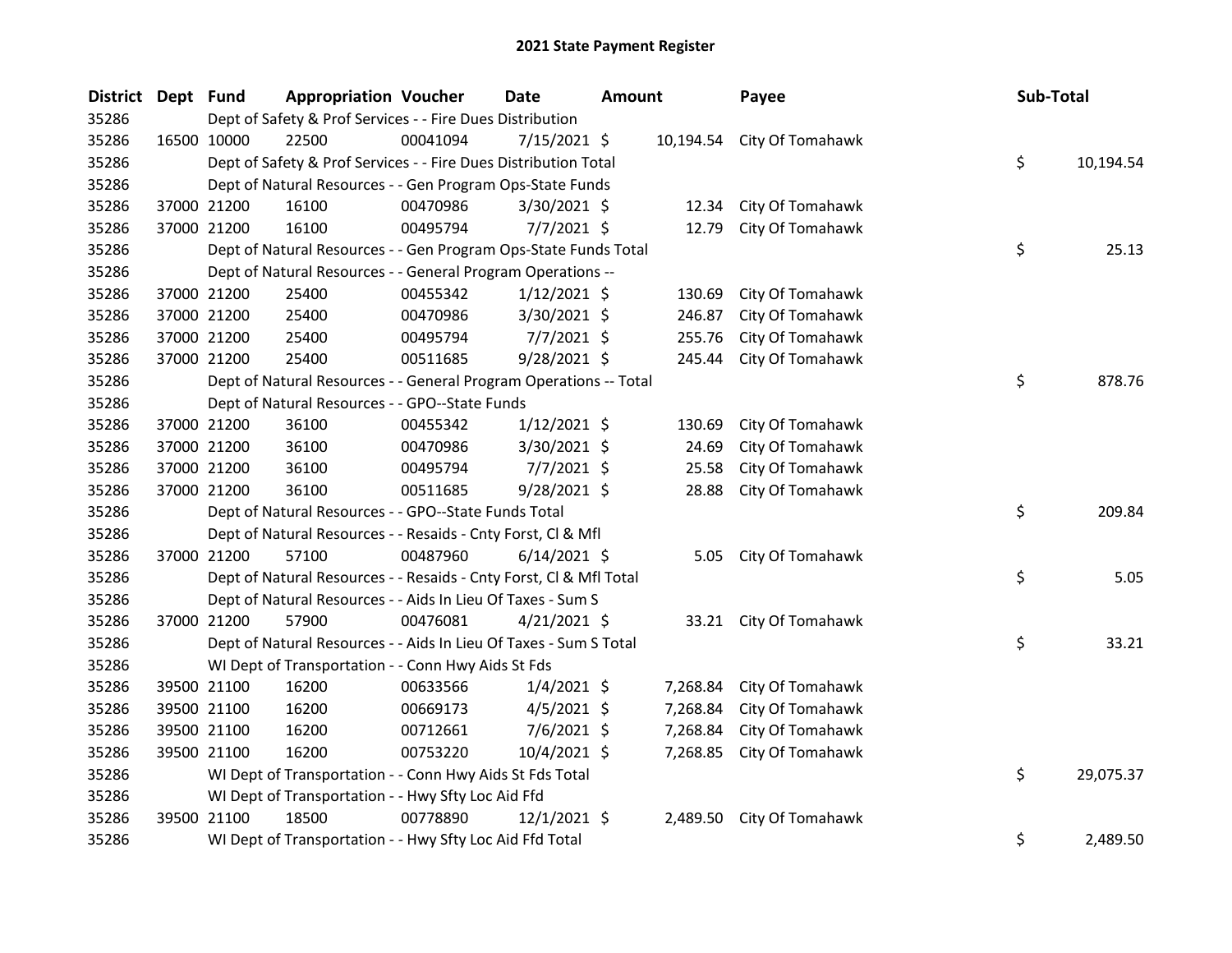| District Dept Fund |             |                                                                   | <b>Appropriation Voucher</b>                                   |          | <b>Date</b>    | <b>Amount</b> |           | Payee                   |  |    | <b>Sub-Total</b> |  |
|--------------------|-------------|-------------------------------------------------------------------|----------------------------------------------------------------|----------|----------------|---------------|-----------|-------------------------|--|----|------------------|--|
| 35286              |             | WI Dept of Transportation - - Trns Aids To Mnc.-Sf                |                                                                |          |                |               |           |                         |  |    |                  |  |
| 35286              | 39500 21100 |                                                                   | 19100                                                          | 00632542 | $1/4/2021$ \$  |               | 70,033.43 | City Of Tomahawk        |  |    |                  |  |
| 35286              |             | 39500 21100                                                       | 19100                                                          | 00668149 | $4/5/2021$ \$  |               | 70,033.43 | City Of Tomahawk        |  |    |                  |  |
| 35286              | 39500 21100 |                                                                   | 19100                                                          | 00711637 | 7/6/2021 \$    |               | 70,033.43 | City Of Tomahawk        |  |    |                  |  |
| 35286              | 39500 21100 |                                                                   | 19100                                                          | 00752196 | 10/4/2021 \$   |               | 70,033.44 | City Of Tomahawk        |  |    |                  |  |
| 35286              |             |                                                                   | WI Dept of Transportation - - Trns Aids To Mnc.-Sf Total       |          |                |               |           |                         |  | \$ | 280,133.73       |  |
| 35286              |             | WI Dept of Transportation - - Trnsprt Alternats Lf                |                                                                |          |                |               |           |                         |  |    |                  |  |
| 35286              | 39500 21100 |                                                                   | 22600                                                          | 00653735 | $2/16/2021$ \$ |               |           | (0.01) City Of Tomahawk |  |    |                  |  |
| 35286              | 39500 21100 |                                                                   | 22600                                                          | 00655378 | 2/18/2021 \$   |               | 3,044.19  | City Of Tomahawk        |  |    |                  |  |
| 35286              |             |                                                                   | WI Dept of Transportation - - Trnsprt Alternats Lf Total       |          |                |               |           |                         |  | \$ | 3,044.18         |  |
| 35286              |             |                                                                   | WI Dept of Transportation - - Trnsprt Alternats Ff             |          |                |               |           |                         |  |    |                  |  |
| 35286              |             | 39500 21100                                                       | 22700                                                          | 00653735 | $2/16/2021$ \$ |               | 49,530.26 | City Of Tomahawk        |  |    |                  |  |
| 35286              | 39500 21100 |                                                                   | 22700                                                          | 00783219 | 12/14/2021 \$  |               | 9,400.00  | City Of Tomahawk        |  |    |                  |  |
| 35286              | 39500 21100 |                                                                   | 22700                                                          | 00783221 | 12/14/2021 \$  |               | 9,400.00  | City Of Tomahawk        |  |    |                  |  |
| 35286              |             | WI Dept of Transportation - - Trnsprt Alternats Ff Total          |                                                                |          |                |               |           |                         |  |    | 68,330.26        |  |
| 35286              |             | WI Dept of Transportation - - Aero Assistance Sfd                 |                                                                |          |                |               |           |                         |  |    |                  |  |
| 35286              | 39500 21100 |                                                                   | 26400                                                          | 00782054 | 12/9/2021 \$   |               | 10,596.00 | City Of Tomahawk        |  |    |                  |  |
| 35286              | 39500 21100 |                                                                   | 26400                                                          | 00782055 | 12/9/2021 \$   |               | 723.50    | City Of Tomahawk        |  |    |                  |  |
| 35286              |             |                                                                   | WI Dept of Transportation - - Aero Assistance Sfd Total        |          |                |               |           |                         |  | \$ | 11,319.50        |  |
| 35286              |             | WI Dept of Transportation - - Aero Assistance Lfd                 |                                                                |          |                |               |           |                         |  |    |                  |  |
| 35286              |             | 39500 21100                                                       | 27400                                                          | 00782054 | 12/9/2021 \$   |               | 2,649.00  | City Of Tomahawk        |  |    |                  |  |
| 35286              |             | 39500 21100                                                       | 27400                                                          | 00782055 | 12/9/2021 \$   |               | 723.50    | City Of Tomahawk        |  |    |                  |  |
| 35286              |             | WI Dept of Transportation - - Aero Assistance Lfd Total           |                                                                |          |                |               |           |                         |  | \$ | 3,372.50         |  |
| 35286              |             | WI Dept of Transportation - - Aero Assistance Ffd                 |                                                                |          |                |               |           |                         |  |    |                  |  |
| 35286              | 39500 21100 |                                                                   | 28400                                                          | 00782055 | 12/9/2021 \$   |               | 13,023.00 | City Of Tomahawk        |  |    |                  |  |
| 35286              |             | WI Dept of Transportation - - Aero Assistance Ffd Total           |                                                                |          |                |               |           |                         |  | \$ | 13,023.00        |  |
| 35286              |             | Department of Justice - - Officer training reimbursement          |                                                                |          |                |               |           |                         |  |    |                  |  |
| 35286              | 45500 10000 |                                                                   | 21400                                                          | 00105921 | 11/23/2021 \$  |               | 1,280.00  | City Of Tomahawk        |  |    |                  |  |
| 35286              |             |                                                                   | Department of Justice - - Officer training reimbursement Total |          |                |               |           |                         |  | \$ | 1,280.00         |  |
| 35286              |             | Department of Military Affairs - - Energy Costs, Energy-Related A |                                                                |          |                |               |           |                         |  |    |                  |  |
| 35286              | 46500 10000 |                                                                   | 10600                                                          | 00091706 | 3/25/2021 \$   |               | 251.26    | City Of Tomahawk        |  |    |                  |  |
| 35286              | 46500 10000 |                                                                   | 10600                                                          | 00096288 | $6/28/2021$ \$ |               | 251.26    | City Of Tomahawk        |  |    |                  |  |
| 35286              | 46500 10000 |                                                                   | 10600                                                          | 00100469 | $9/24/2021$ \$ |               | 241.32    | City Of Tomahawk        |  |    |                  |  |
| 35286              | 46500 10000 |                                                                   | 10600                                                          | 00104446 | 12/23/2021 \$  |               | 231.38    | City Of Tomahawk        |  |    |                  |  |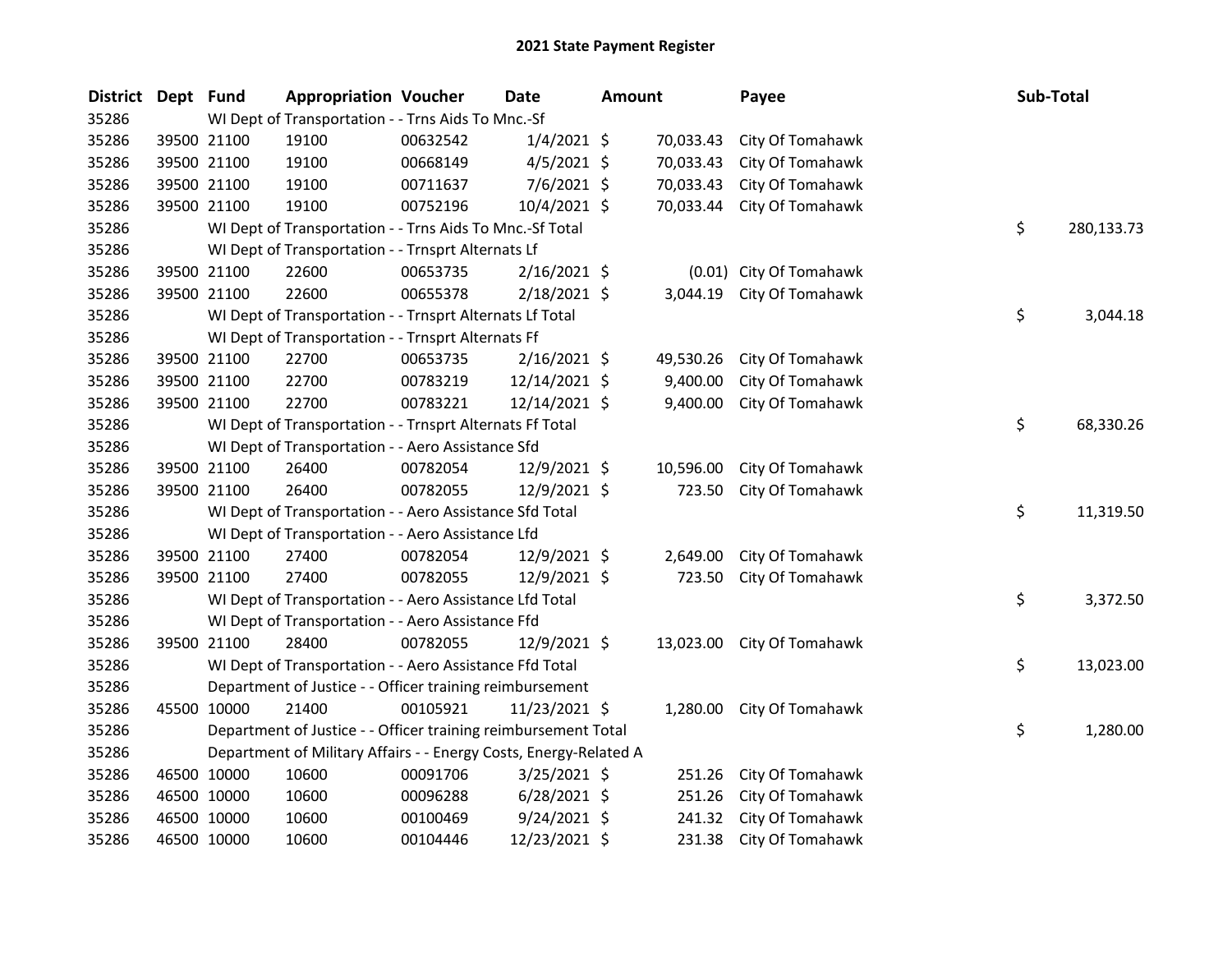| <b>District</b> | Dept        | <b>Fund</b>                                                             | <b>Appropriation Voucher</b>                                     |          | Date           | Amount |            | Payee                       |  | Sub-Total |              |
|-----------------|-------------|-------------------------------------------------------------------------|------------------------------------------------------------------|----------|----------------|--------|------------|-----------------------------|--|-----------|--------------|
| 35286           |             | Department of Military Affairs - - Energy Costs, Energy-Related A Total |                                                                  |          |                |        |            |                             |  | \$        | 975.22       |
| 35286           |             | Department of Revenue - - Gifts And Grants                              |                                                                  |          |                |        |            |                             |  |           |              |
| 35286           | 56600       | 10000                                                                   | 12100                                                            | 00206970 | $6/25/2021$ \$ |        |            | 164,329.63 City Of Tomahawk |  |           |              |
| 35286           |             |                                                                         | Department of Revenue - - Gifts And Grants Total                 |          |                |        |            |                             |  | \$        | 164,329.63   |
| 35286           |             | Shared Revenue and Tax Relief - - Expenditure Restraint Program         |                                                                  |          |                |        |            |                             |  |           |              |
| 35286           |             | 83500 10000                                                             | 10100                                                            | 00081614 | 7/26/2021 \$   |        | 69,208.23  | City Of Tomahawk            |  |           |              |
| 35286           |             | Shared Revenue and Tax Relief - - Expenditure Restraint Program Total   |                                                                  |          |                |        |            |                             |  | \$        | 69,208.23    |
| 35286           |             |                                                                         | Shared Revenue and Tax Relief - - County And Municipal Aid       |          |                |        |            |                             |  |           |              |
| 35286           |             | 83500 10000                                                             | 10500                                                            | 00081614 | $7/26/2021$ \$ |        | 91,960.86  | City Of Tomahawk            |  |           |              |
| 35286           |             | 83500 10000                                                             | 10500                                                            | 00088715 | 11/15/2021 \$  |        | 521,111.56 | City Of Tomahawk            |  |           |              |
| 35286           |             |                                                                         | Shared Revenue and Tax Relief - - County And Municipal Aid Total |          |                |        |            |                             |  | \$        | 613,072.42   |
| 35286           |             |                                                                         | Shared Revenue and Tax Relief - - Exempt Computer Aid            |          |                |        |            |                             |  |           |              |
| 35286           | 83500 10000 |                                                                         | 10900                                                            | 00084209 | $7/26/2021$ \$ |        | 4,564.41   | City Of Tomahawk            |  |           |              |
| 35286           |             | 83500 10000                                                             | 10900                                                            | 00085814 | 7/26/2021 \$   |        | 27,113.95  | City Of Tomahawk            |  |           |              |
| 35286           |             | Shared Revenue and Tax Relief - - Exempt Computer Aid Total             |                                                                  |          |                |        |            |                             |  | \$        | 31,678.36    |
| 35286           |             | Shared Revenue and Tax Relief - - Utility Aid                           |                                                                  |          |                |        |            |                             |  |           |              |
| 35286           |             | 83500 10000                                                             | 11000                                                            | 00081614 | 7/26/2021 \$   |        | 3,832.93   | City Of Tomahawk            |  |           |              |
| 35286           | 83500 10000 |                                                                         | 11000                                                            | 00088715 | 11/15/2021 \$  |        | 31,583.13  | City Of Tomahawk            |  |           |              |
| 35286           |             | Shared Revenue and Tax Relief - - Utility Aid Total                     |                                                                  |          |                |        |            |                             |  | \$        | 35,416.06    |
| 35286           |             | Shared Revenue and Tax Relief - - Personal Property Aid                 |                                                                  |          |                |        |            |                             |  |           |              |
| 35286           |             | 83500 10000                                                             | 11100                                                            | 00077390 | $5/3/2021$ \$  |        | 8,934.06   | City Of Tomahawk            |  |           |              |
| 35286           |             | 83500 10000                                                             | 11100                                                            | 00078901 | $5/3/2021$ \$  |        | 5,529.49   | City Of Tomahawk            |  |           |              |
| 35286           |             | Shared Revenue and Tax Relief - - Personal Property Aid Total           |                                                                  |          |                |        |            |                             |  | \$        | 14,463.55    |
| 35286           |             | Shared Revenue and Tax Relief - - Payments For Municipal Svcs           |                                                                  |          |                |        |            |                             |  |           |              |
| 35286           |             | 83500 10000                                                             | 50100                                                            | 00073675 | $2/1/2021$ \$  |        | 15,782.74  | City Of Tomahawk            |  |           |              |
| 35286           |             | Shared Revenue and Tax Relief - - Payments For Municipal Svcs Total     |                                                                  |          |                |        |            |                             |  | \$        | 15,782.74    |
| 35286 Total     |             |                                                                         |                                                                  |          |                |        |            |                             |  | \$        | 1,368,340.78 |